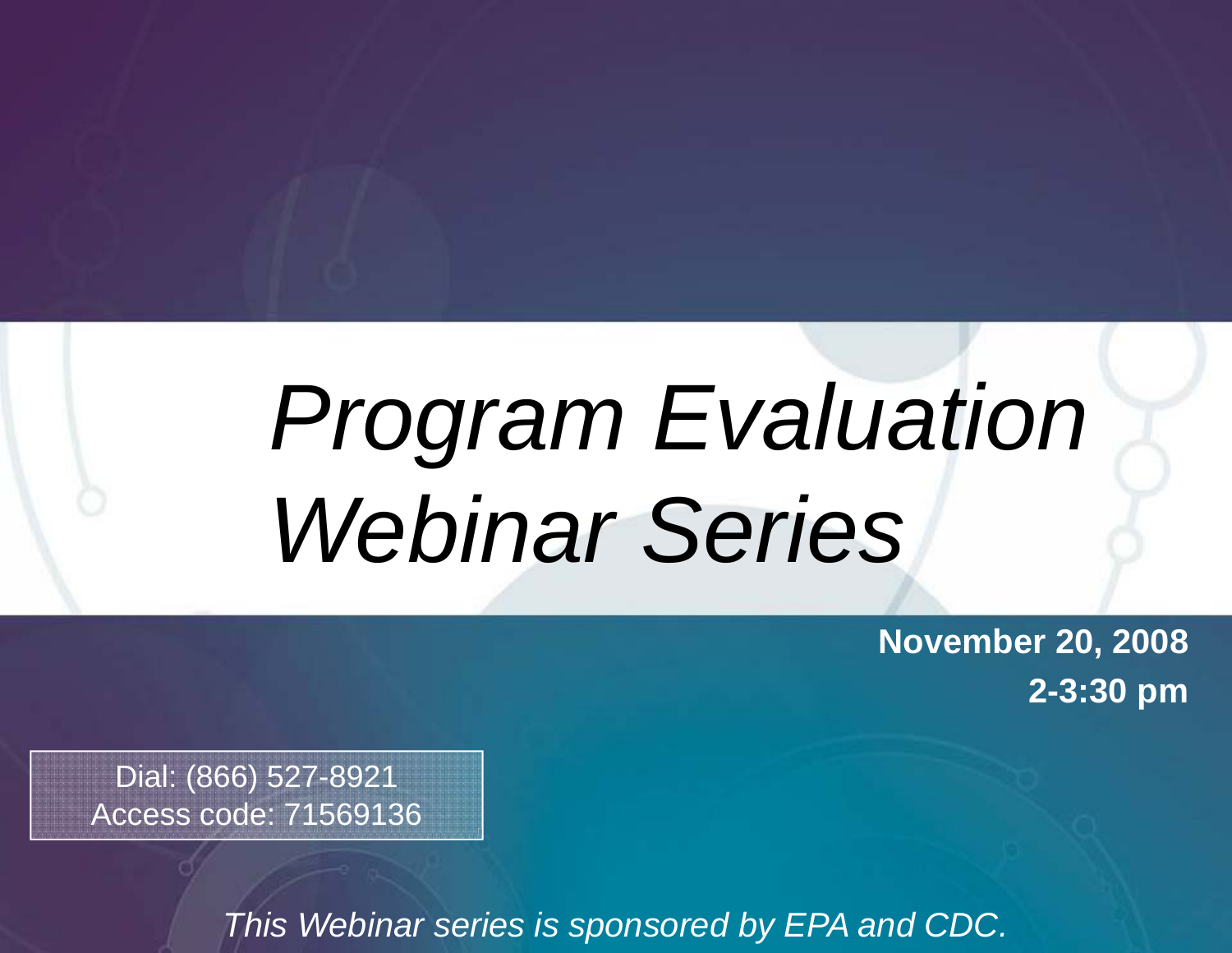#### What best describes your program ?

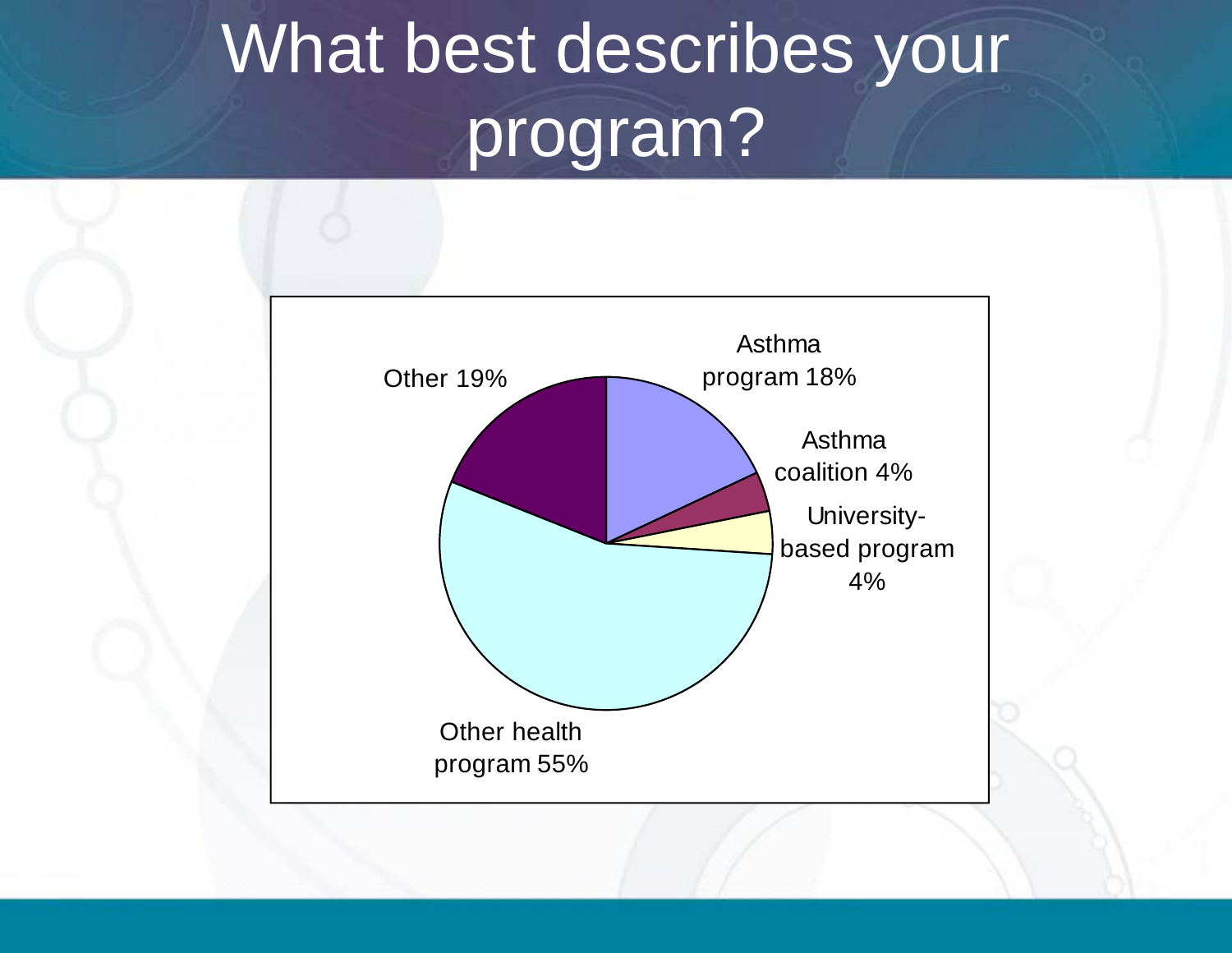# Is your program located in...?

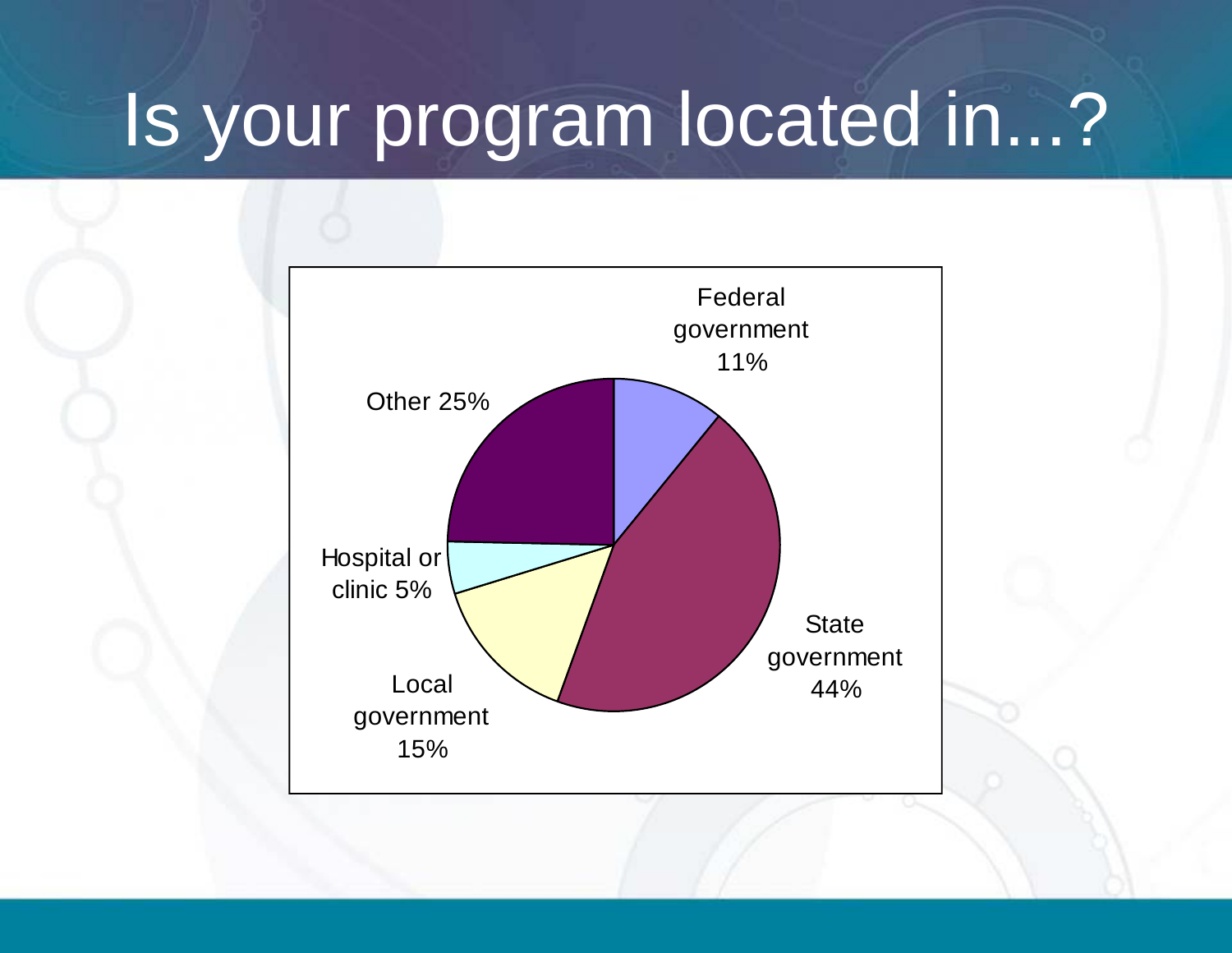# Which of the following best describes your current position?

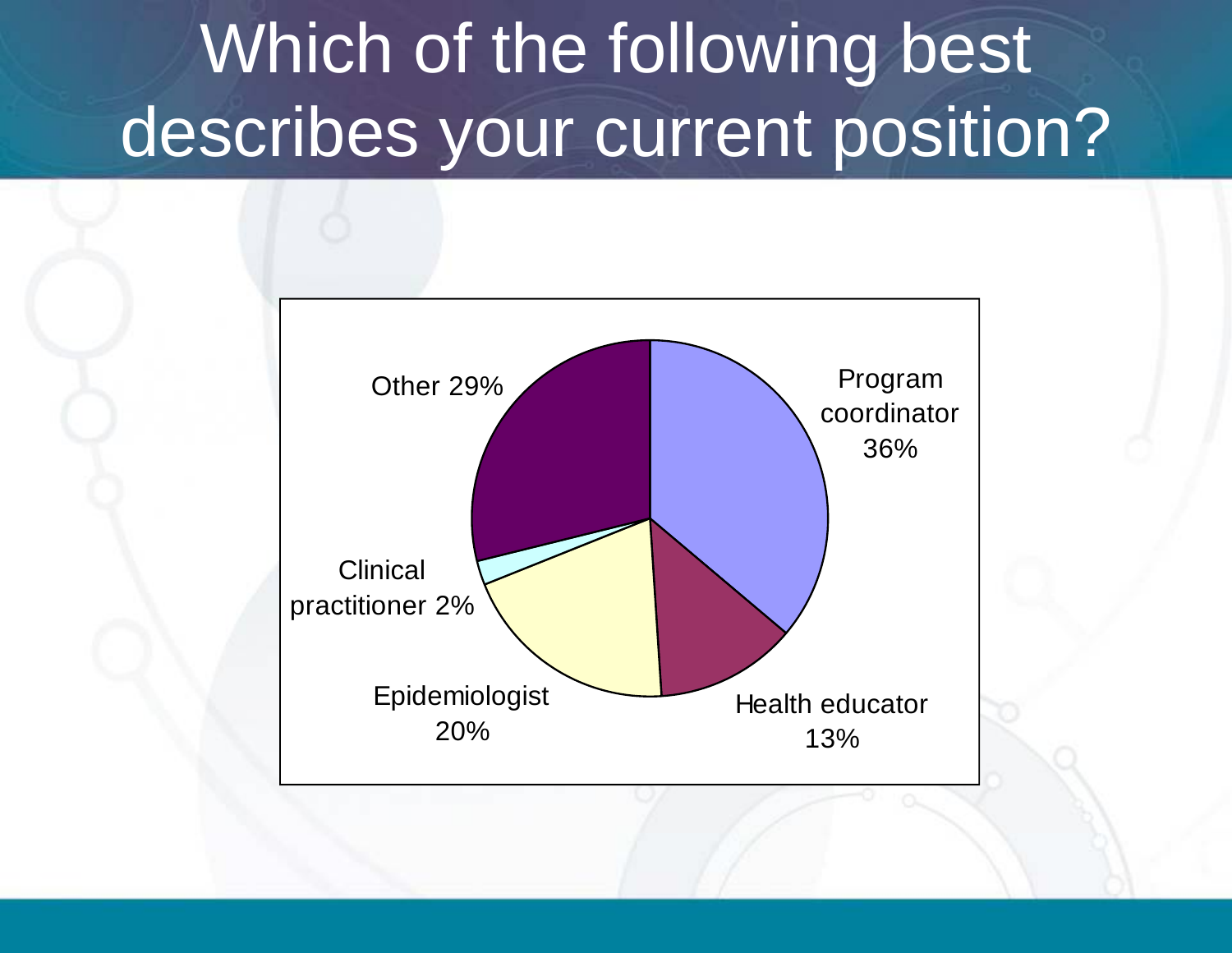# What is your knowledge level about program evaluation?

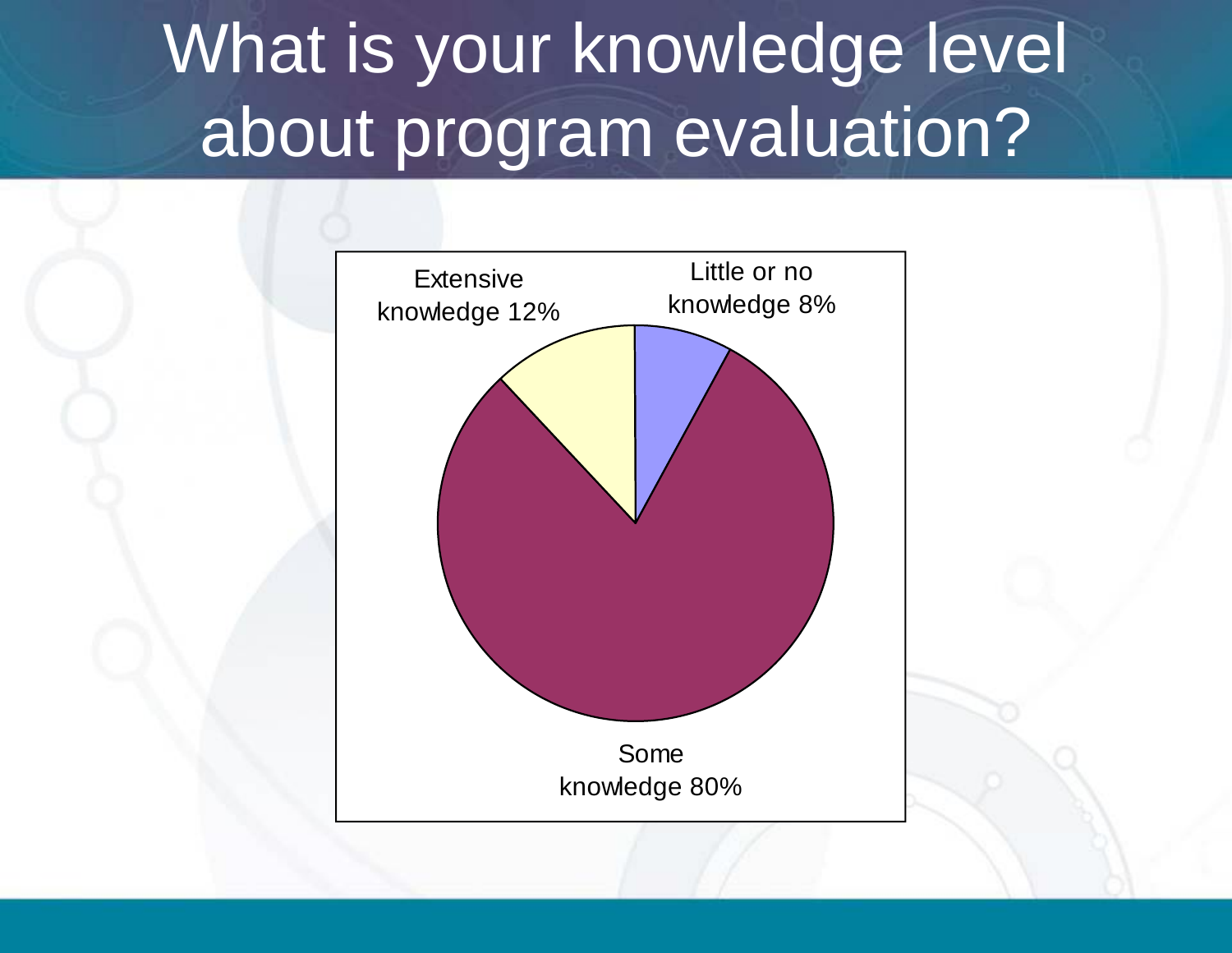# What is your experience level in program evaluation?

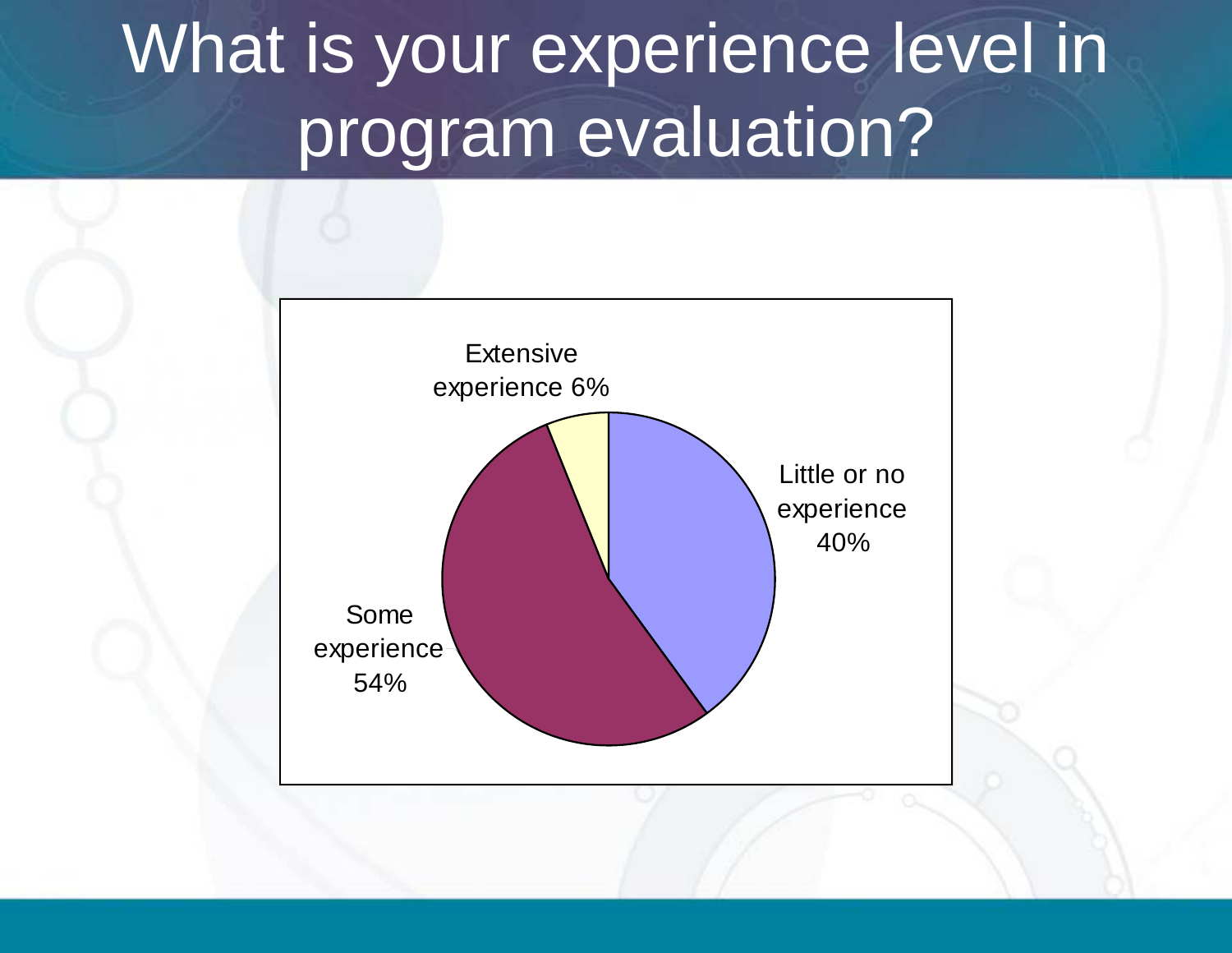# Approximately how many years have you worked in program evaluation?

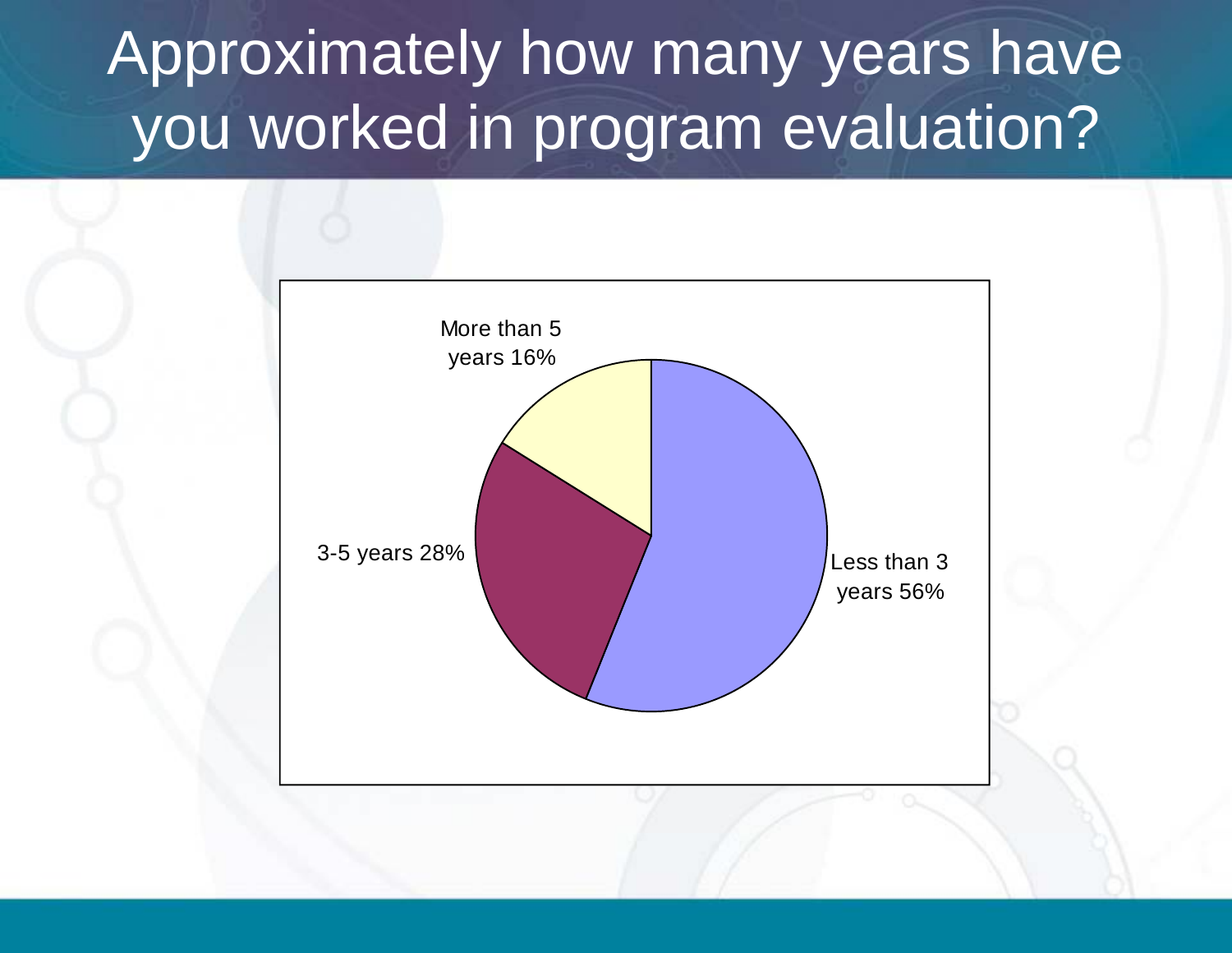# **Engaging Stakeholders in Evaluation**

**Leslie A. Fierro, MPH & Carlyn Orians, MA**

**TKCIS, Centers for Disease Control & Prevention &Battelle Centers for Public Health for Public Research and Evaluation**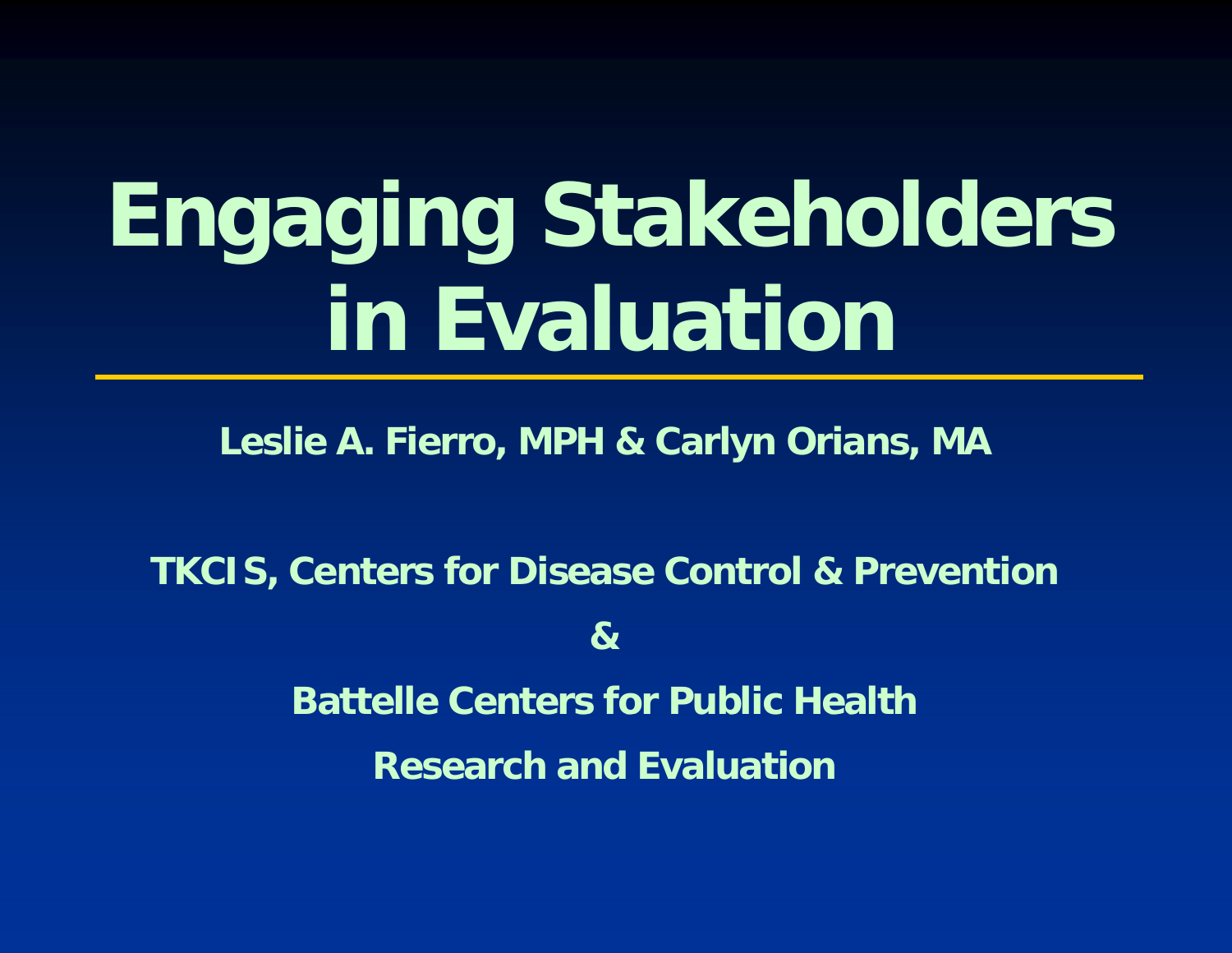#### **What We Will Cover Toda y**

- Briefly revisit...
	- Definition of evaluation
	- Difference between evaluation & research
	- CDC's Evaluation Framework
- **E** The Who, Why, When & How of Stakeholders
- **Tangible examples of engaging stakeholders**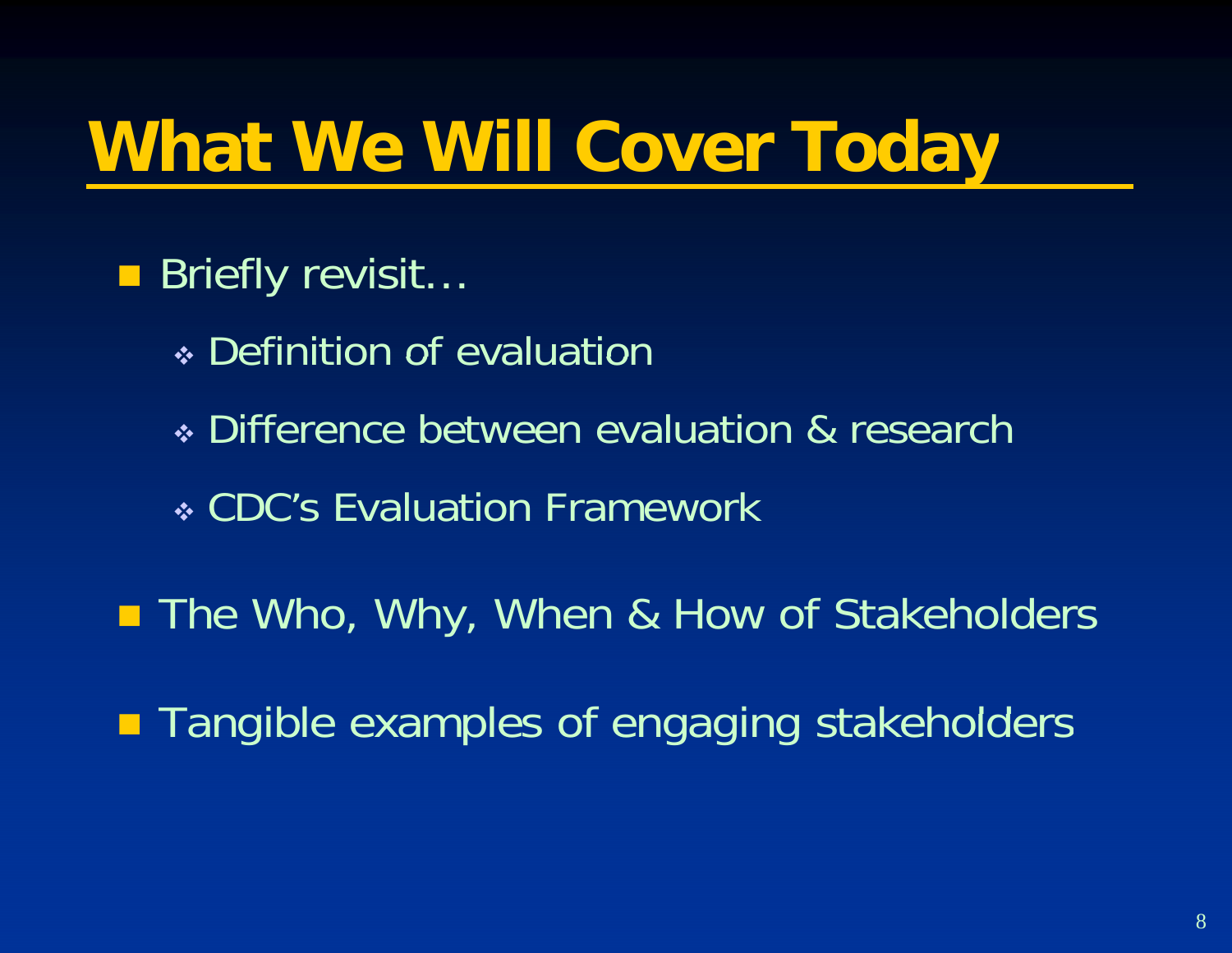# **What is Evaluation?**

""...systematic investigation of the merit, worth, or significance of an object."

CDC (1999, p. 2)

"…the systematic assessment of the operation and/or the outcomes of a program or policy, compared to a set of explicit or implicit standards as <sup>a</sup> means of contributing to the improvement of the program or policy…"

Carol Weiss (1998, p. 4)

"…the systematic collection of information about the activities, characteristics, and outcomes of programs to make judgments about the program, improve program effectiveness, and/or inform decisions about future programming."

Michael Patton (1997, p. 23)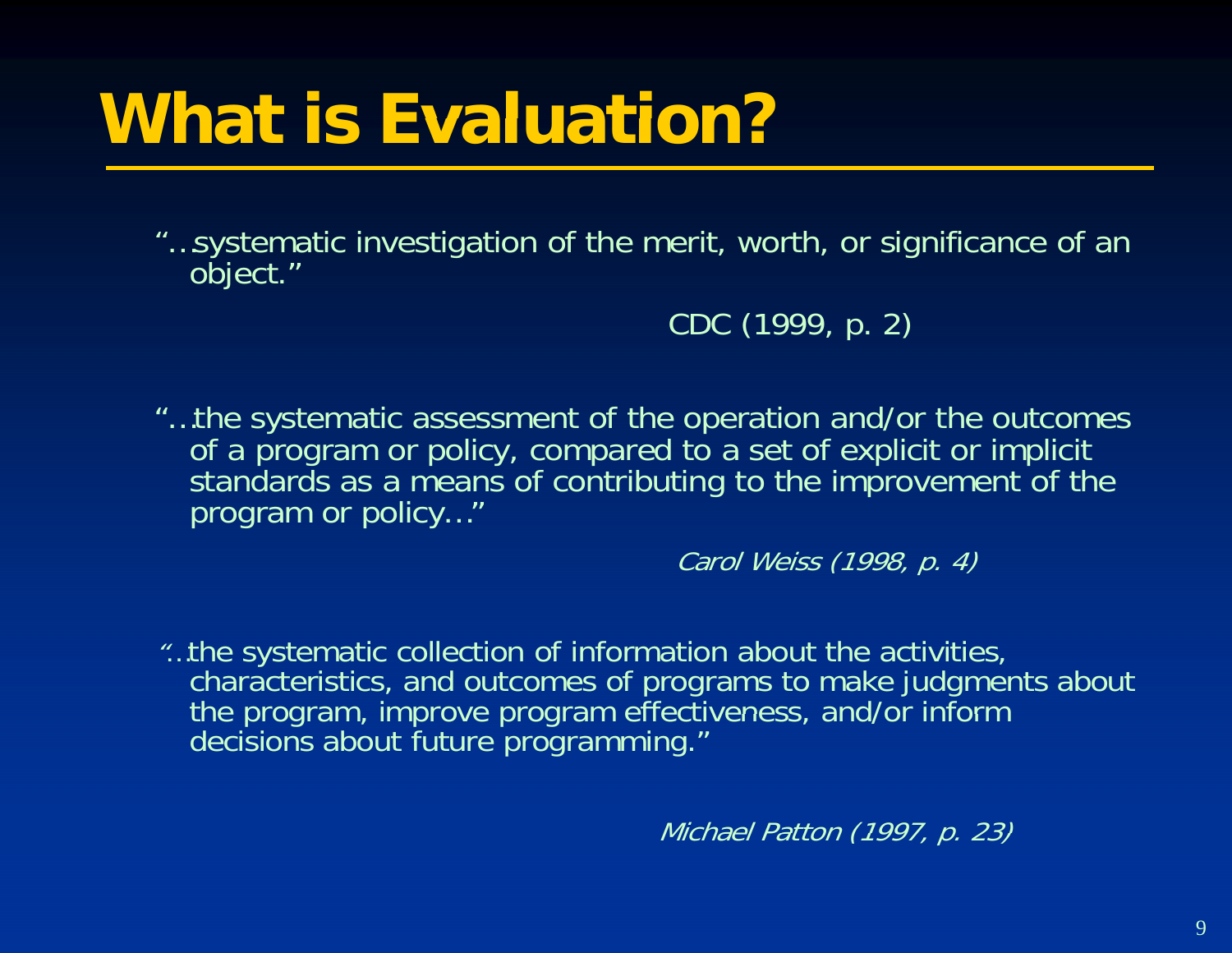### **Research vs.** Evaluation



- $\blacksquare$ Systematic methods
- П Purpose: Add to theory
- П
- $\blacksquare$ Researcher = Singular role
- $\blacksquare$ **Researcher-derived questions**
- $\blacksquare$ S ystematic methods
- П Purpose: Judge/Decide
- п **n** Generalizeable **Context specific (often)** 
	- П Evaluator  $=$  Multiple roles
	- П **E** Stakeholder-derived questions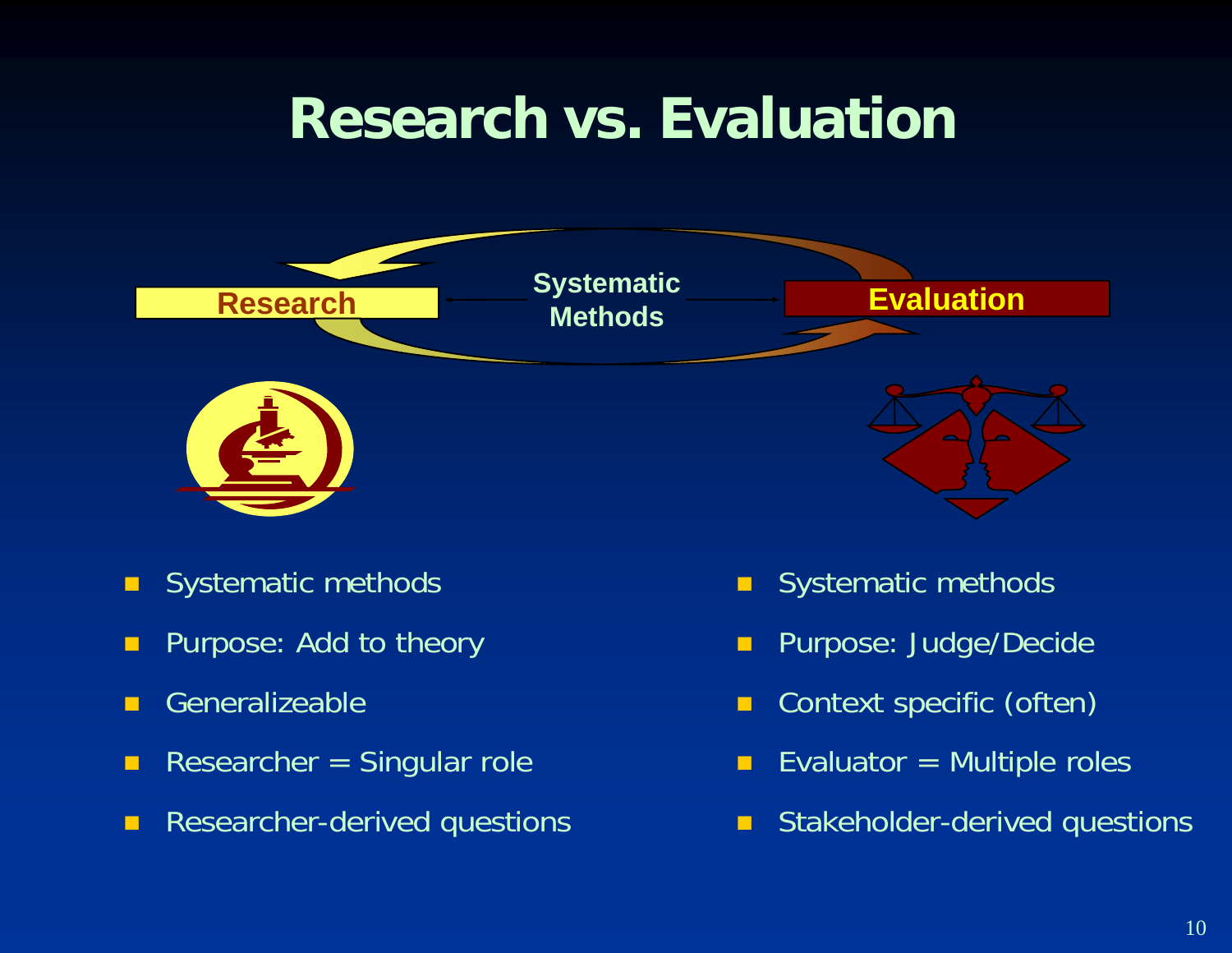"Research seeks to *prove*, evaluation seeks to improve…"

M.Q. Patton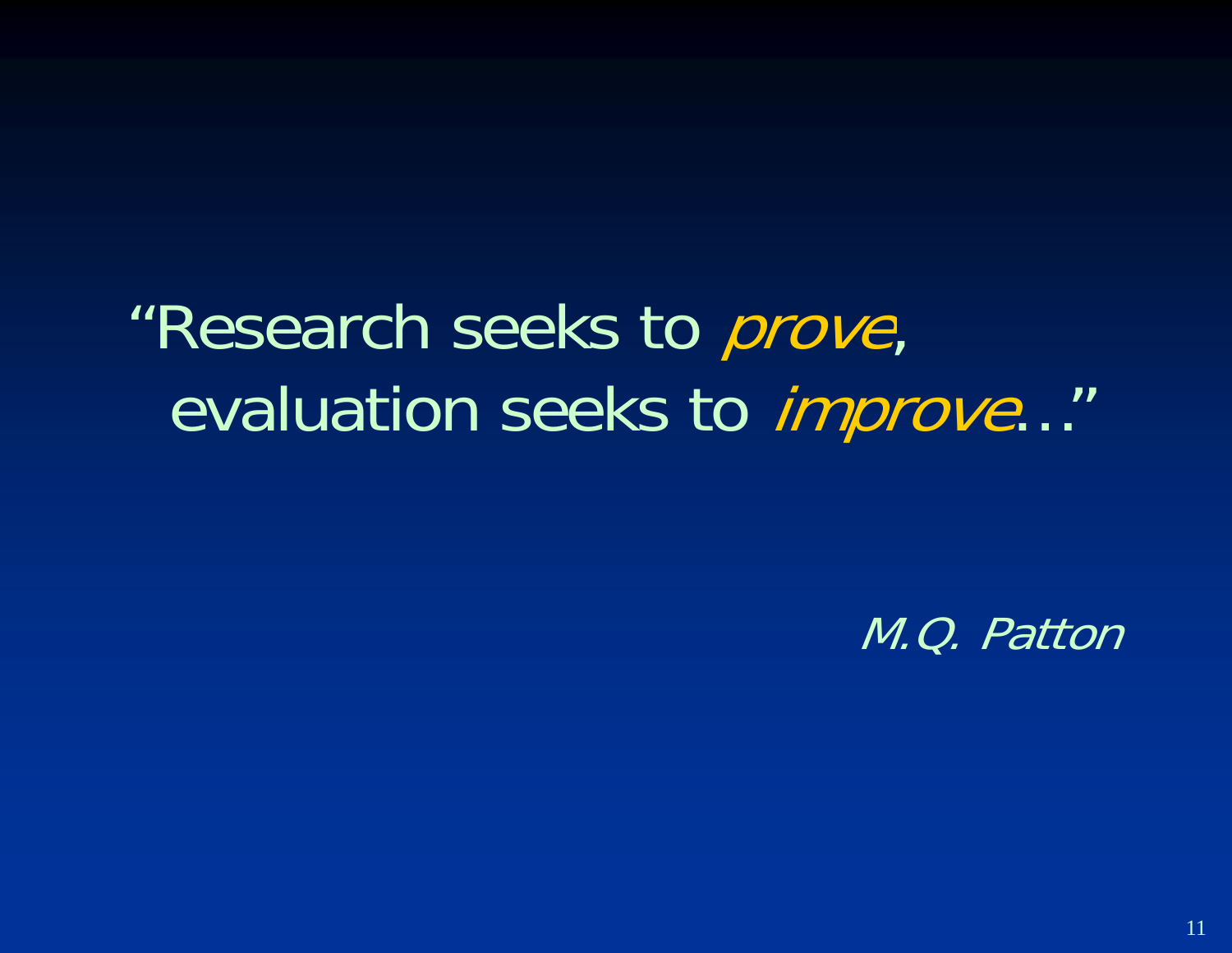### **If the Goal of Evaluation is…**

… to improve a program

Then no evaluation is good unless findings are used to make a difference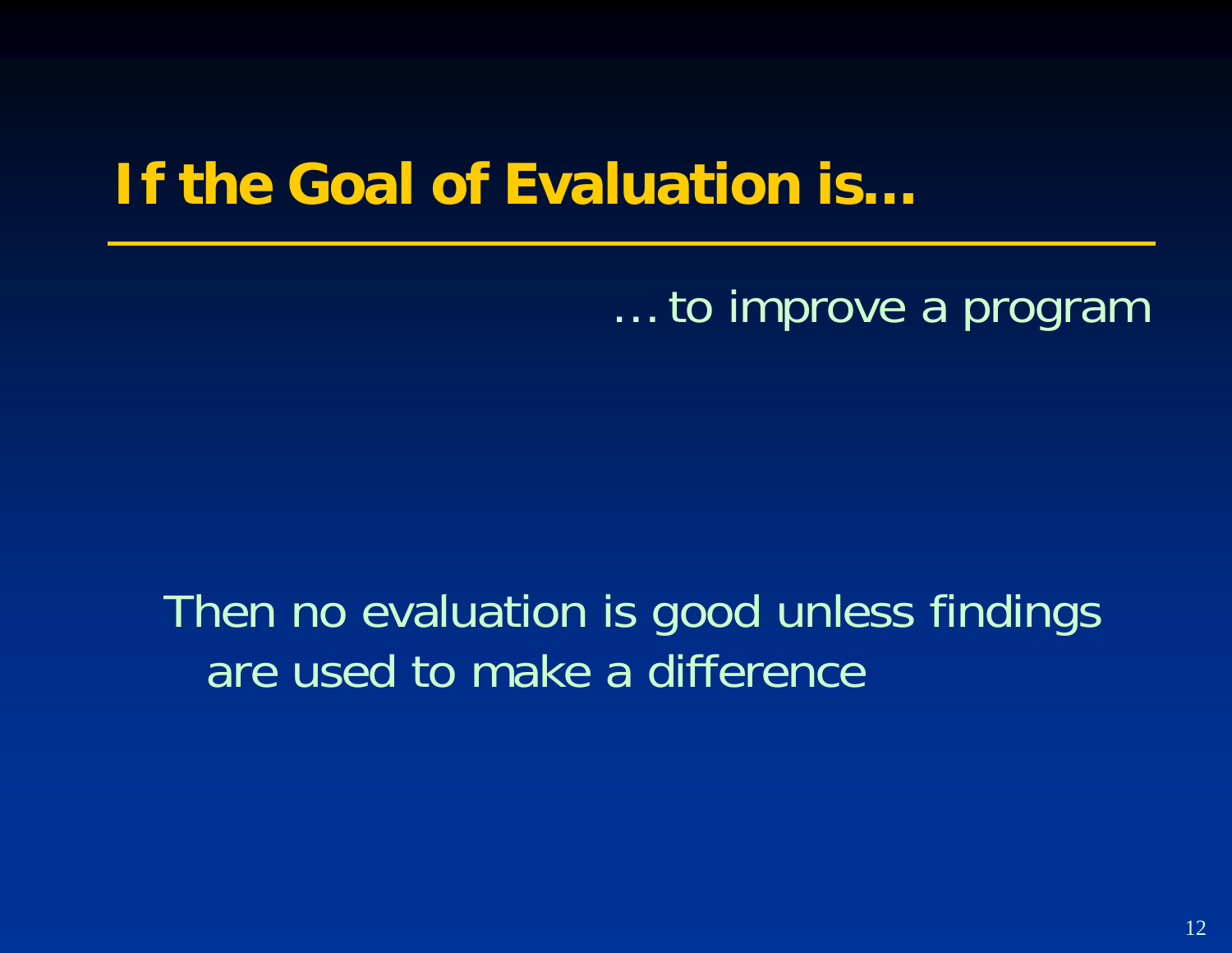# **Engaging Stakeholders**

### The Who, When, Why, & How of Stakeholder Engagement

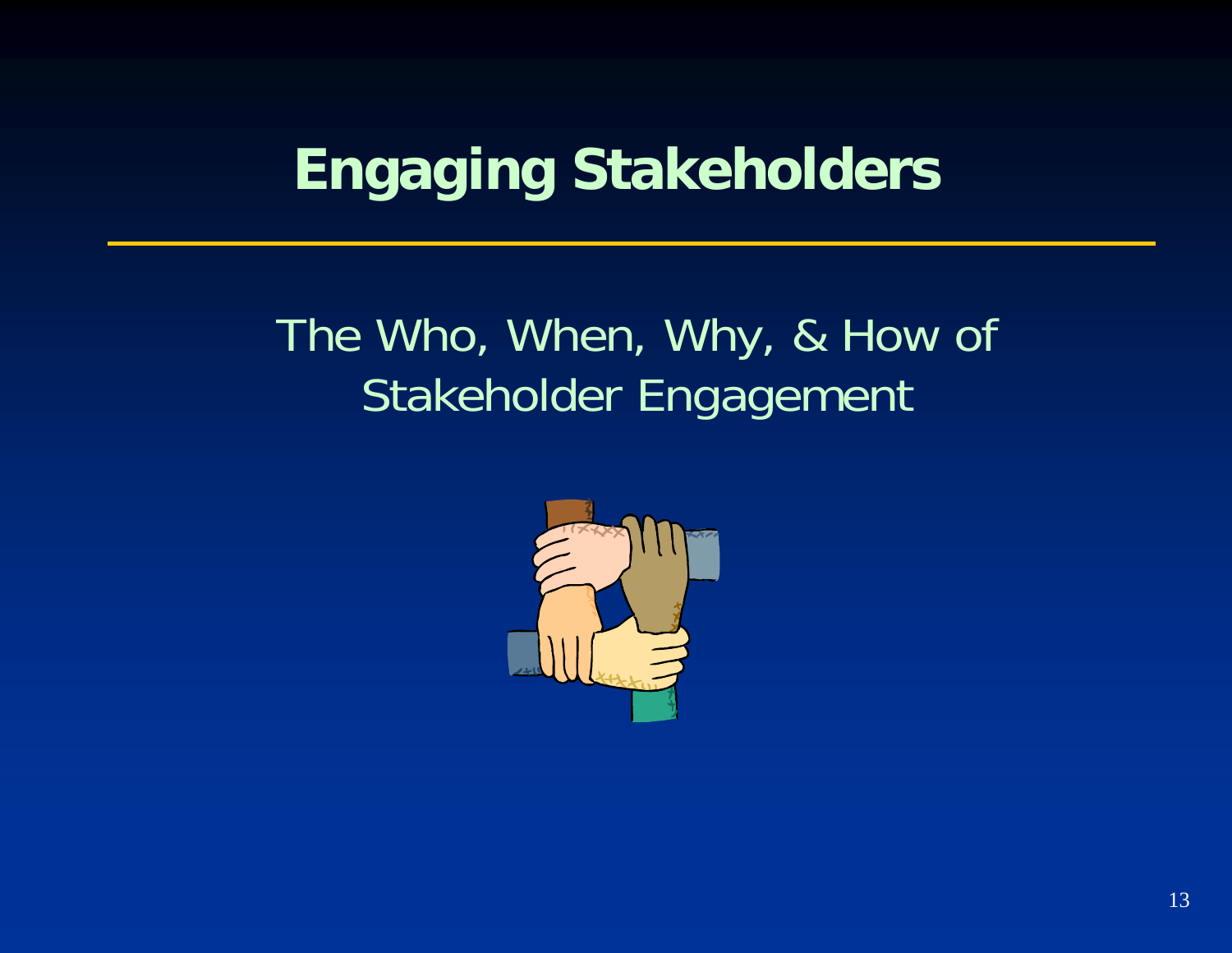#### **"Who" are the Stakeholders?**

#### ■ Who are the stakeholders?

- Persons involved in program operations
	- Example: Asthma program staff and partners
- Persons served or affected by the program
	- Example: Participants in asthma interventions
- \* Intended users of evaluation findings
	- **Example: Policy makers, managers, administrators, incontrators, and incontrators, and a** advocates, funders, and others

**Consider involvin g supporters and skeptics!**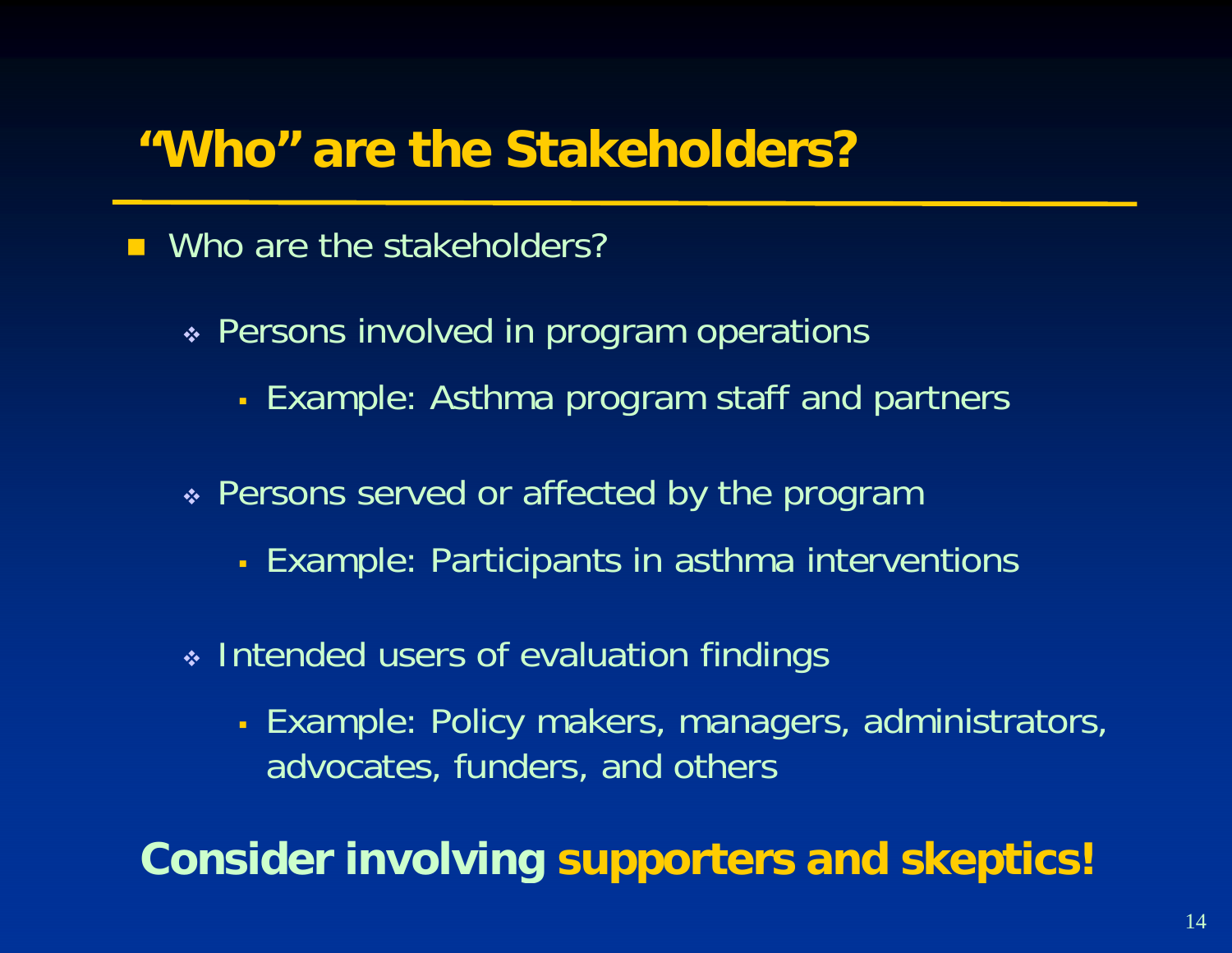### **Which Stakeholders Matter Most?**

### **Who is…**

Affected by the program? Involved in program operations? Intended users of evaluation findings?

**Who do we need to…**Enhance credibilit y ? Implement program changes? Advocate for changes? Fund, authorize, or expand the program?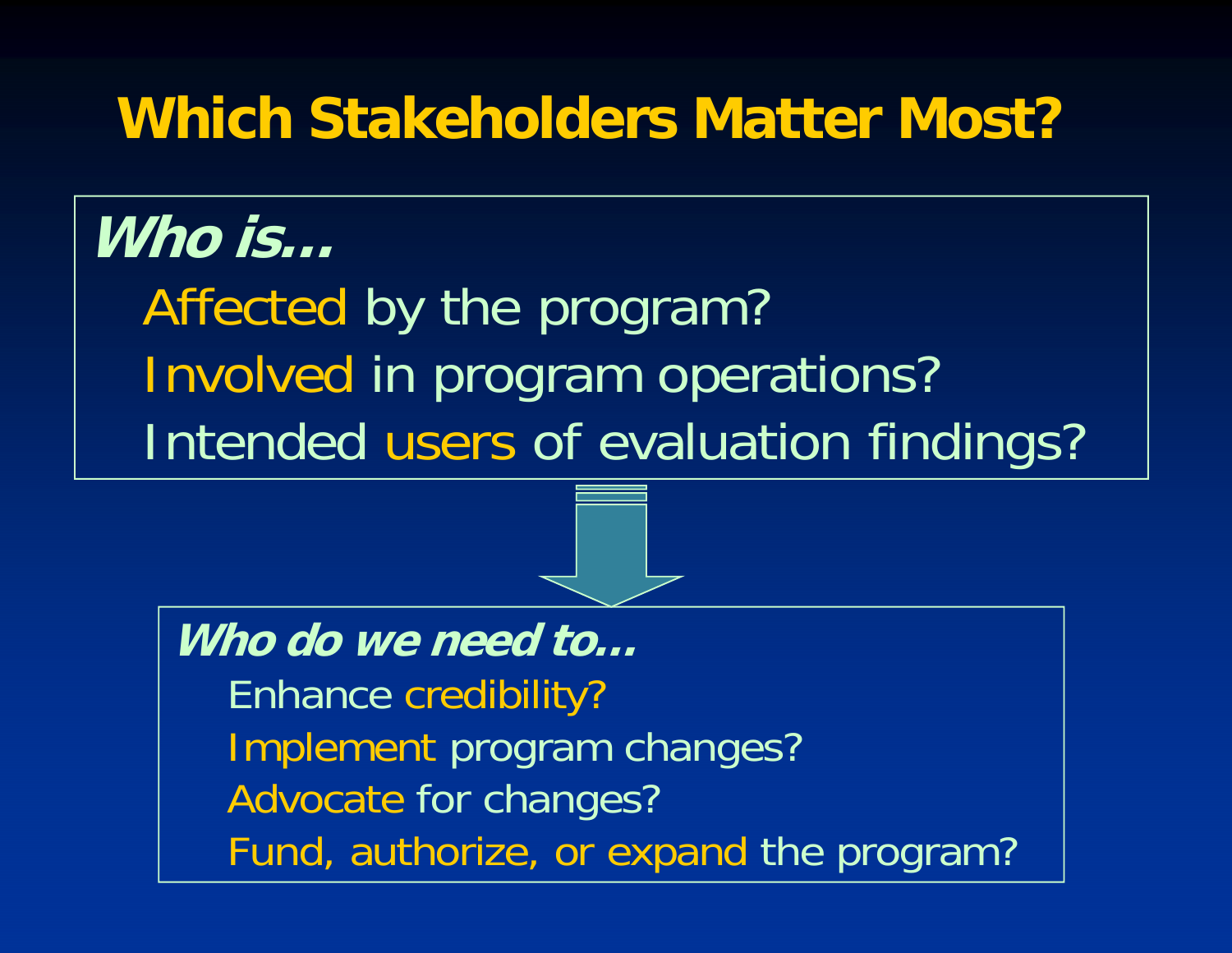# **"Why" Engage Stakeholders?**

- **If is an important part of the CDC Evaluation** Framework
- **Stakeholders will add credibility**
- **Stakeholders may have resources to help**
- **Stakeholders may be critical to implementing** or advocating for action
- **T** You will build trust and understanding among program constituents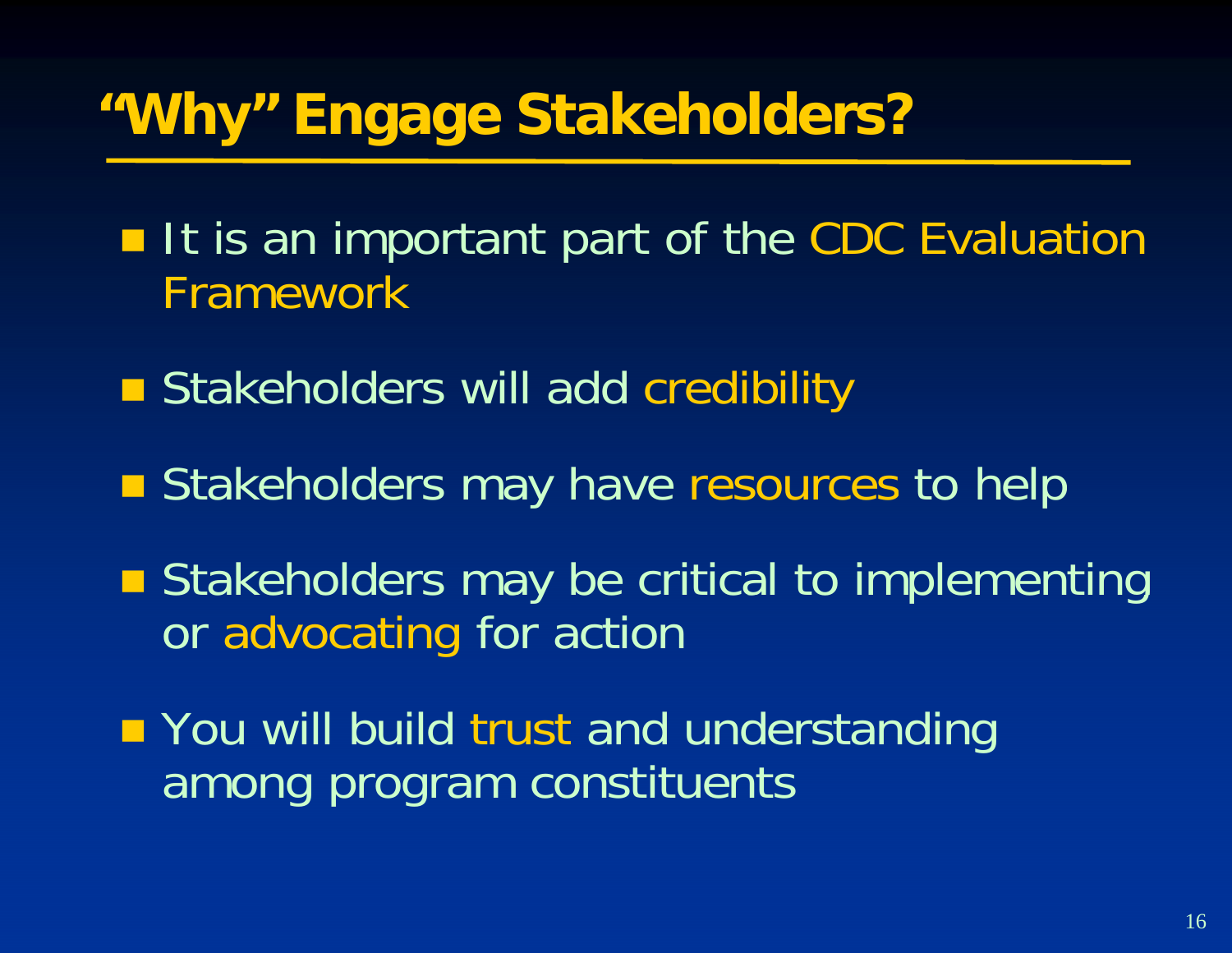# "Why" Would Stakeholders be **Interested?**

- Get answers to their questions
- **Learn about evaluation**
- **n** Influence the design and methods
- **Protect their constituents**
- **Notivated to help program succeed**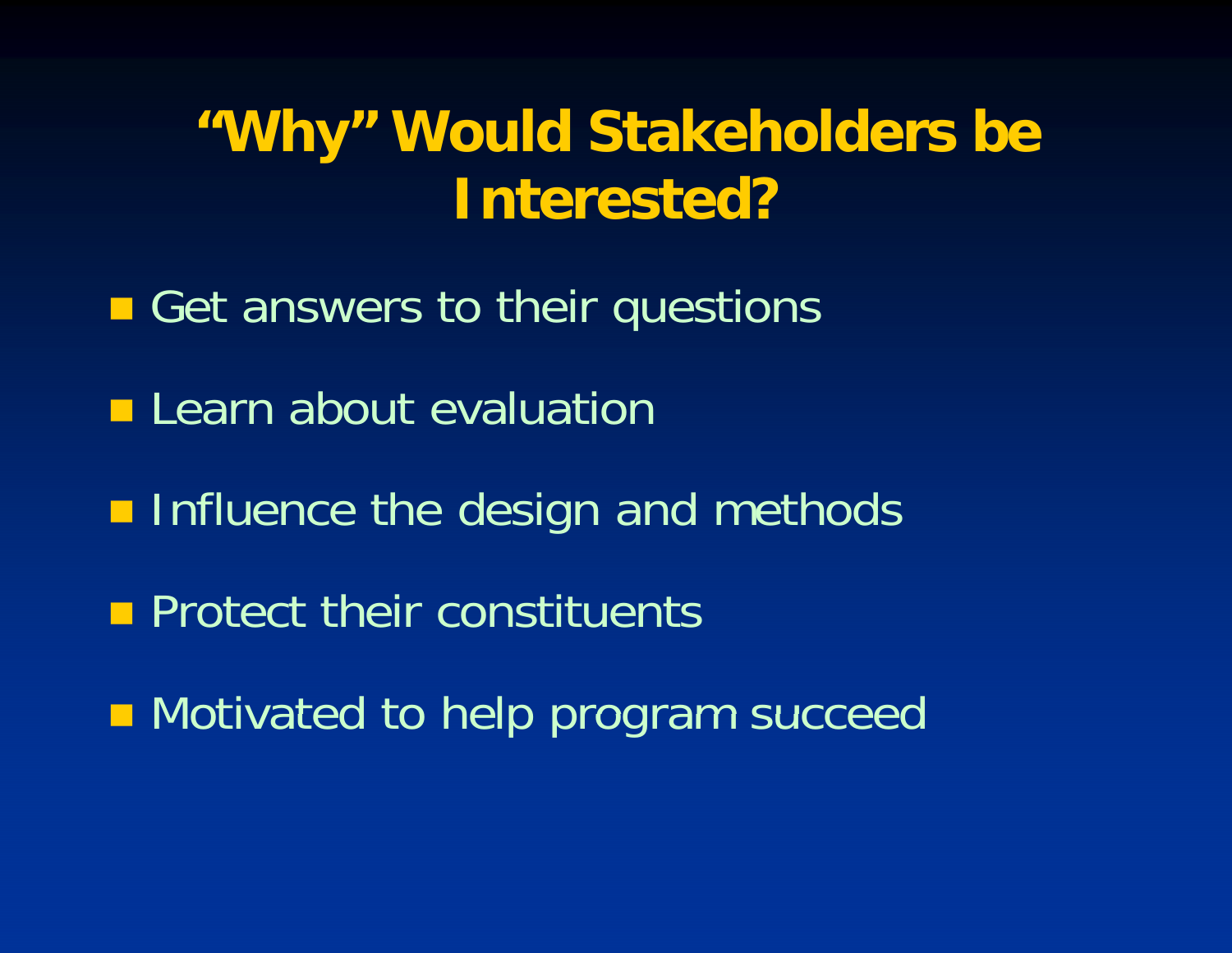# **CDC's Evaluation FrameworkStep 1: Engage Stakeholders**



– *MMWR, 1999 Framework for Program Evaluation in Public Health*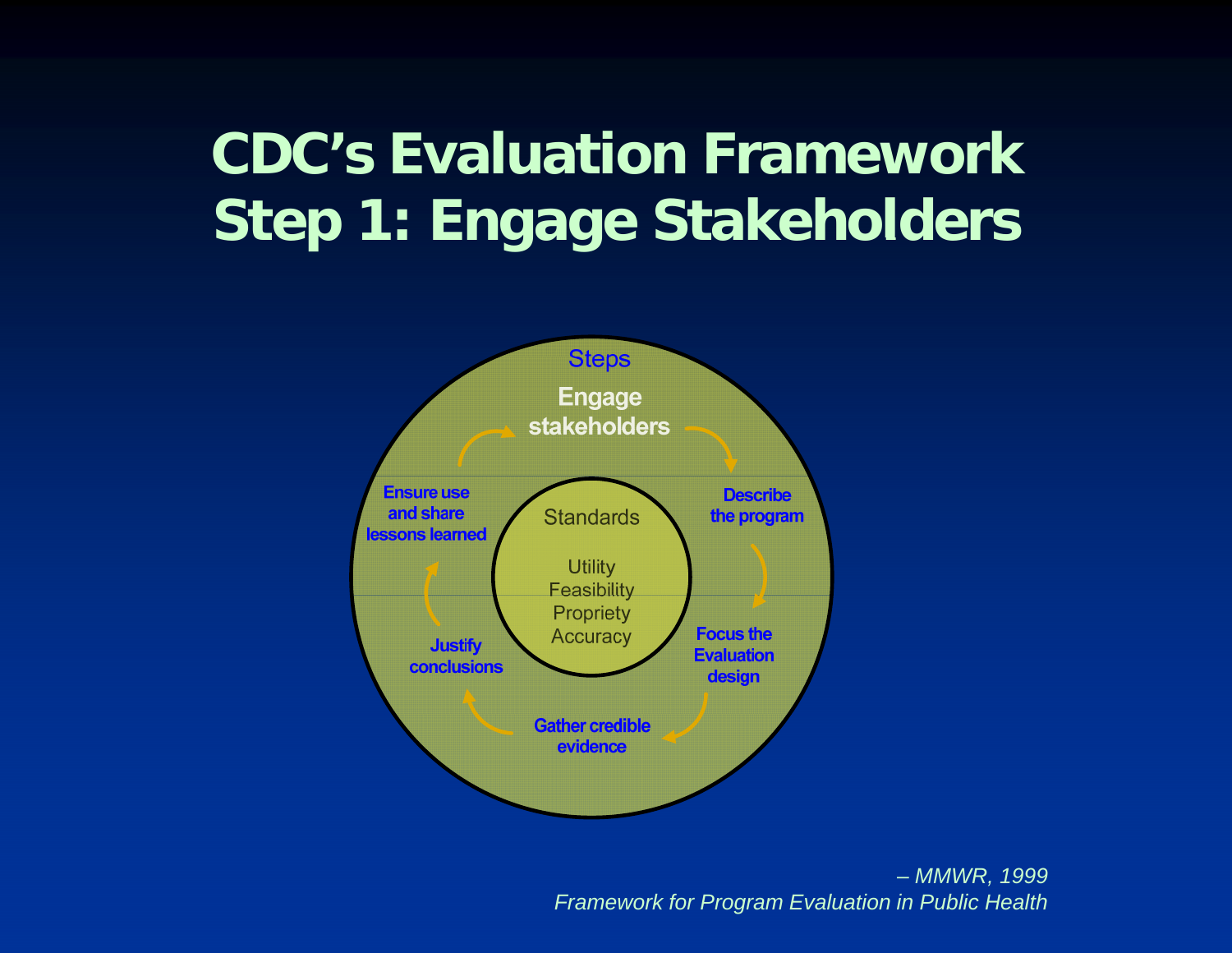### **"Wh " d "H " C Y E "When " an "How Can You Engage Stakeholders?**

**Nou can use the CDC Evaluation Framework** to engage stakeholders in identifying and prioritizing evaluation questions, selecting credible sources, and developing a plan for action based on evaluation results.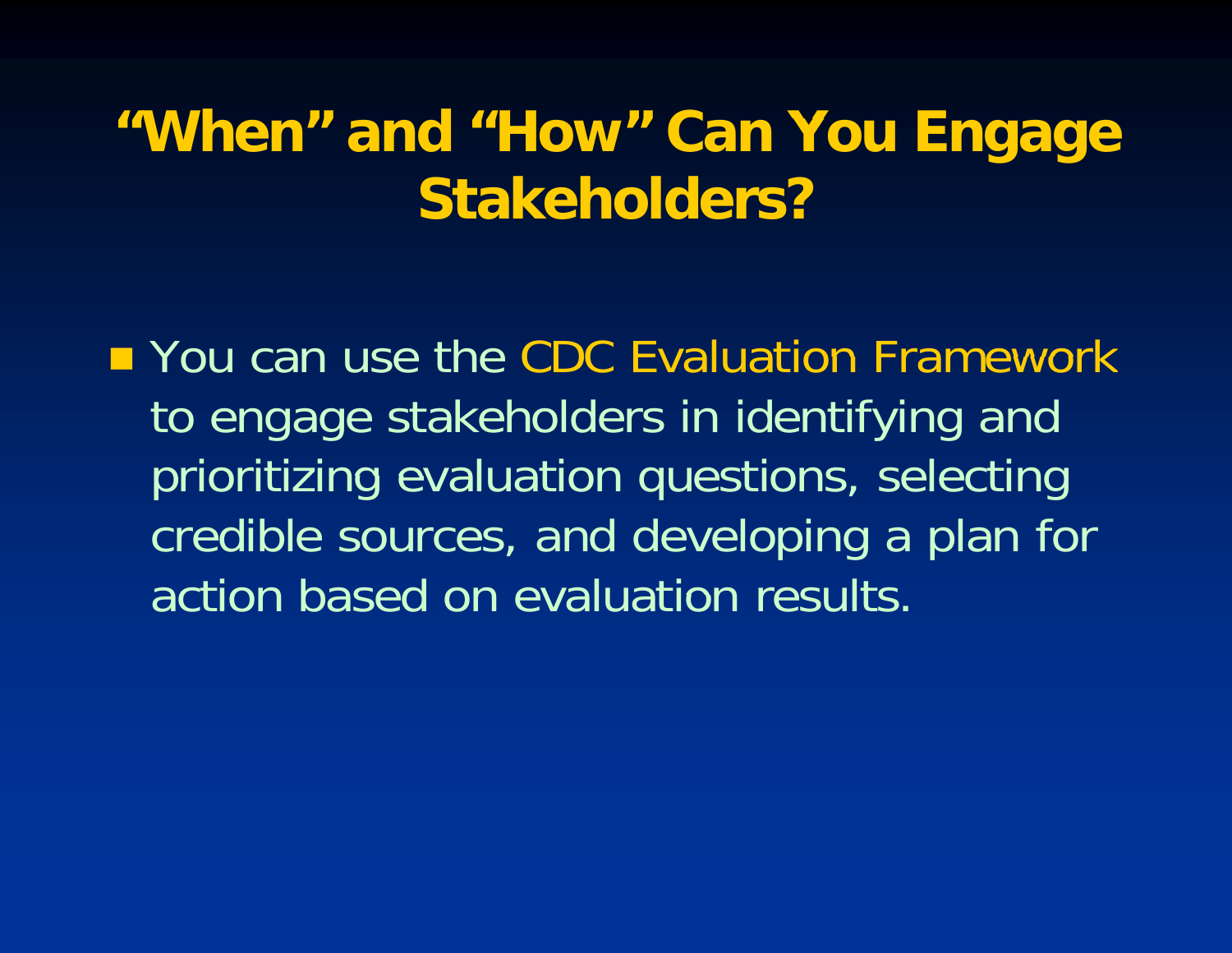#### Which of the following are ways you might engage stakeholders? takeholders

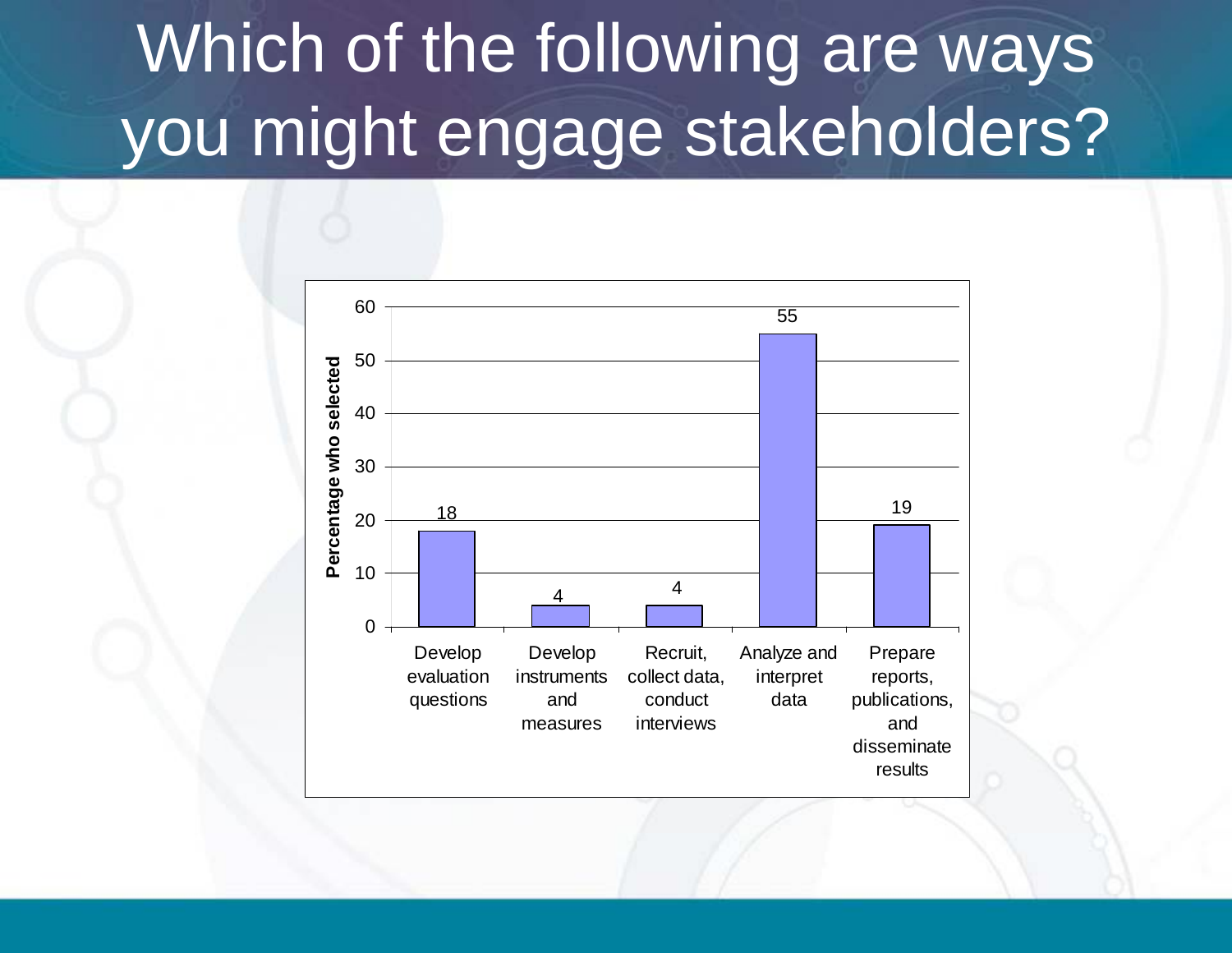# **Which of the Following are Ways you Might Engage Stakeholders?**

Answer is……

All of the above are possible….

But...

…..that doesn't mean that all are necessary!

It depends…..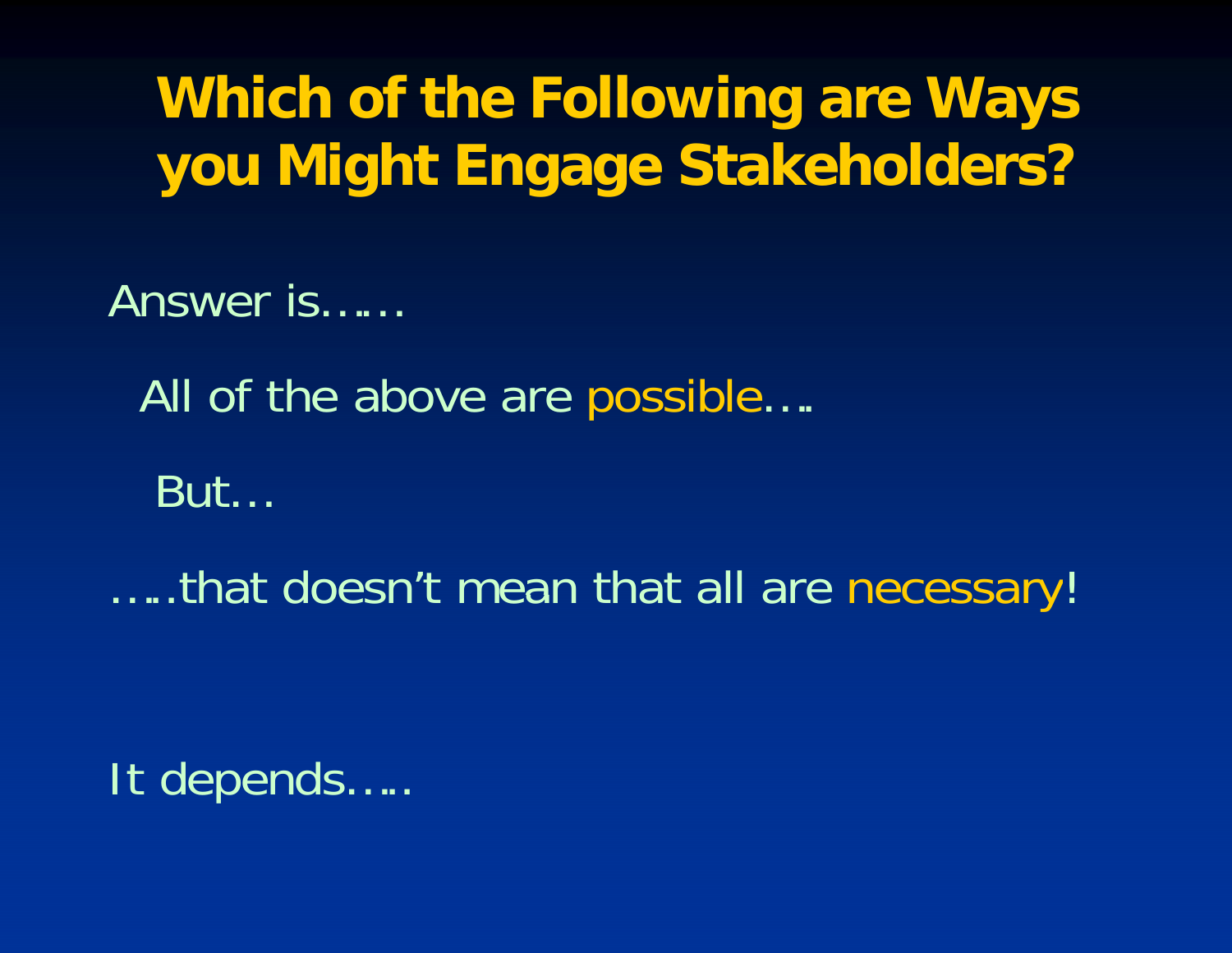# **How Depends on…**

- **Evaluator preference**
- **Stakeholder preference**
- **Resources**
- $\blacksquare$ Degree of trust or threats to credibility
- Other…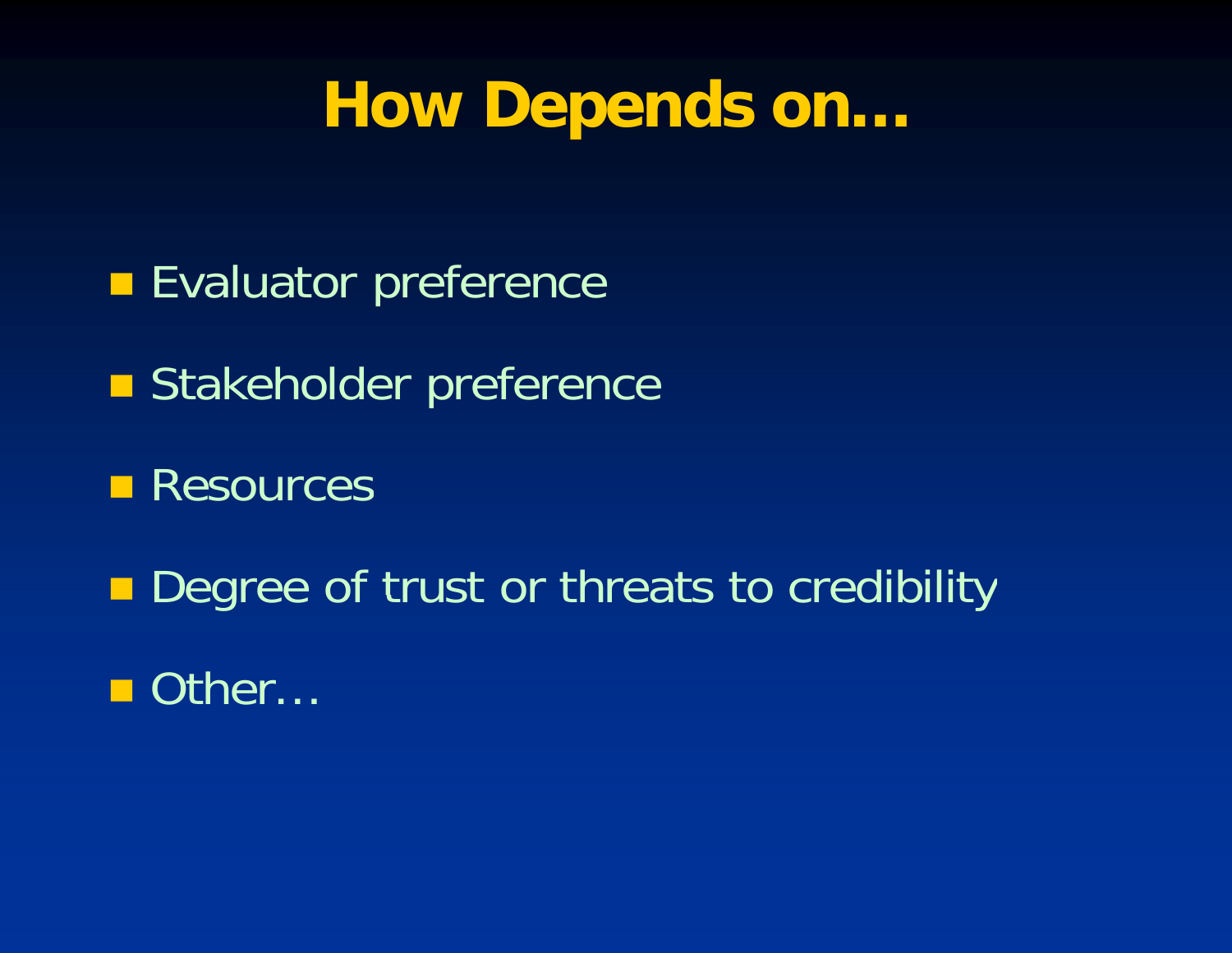# **CDC s' Framework & Stakeholders Stakeholders**

**Step 1:** Engage stakeholders

Who should be involved?

■ *Step 2: Describe the program* 

 Do stakeholders share a vision of what the program does & its intended outcomes. Similar views? Diverse views?

**Step 3:** Focus the evaluation design

 What are the most pressing & important evaluation questions for stakeholders? What methods are available and preferred?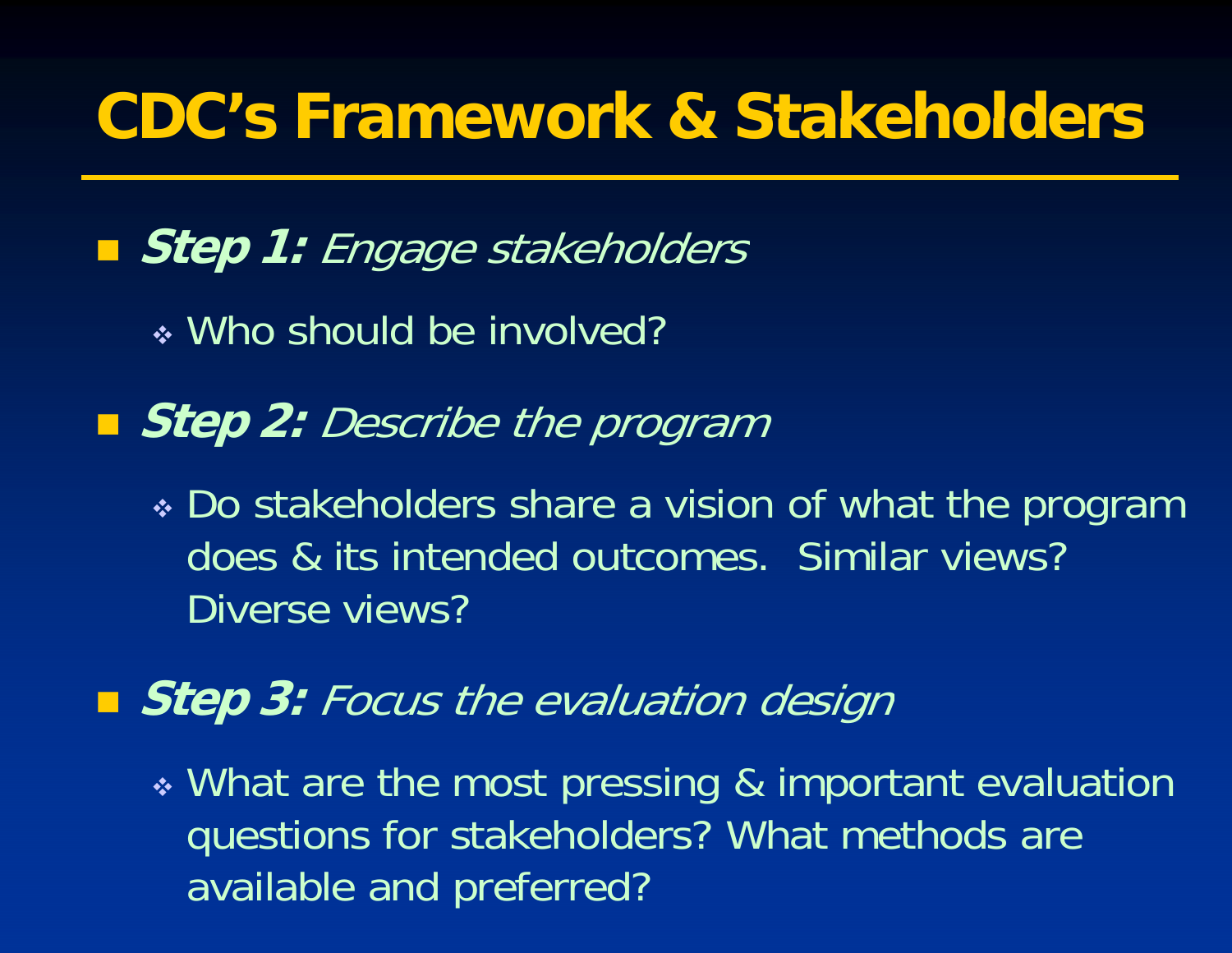# **CDC s' Framework & Stakeholders Stakeholders**

**Biep 4:** Gather credible evidence

 What evidence is regarded as credible to the stakeholders?

#### **Step 5:** Justify conclusions

 How do diverse stakeholders interpret the findings?

**Step 6:** Ensure use & share lessons learned

 Which stakeholders can play a role in disseminating results or acting on findings?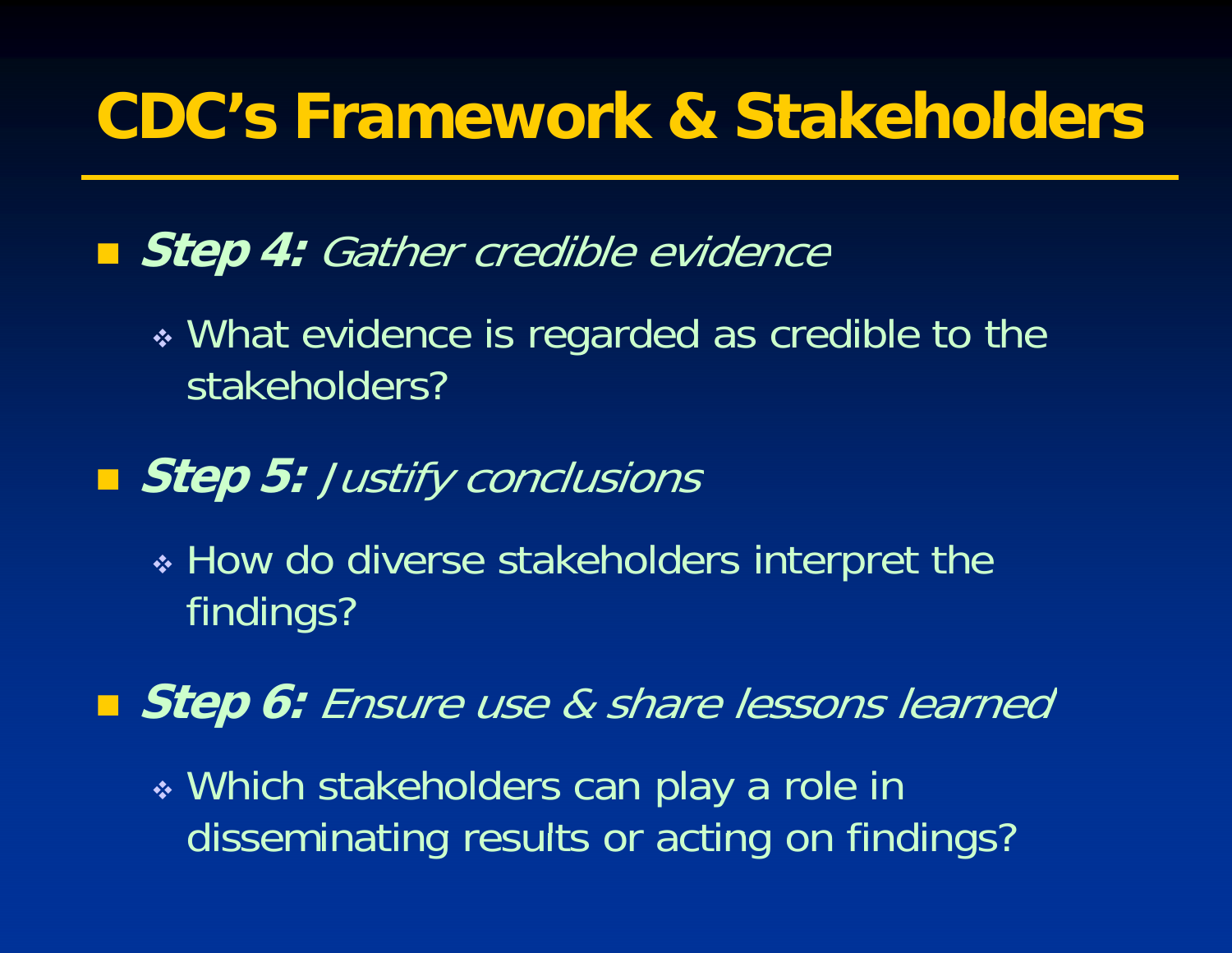# **Any Questions?**

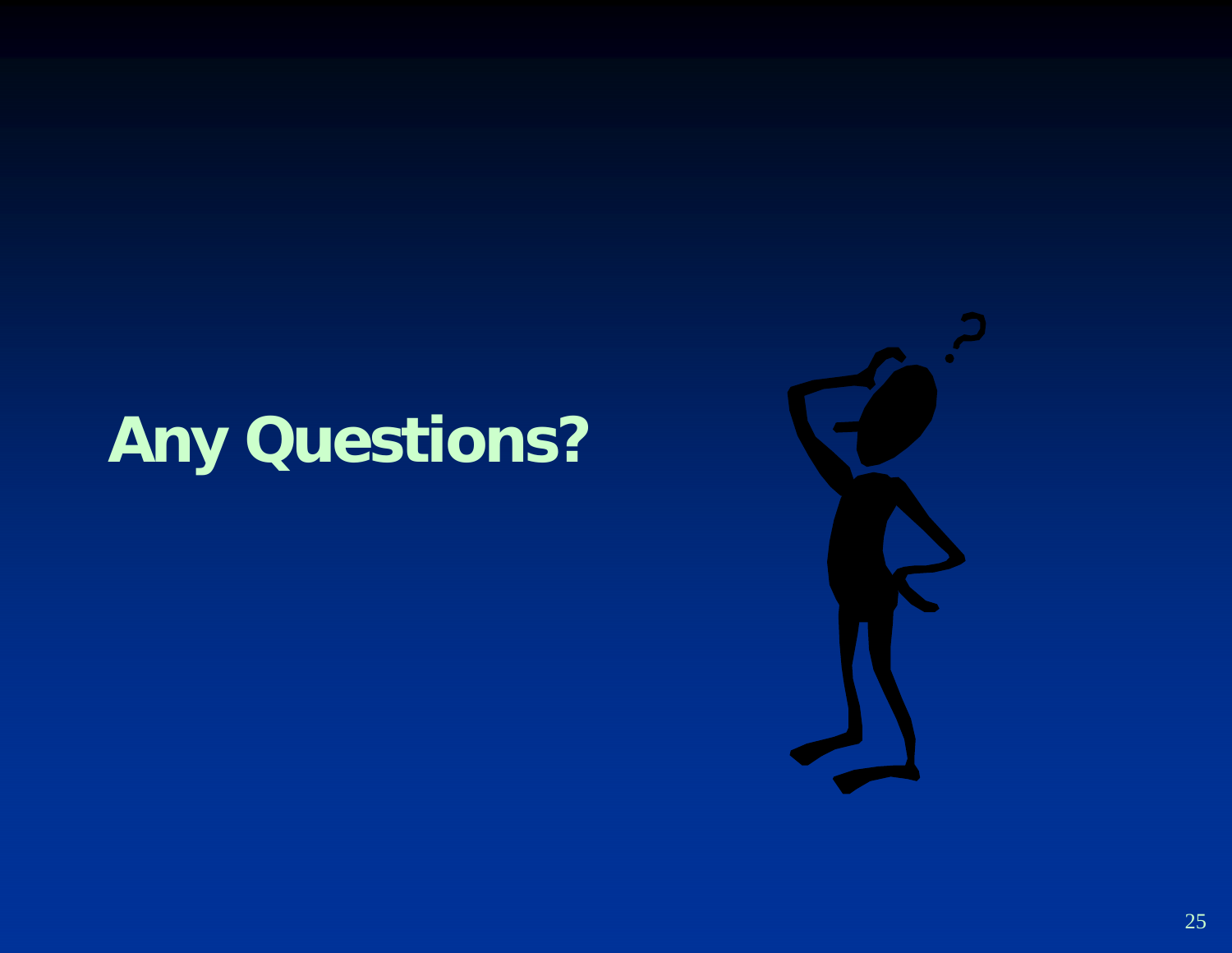# **Tangible Example #1 – Home Environment in Low Income Apts**

- **Intervention to improve indoor environment** for children with asthma via following activities:
	- \* Provide education and training for apartment owners, building inspectors, maintenance vendors, and tenants regarding asthma triggers and housing codes
	- \* Work with city officials to enhance existing housing code
	- Promote smoke-free housin g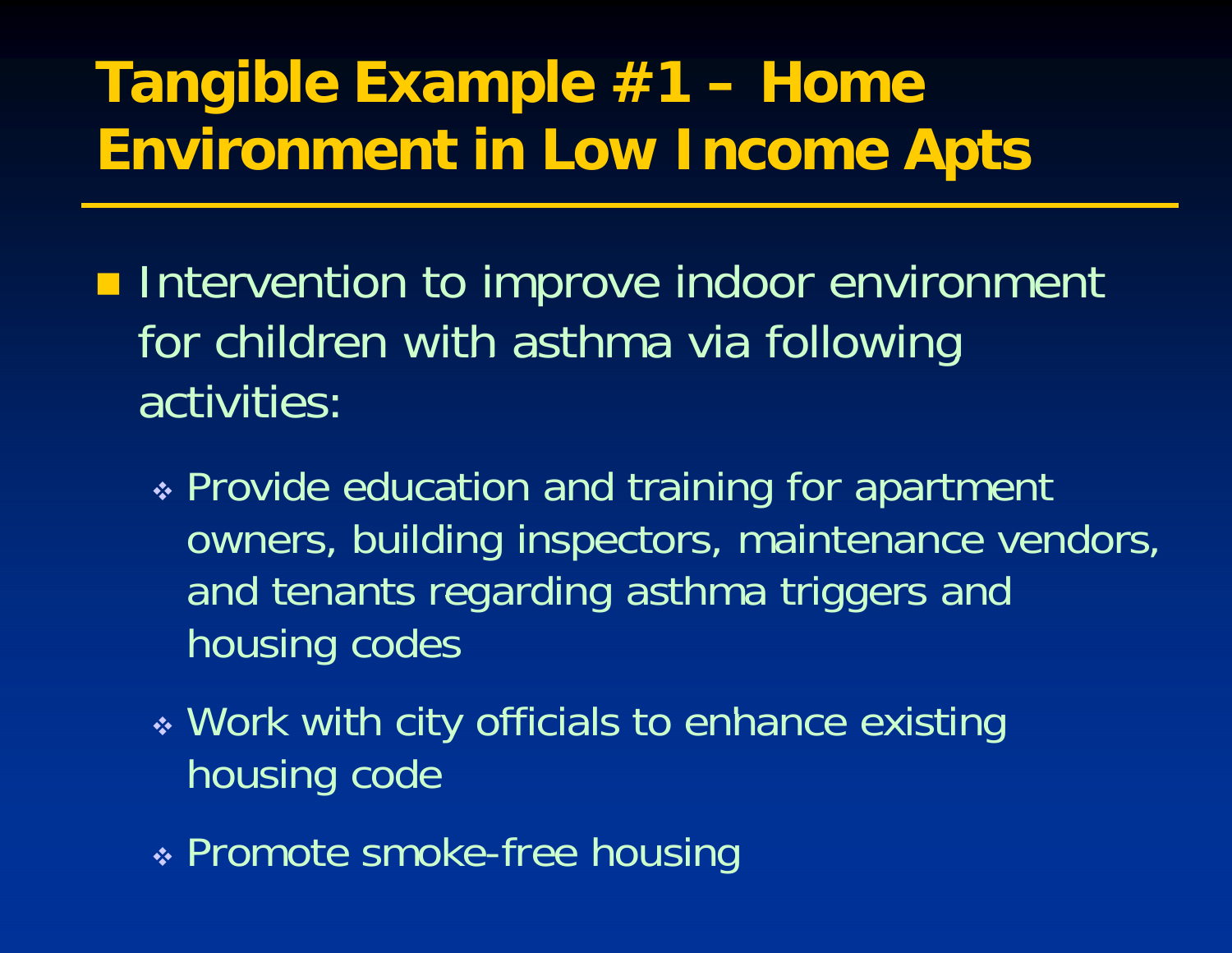- **Step 1:** Engage stakeholders who should you include? Possibilities include
	- Affected families
	- \* Those who receive training (e.g., owners, inspectors,<br>maintenance personnel, tenants)
	- \* Trainers
	- City officials responsible for housing code
	- Smoke-free advocates

**Note: This list may include advocates as well as** those resistant to change – that's good!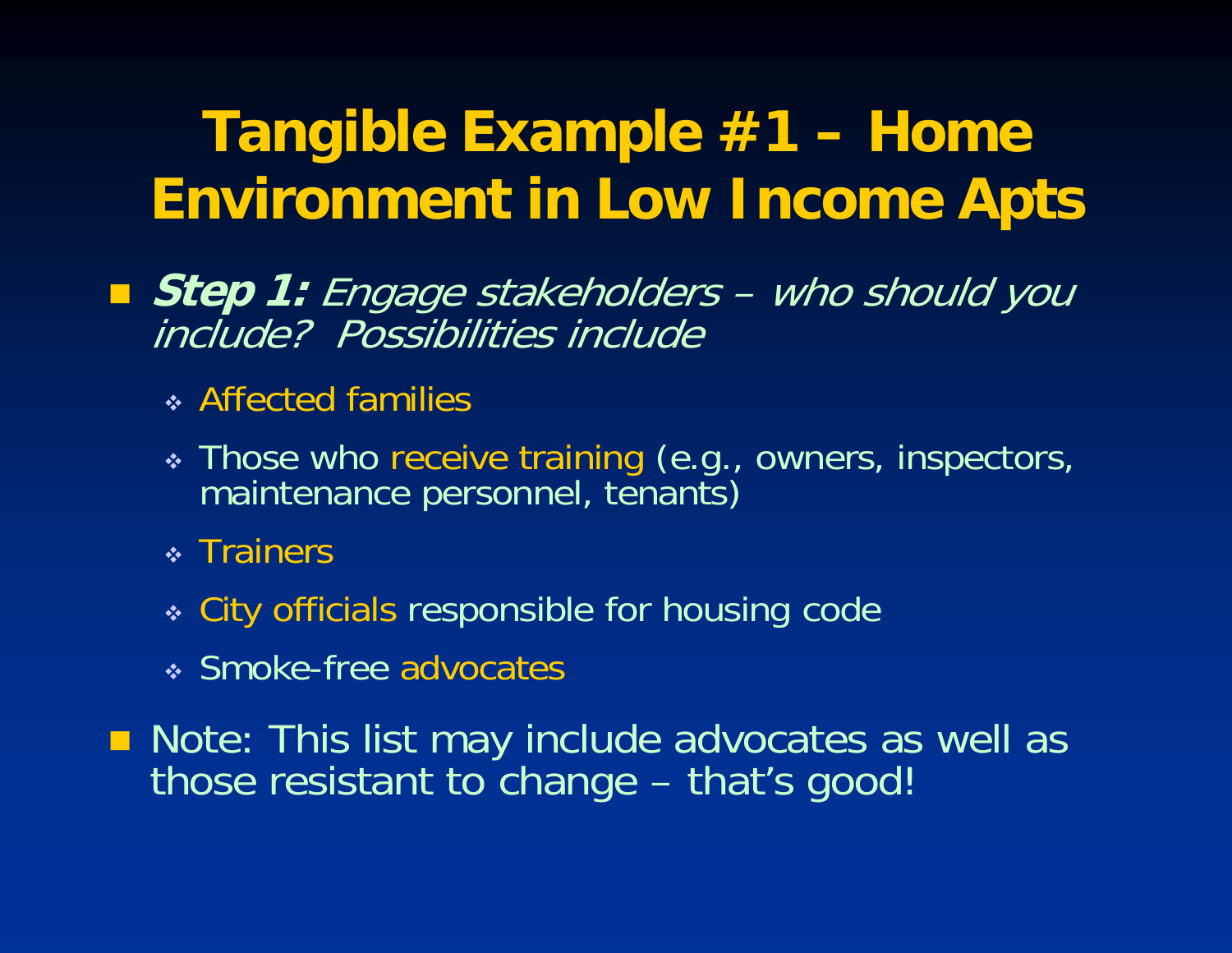- **Options for including stakeholders in Step 2: describing the program**
	- Obtain their views on the current indoor environment and the changes that are both desired and seen as realistic.
	- Which outcomes do they think are most important?
	- Which activities contribute to which outcomes (you could use a logic model.... Stay tuned for the next Webinar in this series......)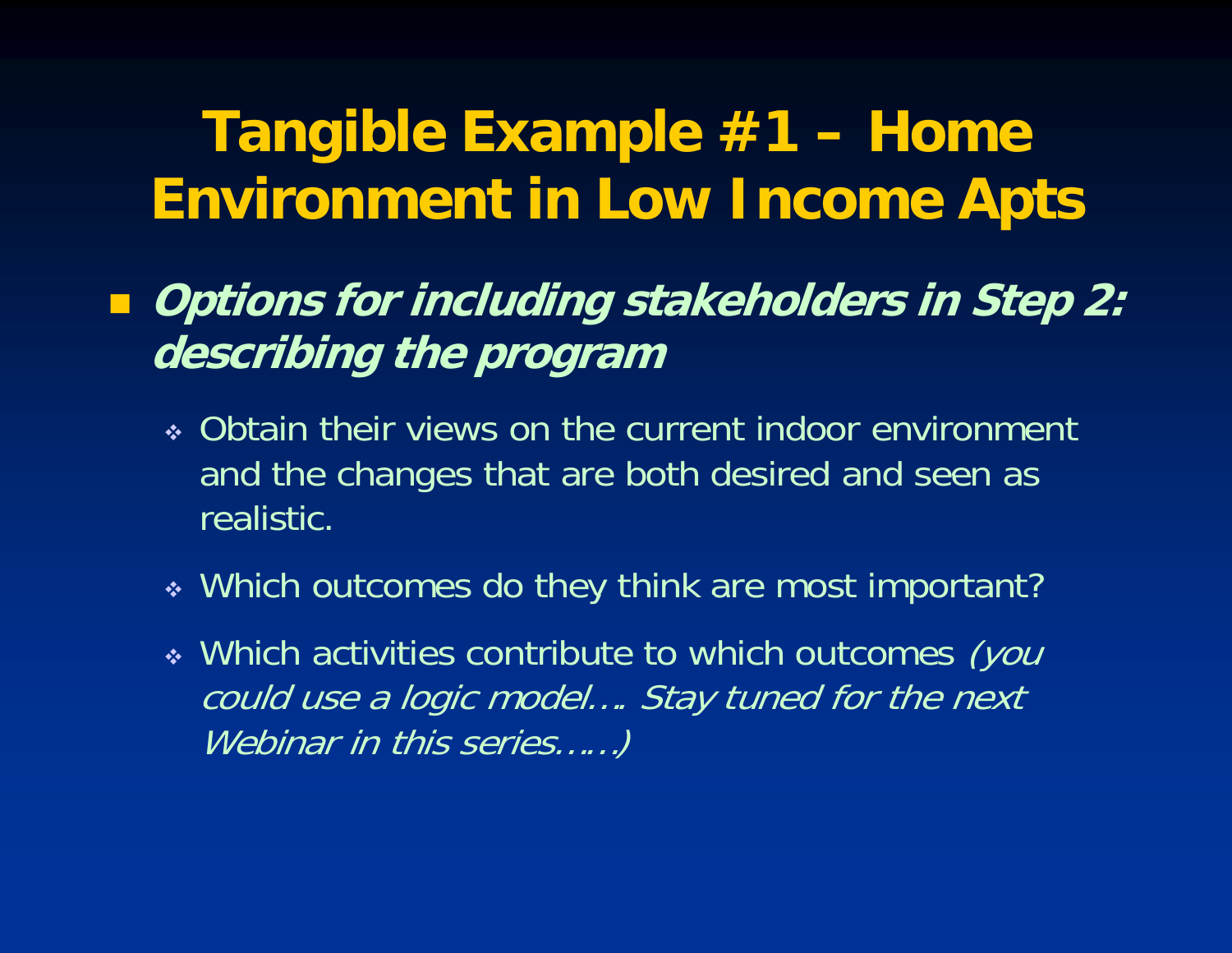- **Options for including stakeholders in Step 3: focusing the evaluation design**
	- What questions do they think are the most important to ask? For example, should the evaluation focus on changes to the housing code? On trigger reduction? Which triggers?
	- What is the best design? Is a pre-post design best? Should there be a control group? Are observational methods appropriate?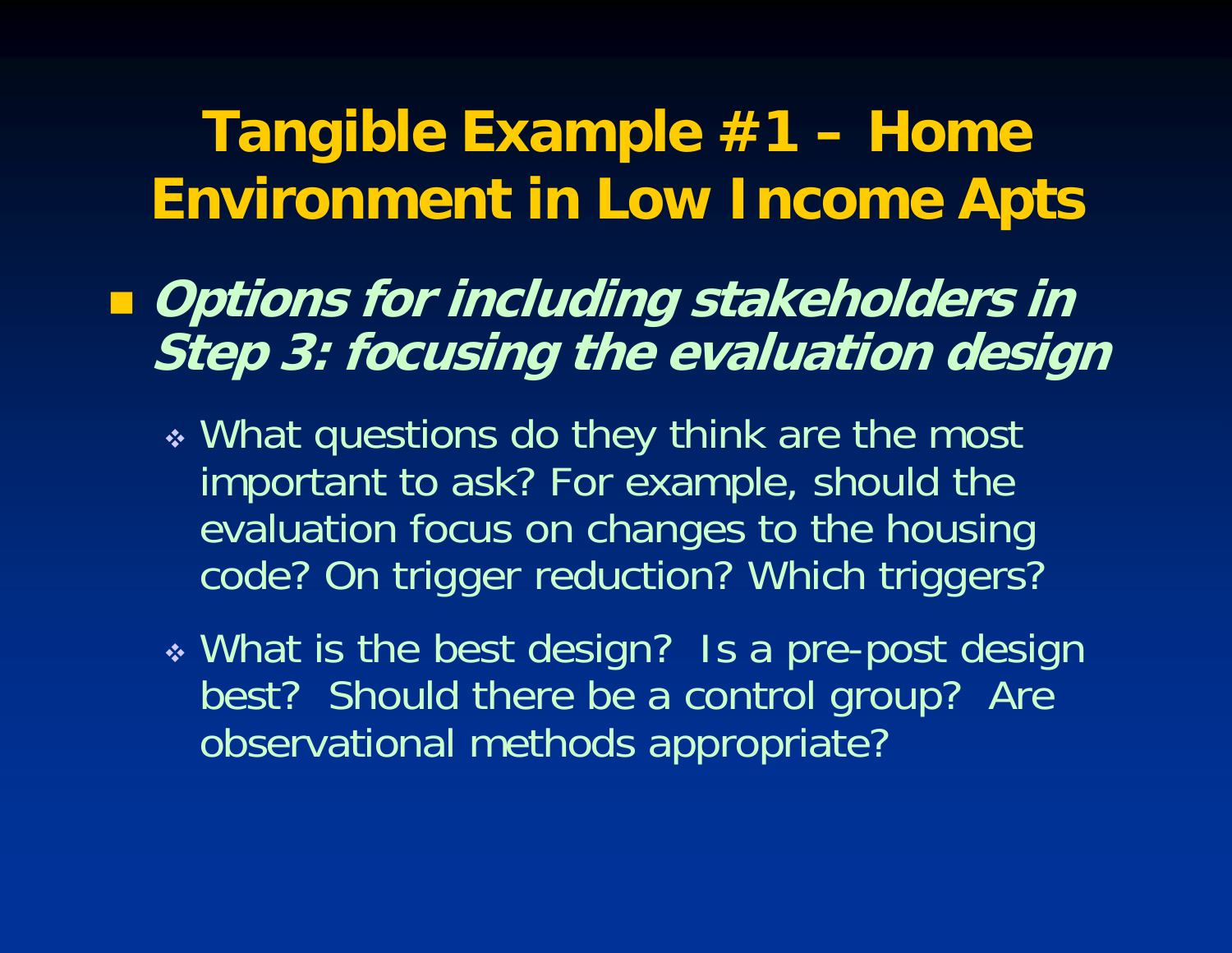#### **Options for including stakeholders in Step 4: gather credible evidence**

- Are there stakeholders that can provide access to residents and/or translate if necessary?
- Can the trainers help collect data before, during, or after each training? Other opportunities for data collection?
- Will those who make or enforce policy be more influenced by information on environmental conditions, asthma symptoms, or medical care usage? In what form? Pictures? Stories? Numerical data?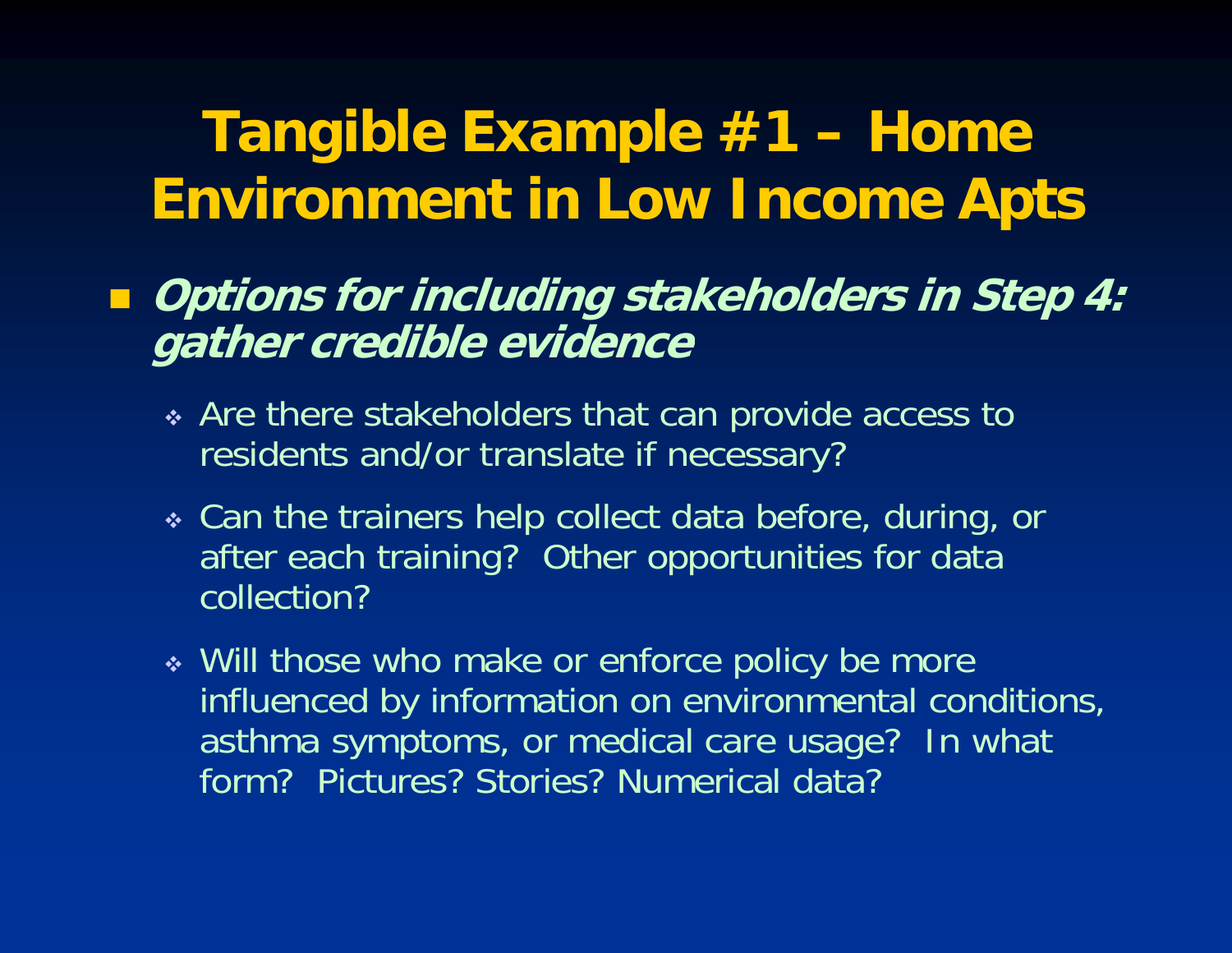- **Options for including stakeholders in Step 5: justify conclusions**
	- \* How do stakeholders view success?
	- Do stakeholders have alternative interpretations of the initial findings?
	- Do they perceive barriers you might have missed?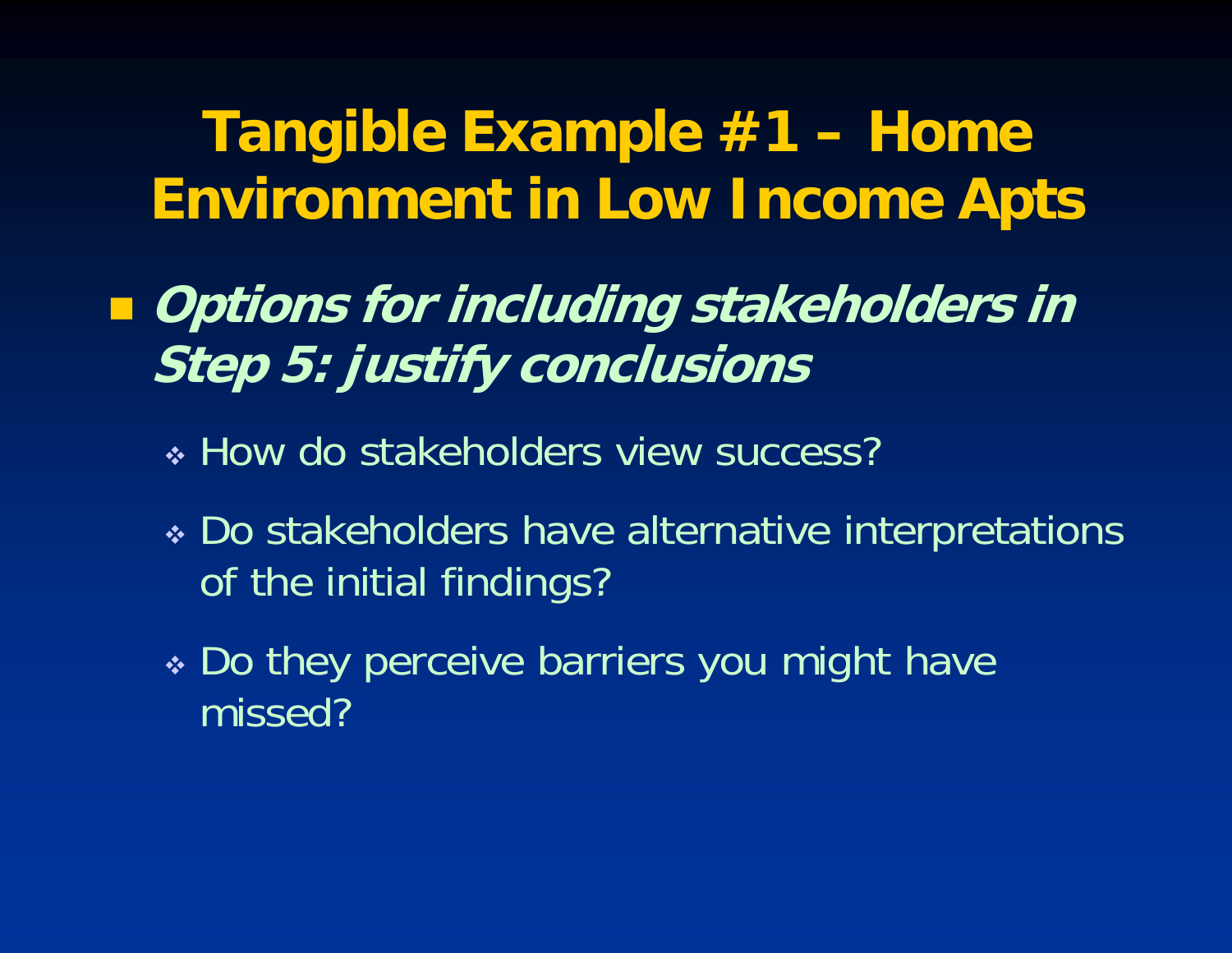- **Options for including stakeholders in Step 6: ensure use and share lessons learned**
	- Are there stakeholders who could help disseminate information? An owner's newsletter? A tenant meeting? A neighborhood association?
	- Is information needed in <sup>a</sup> different form to prompt action?
	- $\bm{\ast}$  Is there interest beyond the community involved in the intervention?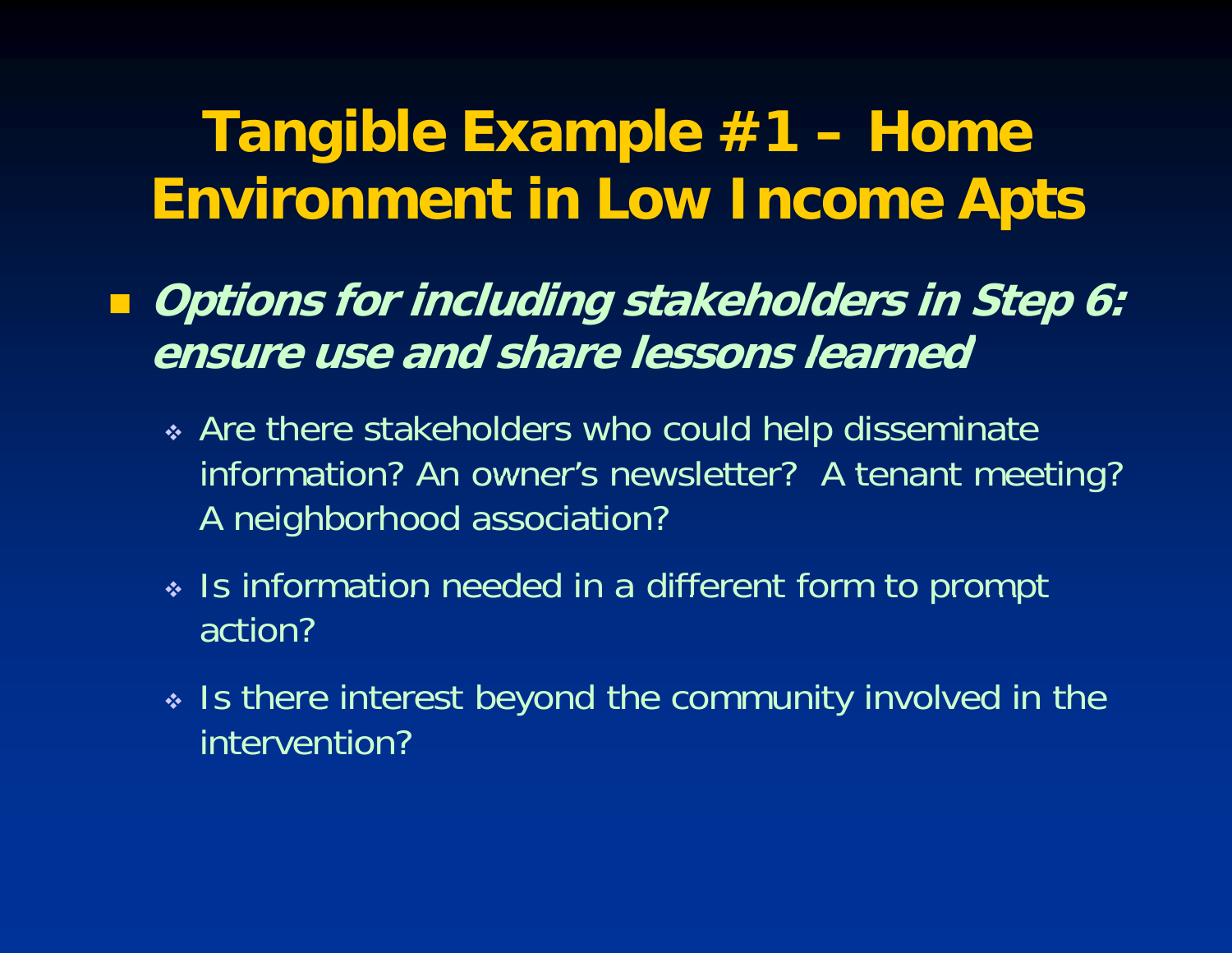- $\blacksquare$  What if you ignored stakeholders? Potential pitfalls include…..
	- Failure to ask important questions. For example, it may be important to know if tenants have access to quit smoking services.
	- Difficulty gaining access to or trust of program constituents. For example, will you gain access to data or to homes?
	- Failure to uncover unanticipated consequences. For example, if improvements are made, will rents increase?
	- $\frac{1}{2}$  Failure to communicate results in ways that are understood and/or accessible. For example, are there literacy or language issues? Cultural preferences?
	- \* Your evaluation may not lead to action!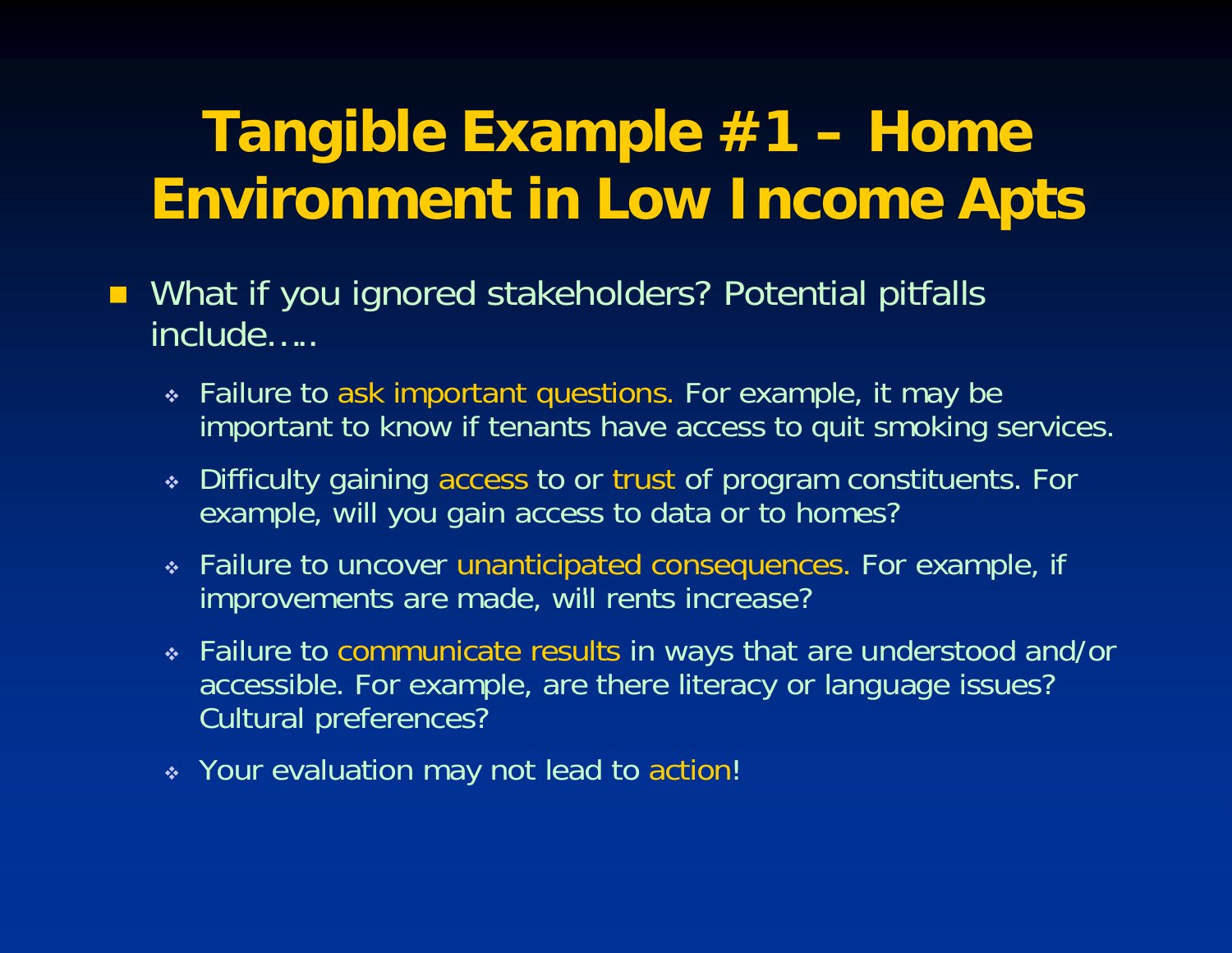# **Tangible Example #2 – Care Coordination across Health Systems**

**Intervention to provide and integrate care** coordination and case management for highrisk children with asthma. Involves standardizing protocols across care systems, including:

- Medicaid HMOs
- \* Home nursing agencies
- \* Health departments

Goal is to prove success and thus convince insurers to continue reimbursing case management services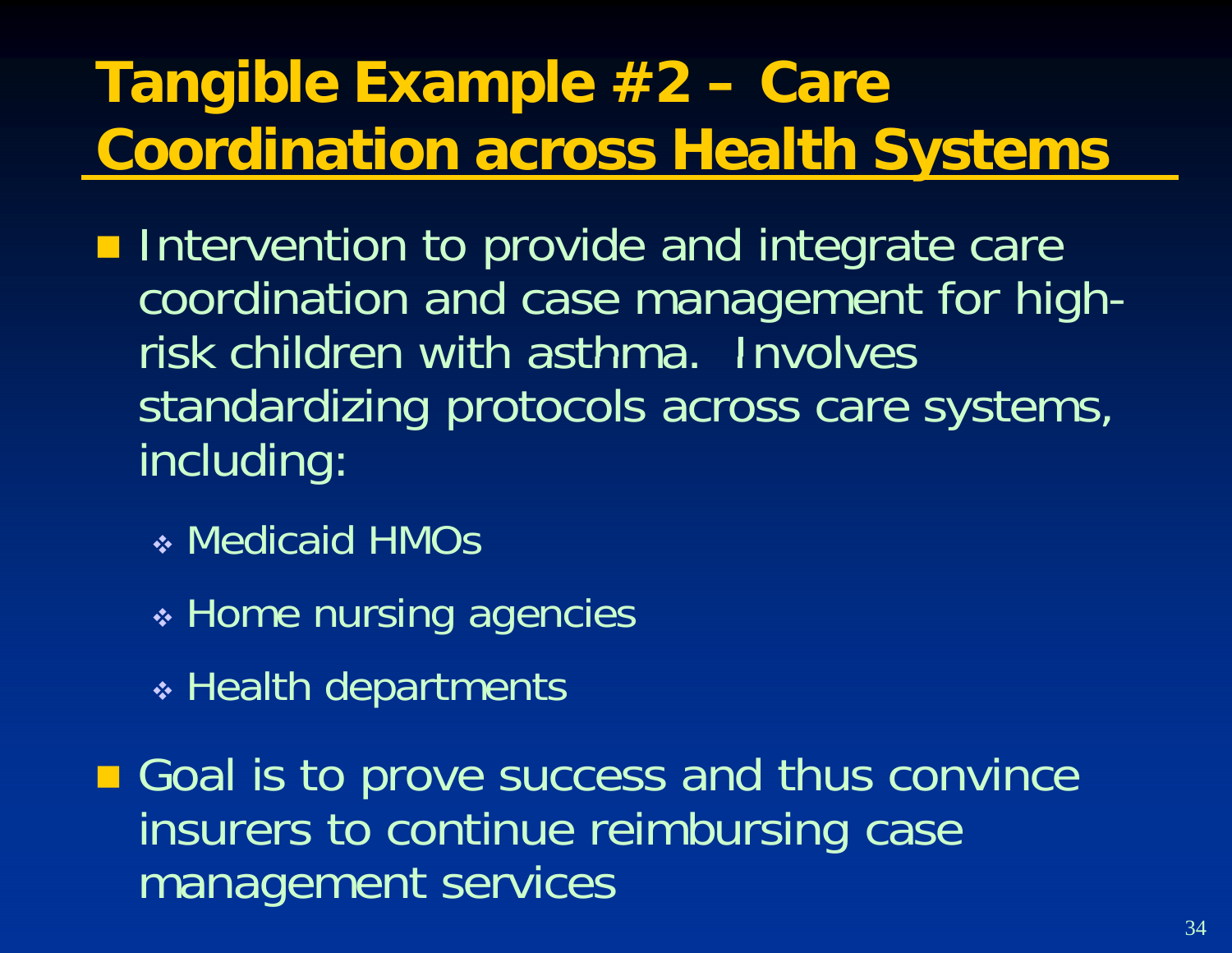#### **T ibl E l #2 Tangible Examp le Care Coordination across Health Systems**

**E** How might stakeholder engagement be different in this example?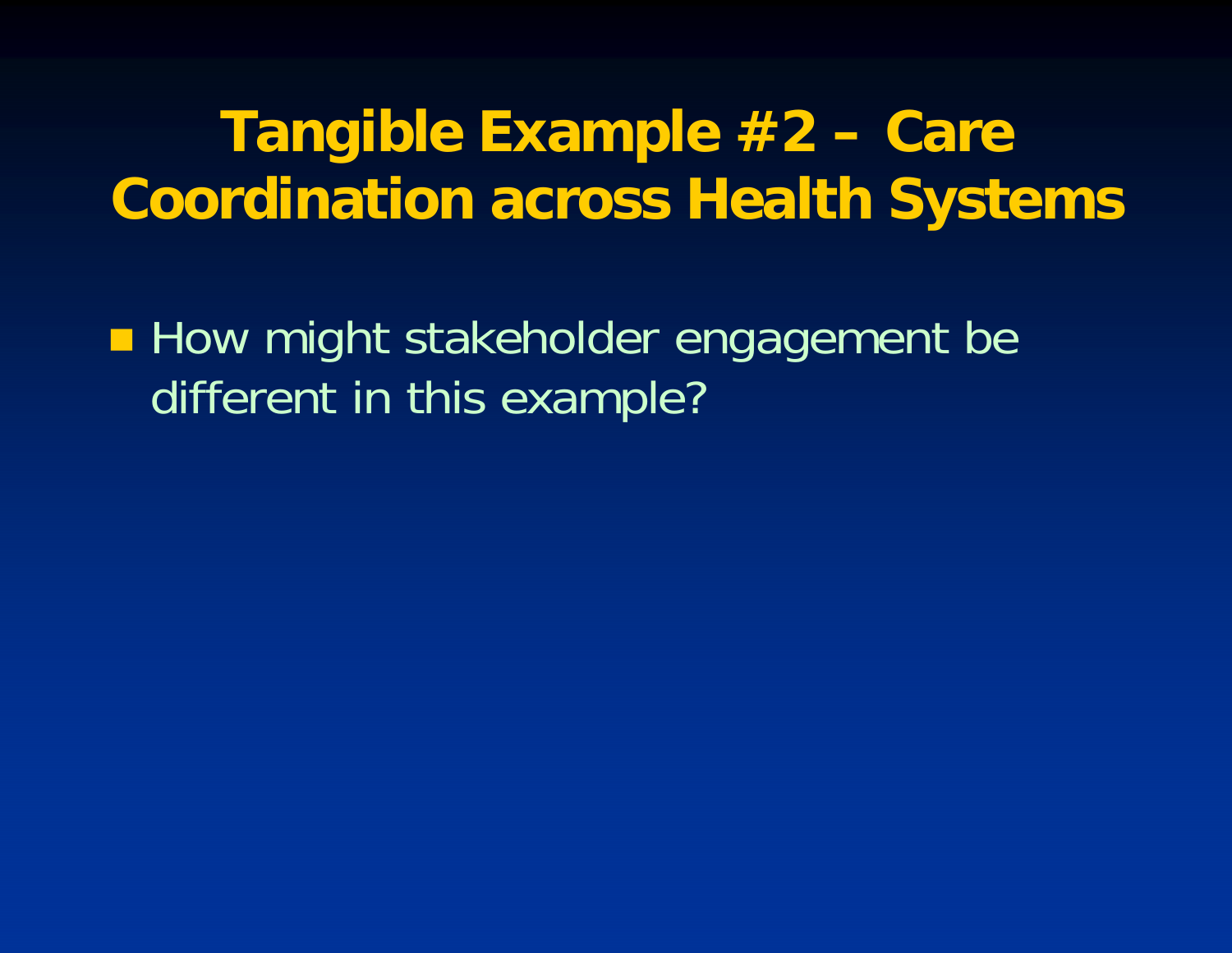#### **T ibl E l #2 Tangible Examp le Care Coordination across Health Systems**

- **Different set of stakeholders, including insurers, case** managers, families, health system administrators
- **Different outcome questions, including questions focused** on sustainabilit y of the intervention
- Different stakeholder preferences for data types (i.e., value quantitative data more highly)
- **Different types of credible evidence, such as showing cost** savings
- Different interest and/or ability to participate in evaluation, including mix of busy executives and case managers
- $\blacksquare$ Different political environment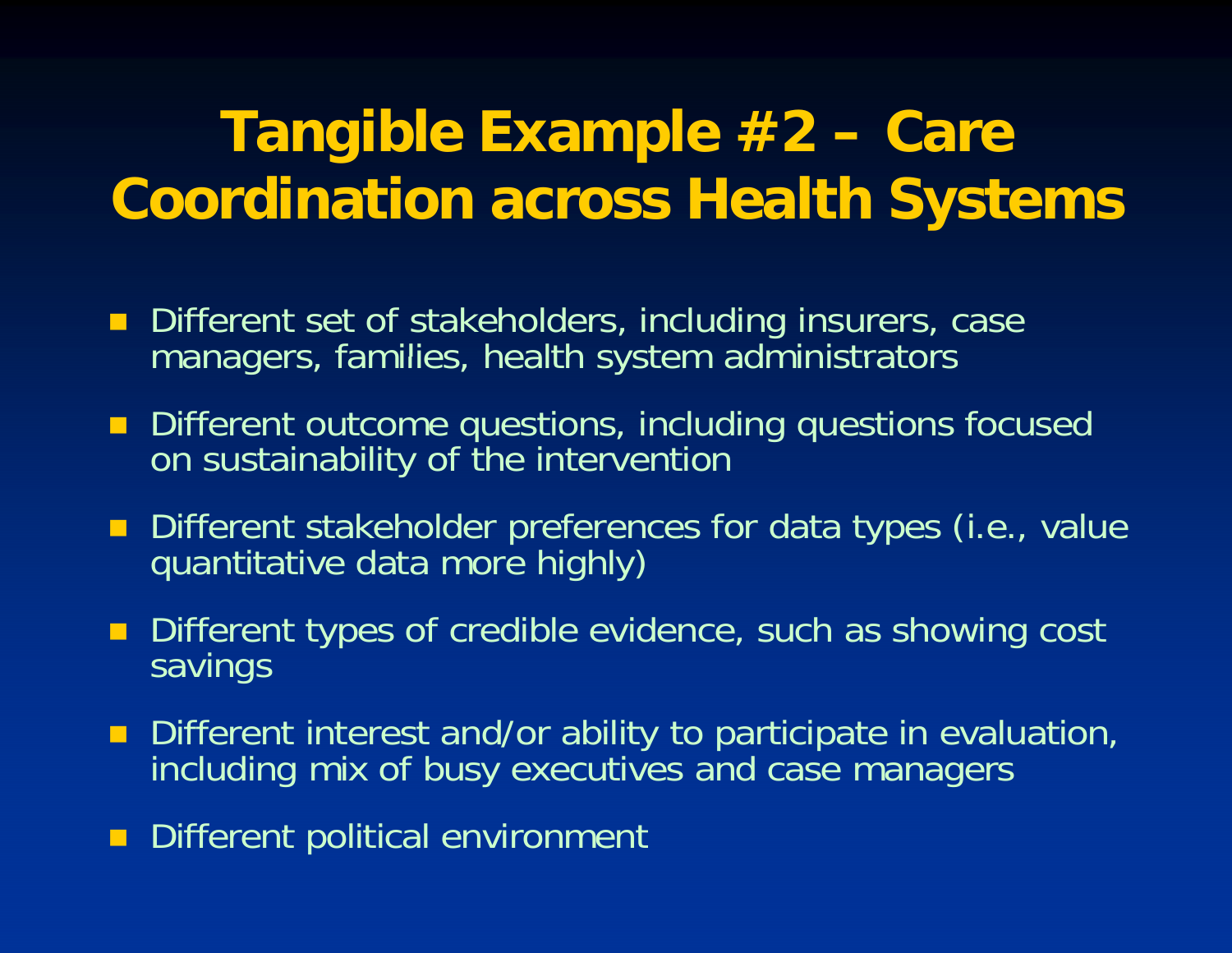# **Tangible Example #3 – Daycare Education**

**Intervention to train childcare providers to** identify triggers and to manage children with asthma. Intervention reaches out to:

\* Large daycare centers

Licensed home daycare programs

**Participation is encouraged through continuing** education credits

**Long term goal to expand beyond pilot** providers to larger community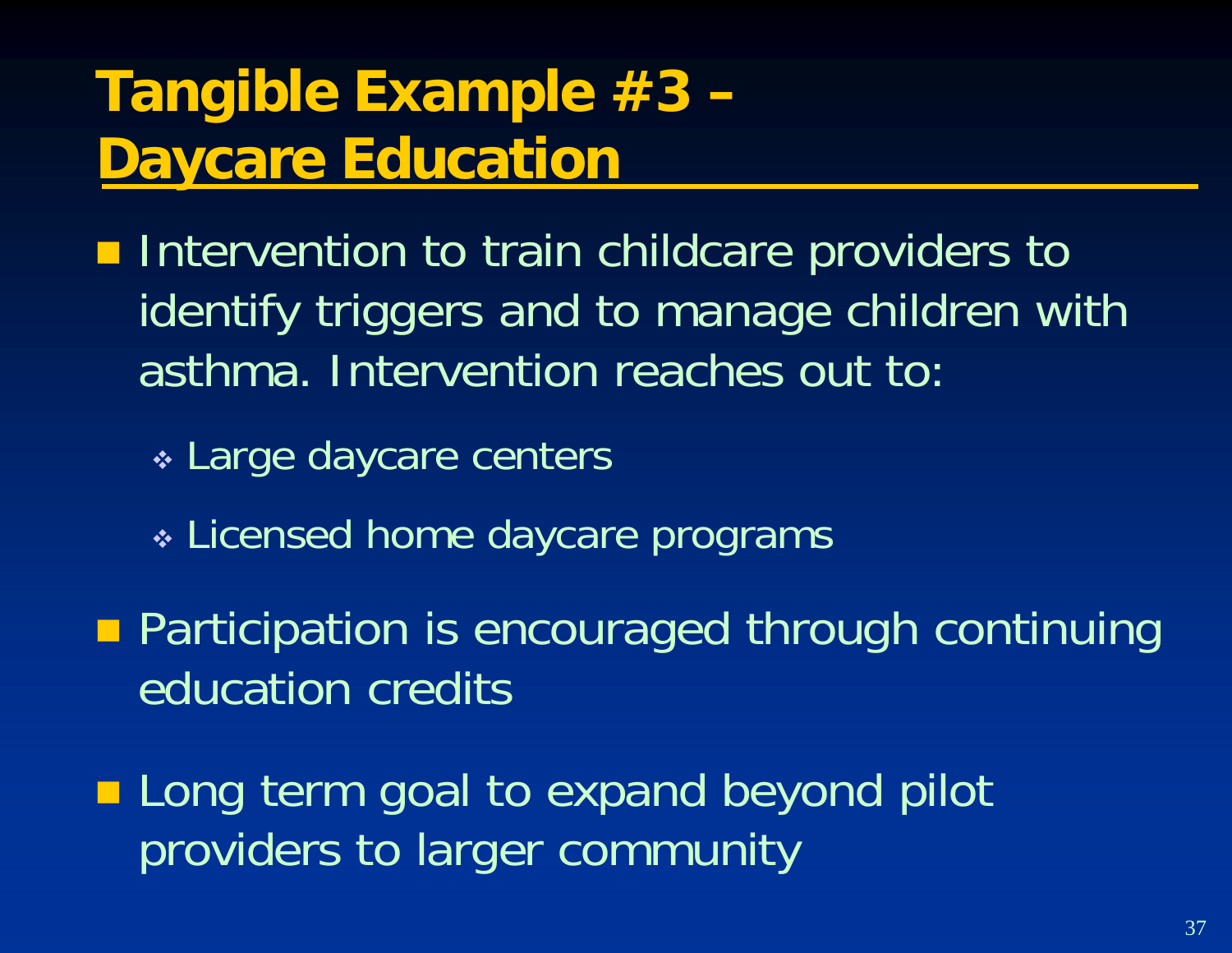#### **T ibl E l #3 Tangible Examp le Daycare Education**

**How might stakeholder engagement be** different in this example?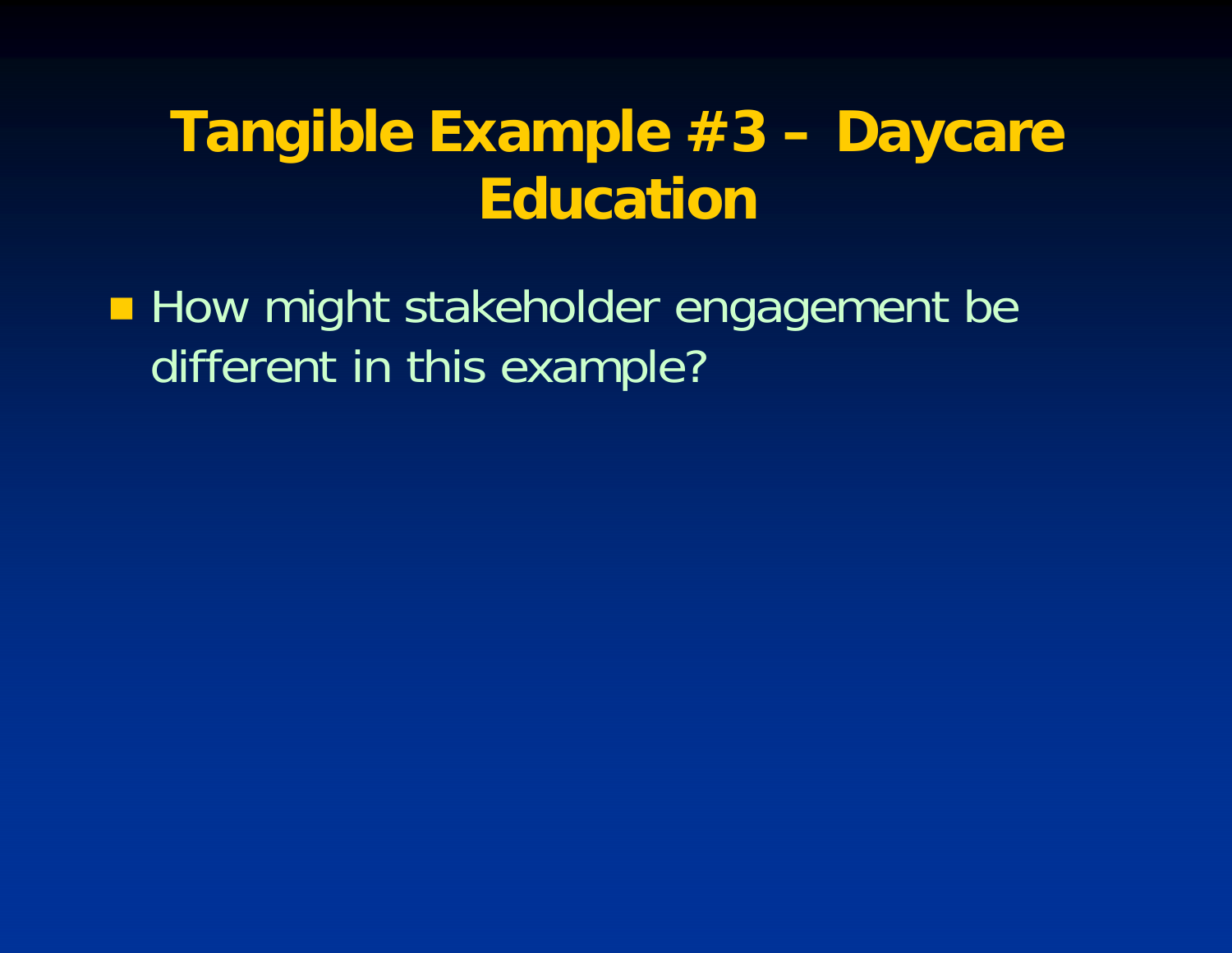#### **T ibl E l #3 Tangible Examp le Daycare Education**

- $\blacksquare$  Different set of stakeholders, including trainers, daycare providers, licensing boards, families
- **Different outcomes of potential interest, including behavior** change, environmental outcomes, evidence to support decision to expand beyond pilot
- п Different design mix (i.e., consider pre-post, control)
- П Different data collection methods (i.e., stories may be important)
- $\blacksquare$ Different audience for results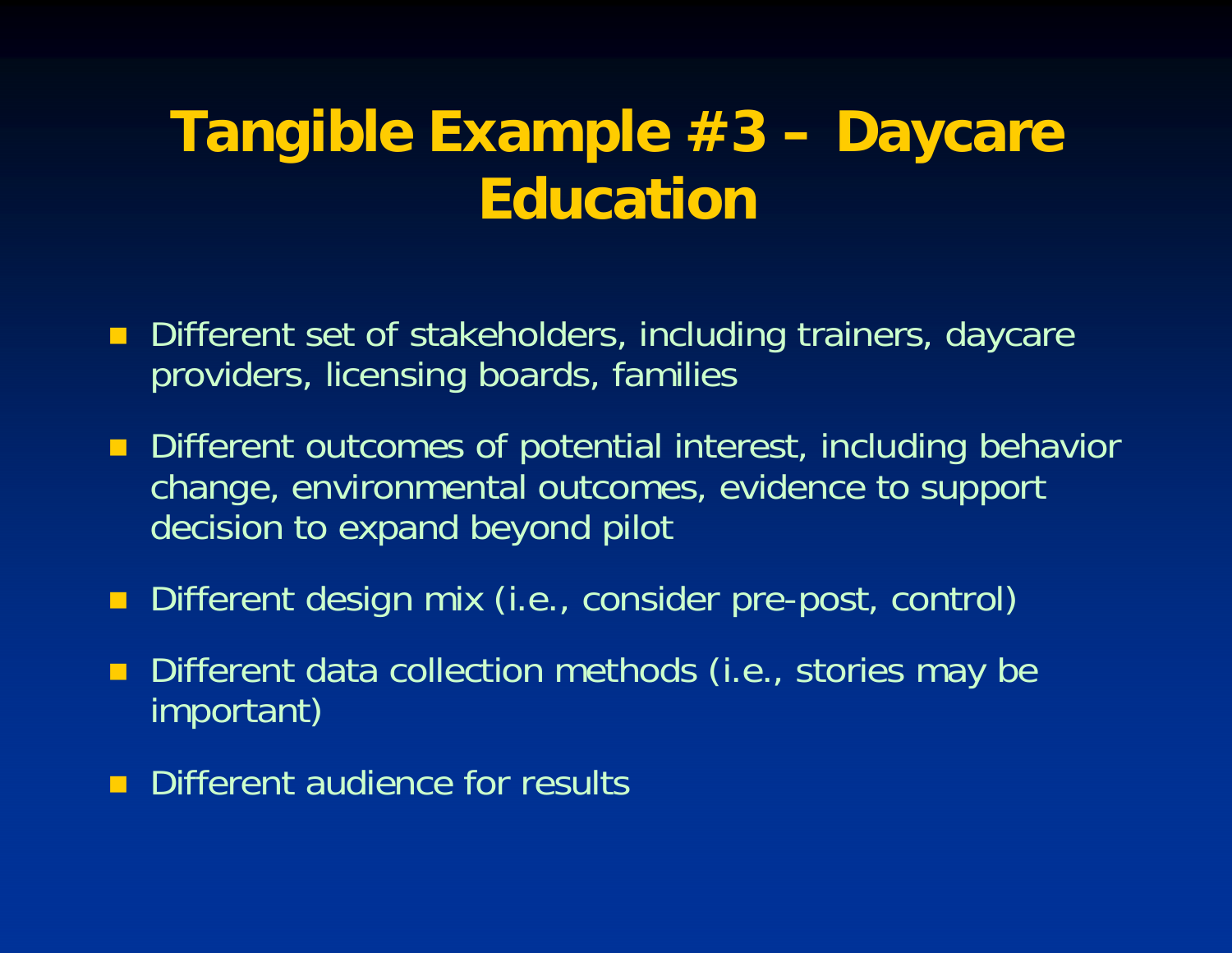# **Any Questions?**

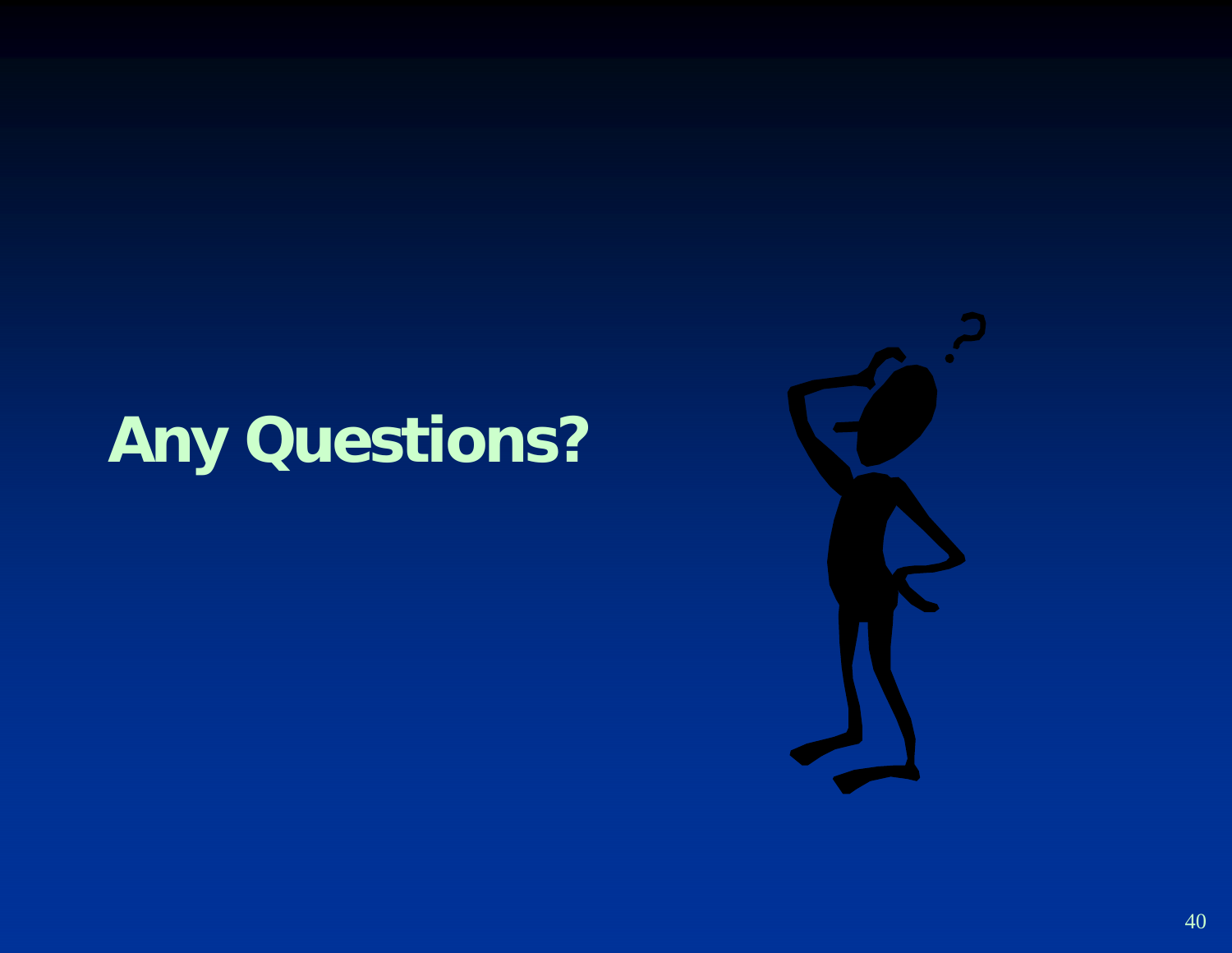# **CDC's Evaluation Framework Standards**



– *MMWR, 1999 Framework for Program Evaluation in Public Health*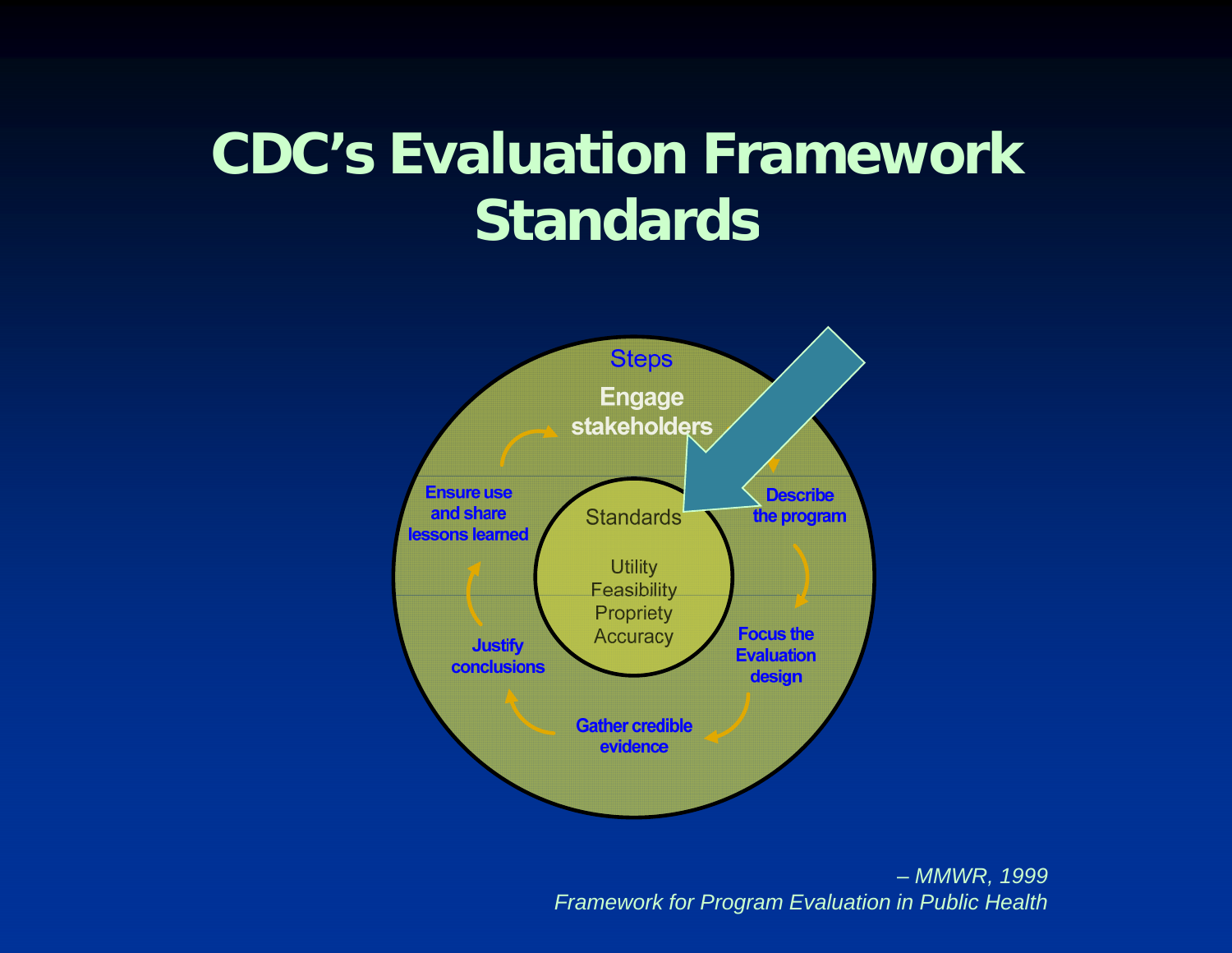# **The Four Standards**

**Dutility:** Who needs the information and what information do they need?

- **Feasibility**: How much money, time, and effort can we put into this?
- **Propriety:** What steps need to be taken for the evaluation to be ethical?

**Accuracy:** What design will lead to accurate information?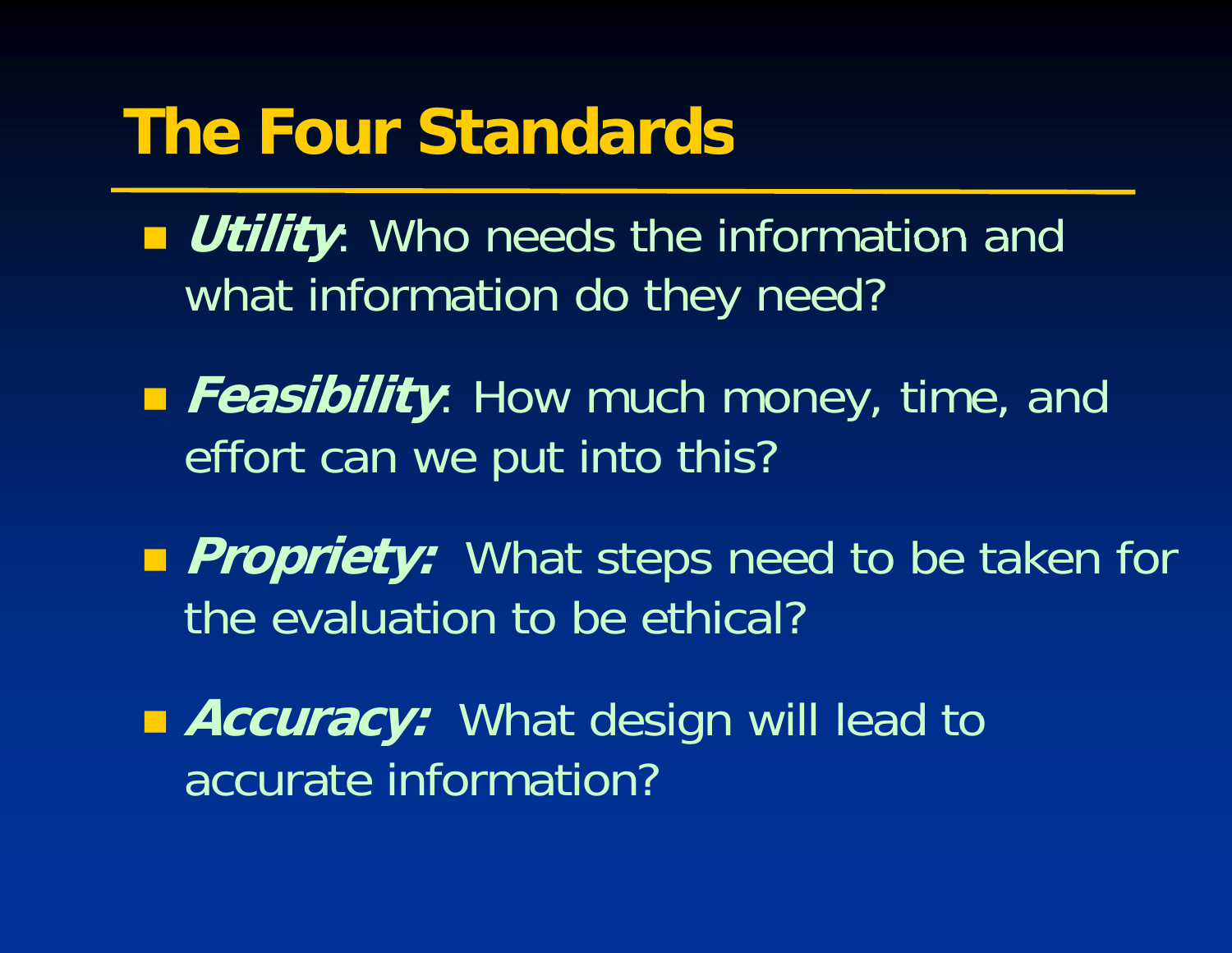# **Tangible Example #4-Asthma Program Monitoring System**

- In July 2006 CDC's Asthma Control Program began engaging representatives of multiple state asthma control programs to:
	- $\bm{\ast}$  Develop the content of a monitoring system with a focus on 3 components of state asthma programs: (1) Partnerships, (2) Surveillance, (3)Interventions
- **Different from previous examples- dealing with** multiple sites not a specific locality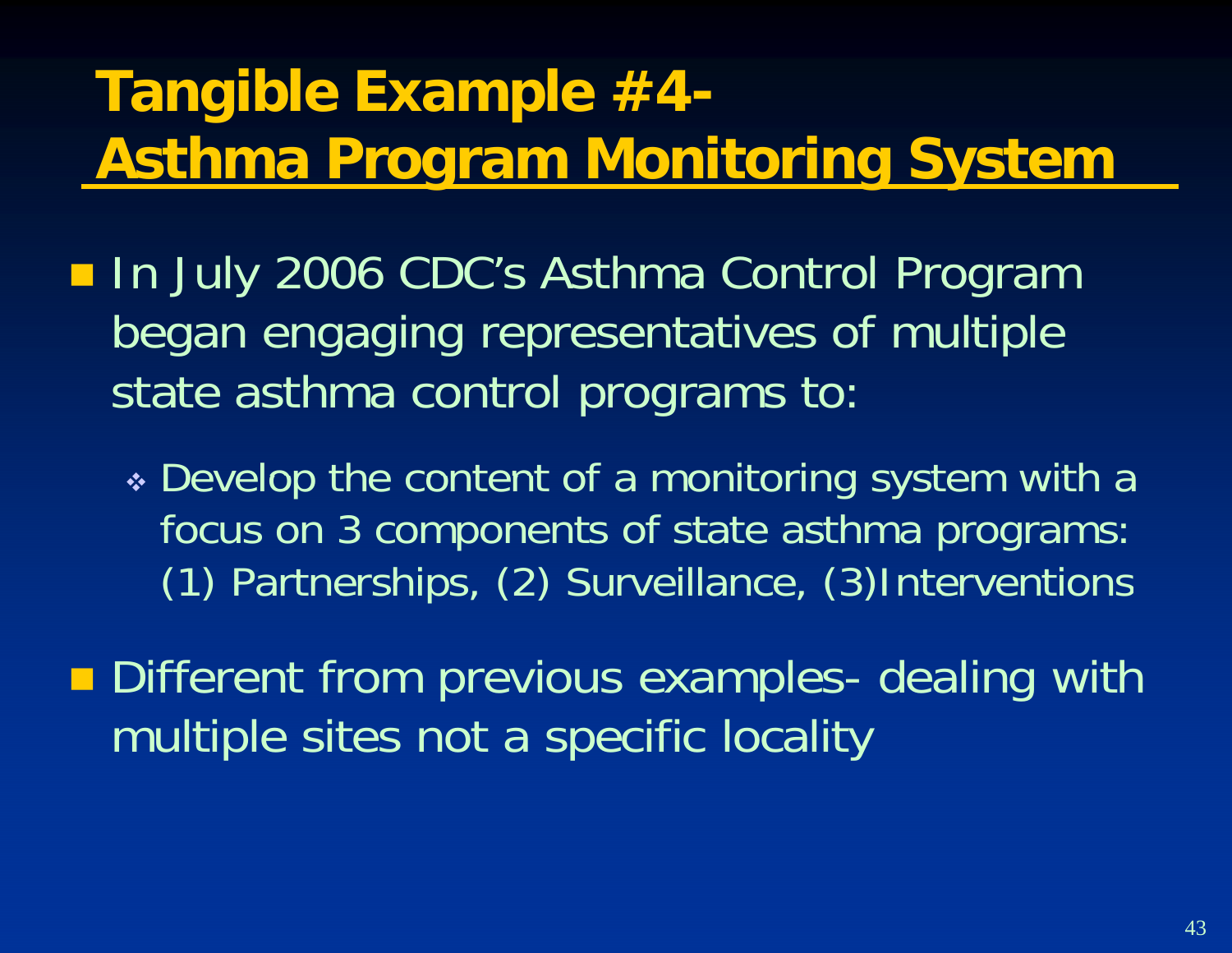# **Tangible Example #4 Asthma Program Monitoring System**

#### **Purpose:**

 Develop a strategic, systematic approach to collecting information about our program activities, progress, & accomplishments across all funded states.

**Stakeholders directly involved:** 

- \* CDC Air Pollution & Respiratory Health Branch
- Funded State Asthma Programs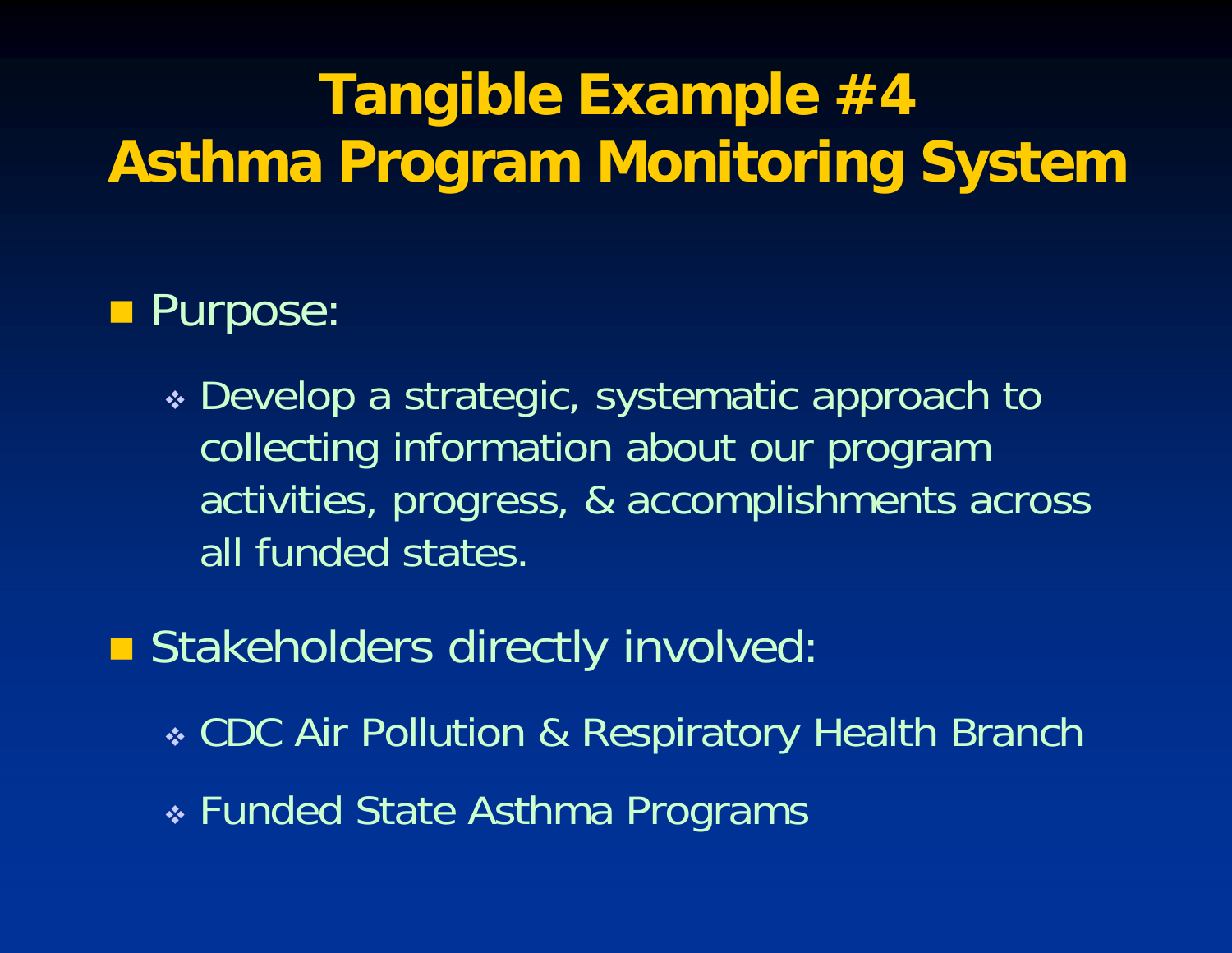# **Tangible Example #4 Asthma Program Monitoring System**

- **Followed steps of CDC Framework**
- **Highly collaborative endeavor**
- General steps:
	- CDC internal workgroup identifies core information needs & drafts survey instrument
	- State workgroup members review instrument, pilot test, provide pilot data & comments
	- CDC internal workgroup discuss comments & modify
	- Iterative process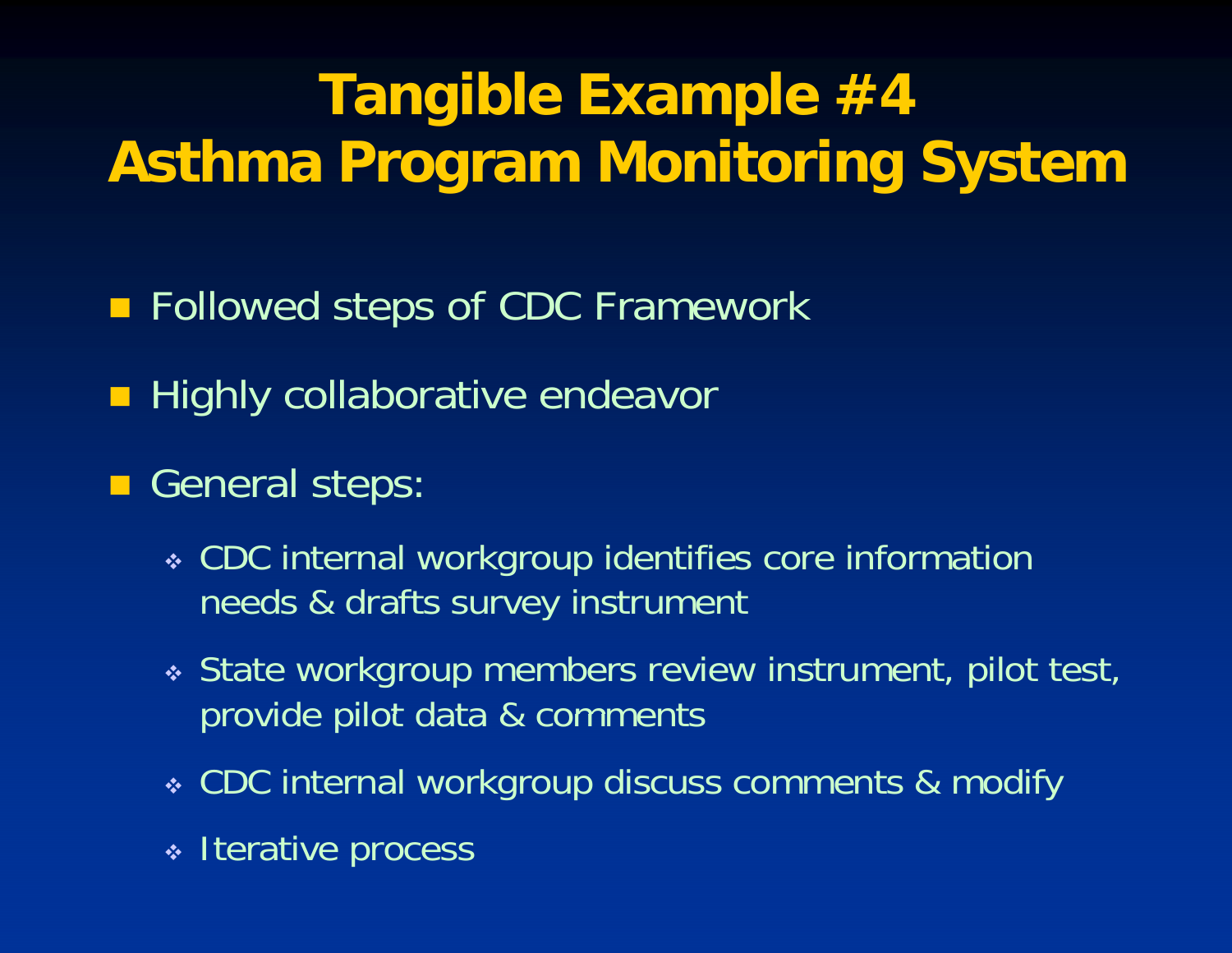# **Standard: Utility**

Ensures that the information needs of intended users are met.

- **No needs the evaluation findings?**
- **Nhat do the users of the evaluation** need?
- **Nill the evaluation provide relevant** (useful) information in a timely manner?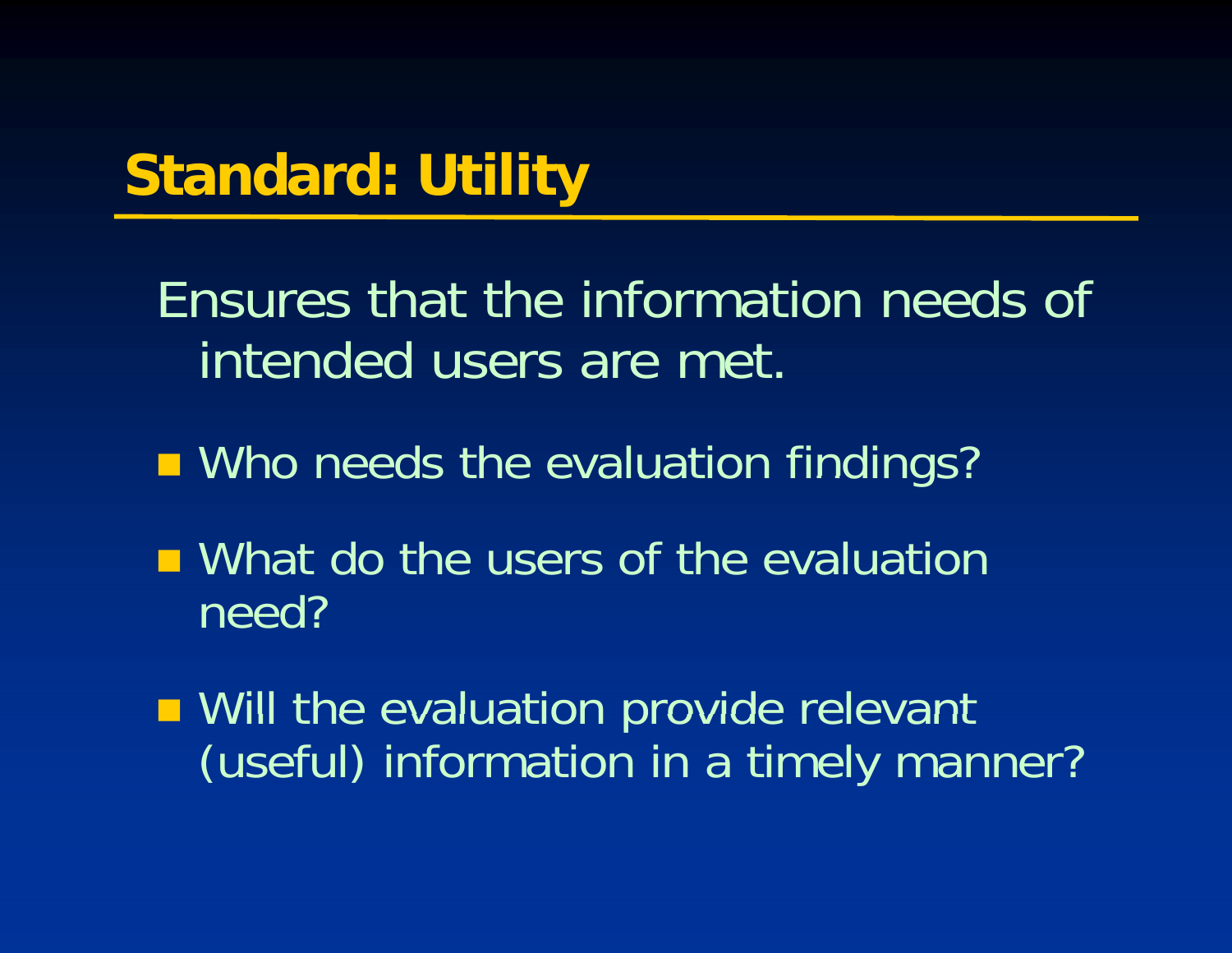# **Tang p ible Example #4 Asthma Program Monitoring System**

# Utility:

- Why does CDC need the information? How will it be used?
- Mock reports developed to facilitate conversations about potential use
- States engaged in discussions about how to make useful for them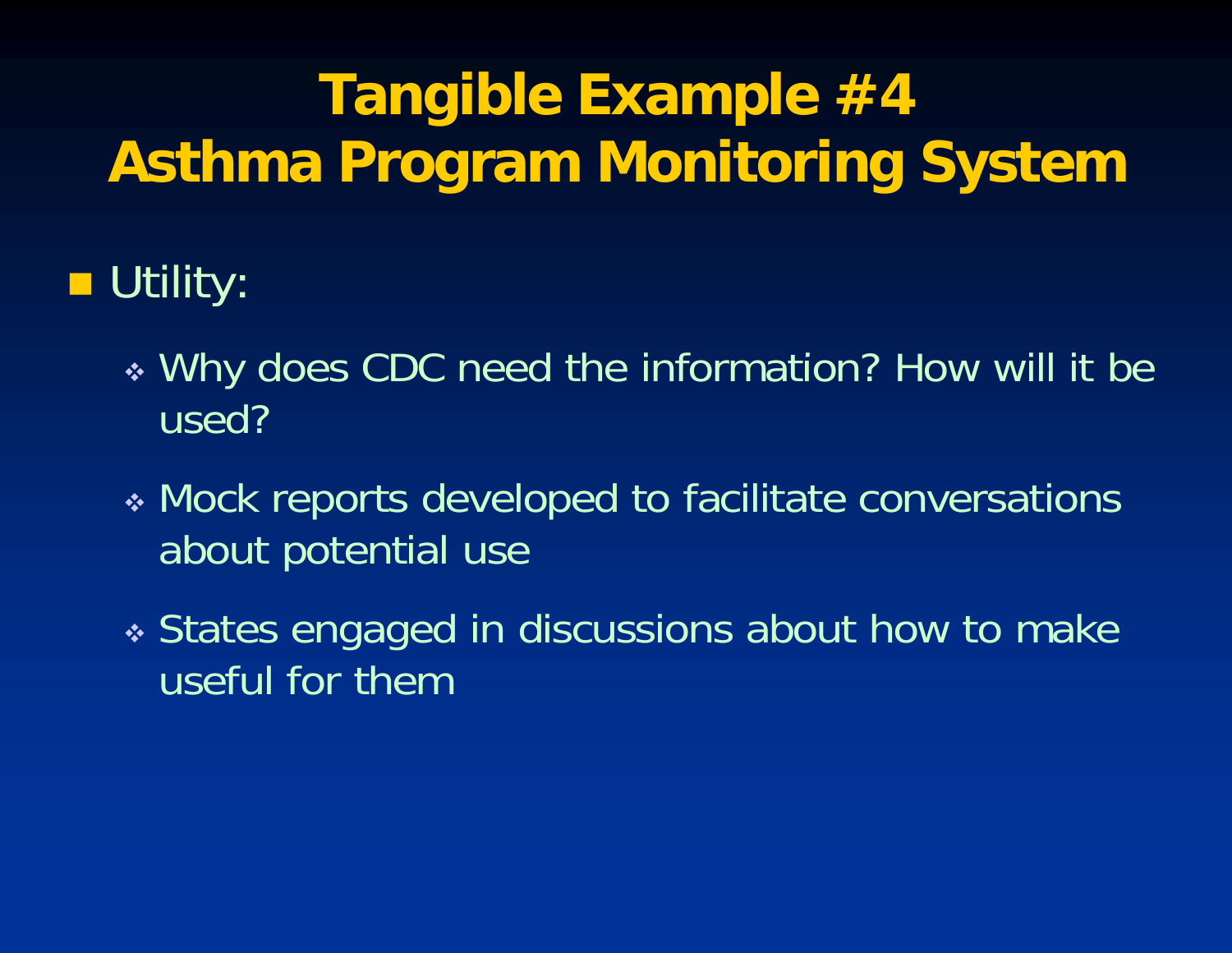### **Standard: Feasibility**

Ensures that evaluation is realistic, prudent, diplomatic, and frugal.

 $\blacksquare$ Are the planned evaluation activities realistic given the time, resources, and expertise at hand?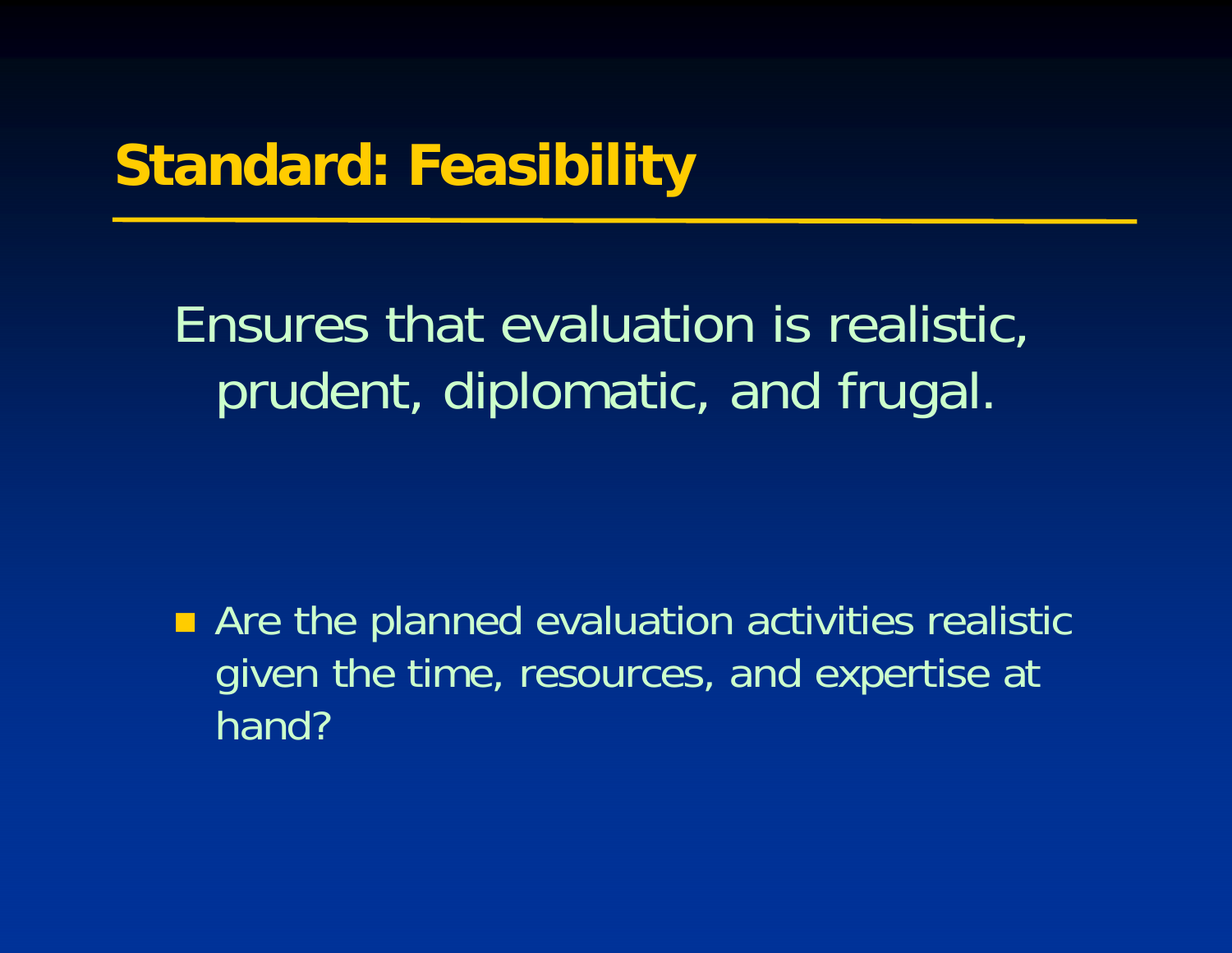# **Tangible Example #4 Asthma Program Monitoring System**

### **Feasibility:**

- \* Carefully selected "need to know" information
- Pilot tests & review by states
	- What information do you already have?
	- I How feasible is it for you to obtain?
	- L. How long did it take to locate information & fill out form?
- \* Balance between feasibility & utility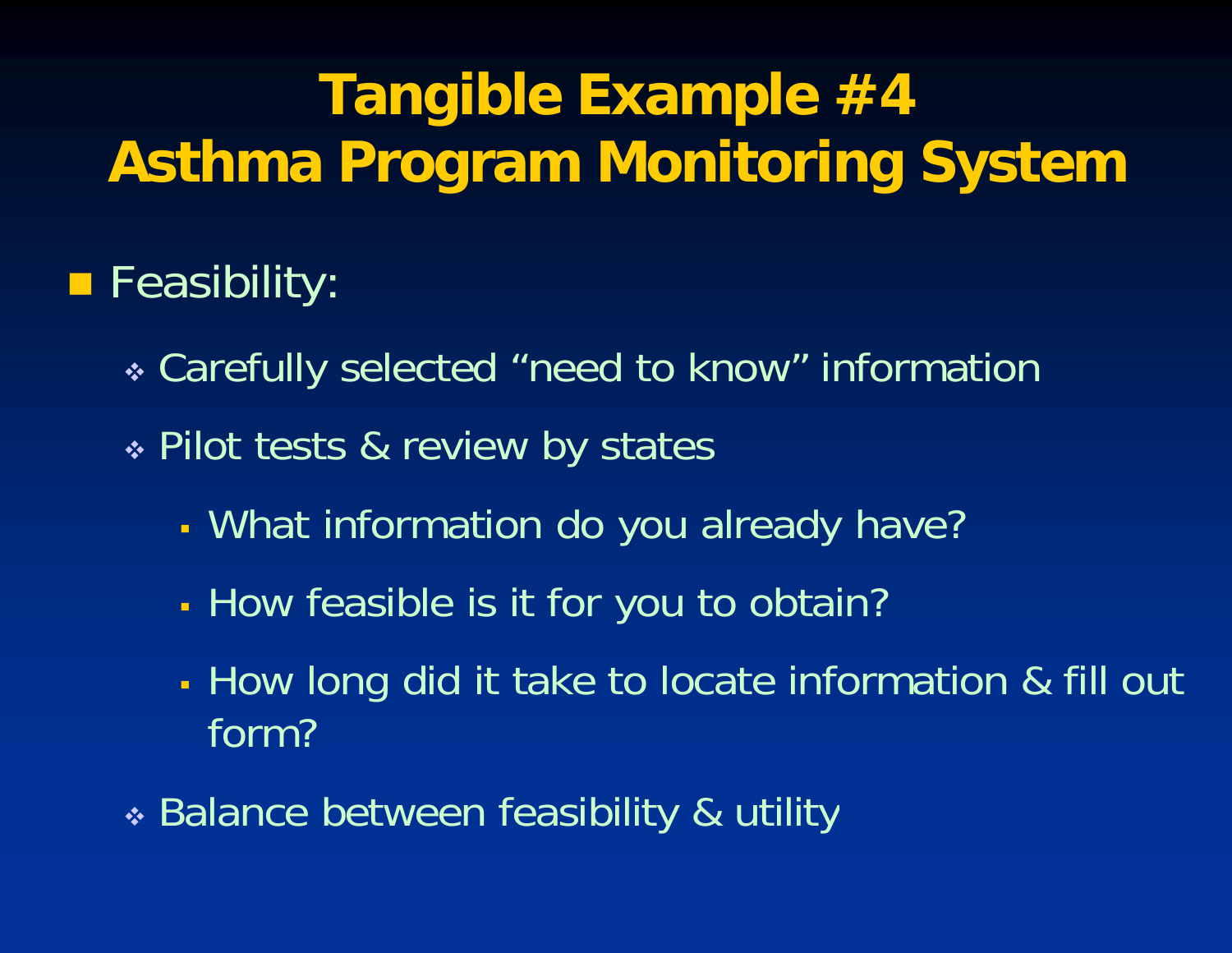## **Standard: Propriet y**

Ensures the evaluation is conducted legally, ethically, and with due regard for the welfare of those involved and those affected.

- Does the evaluation protect the rights of individuals and protect the welfare of those involved?
- $\blacksquare$ ■ Does it engage those most directly affected by the program and by changes in the program, such as participants or the surrounding community?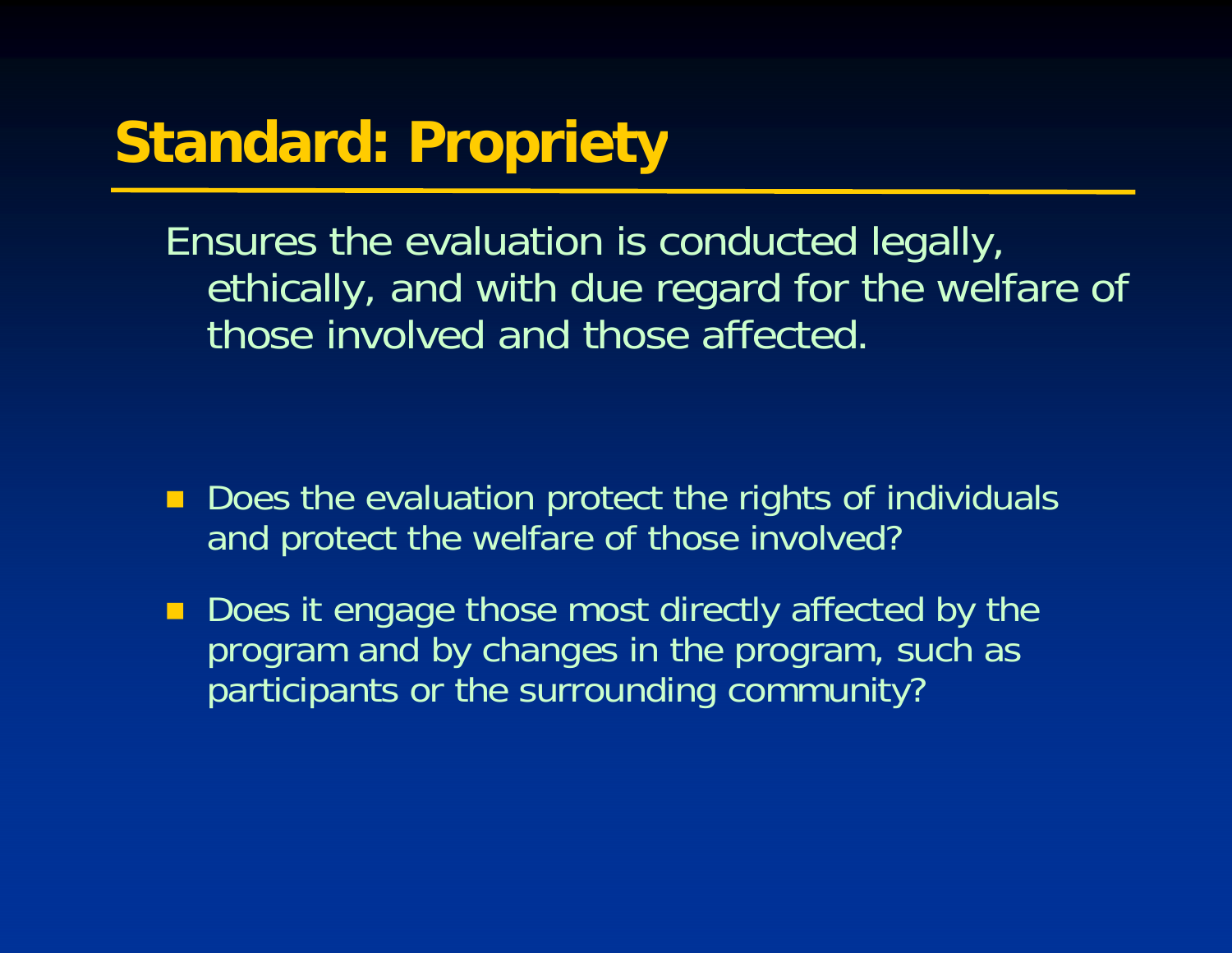# **Tang p ible Example #4 Asthma Program Monitoring System**

# **Propriety:**

- Extensive involvement of states
- \* Open, honest dialogue
- Responsive environment
- $\bm{\cdot}$  Top-down & bottom-up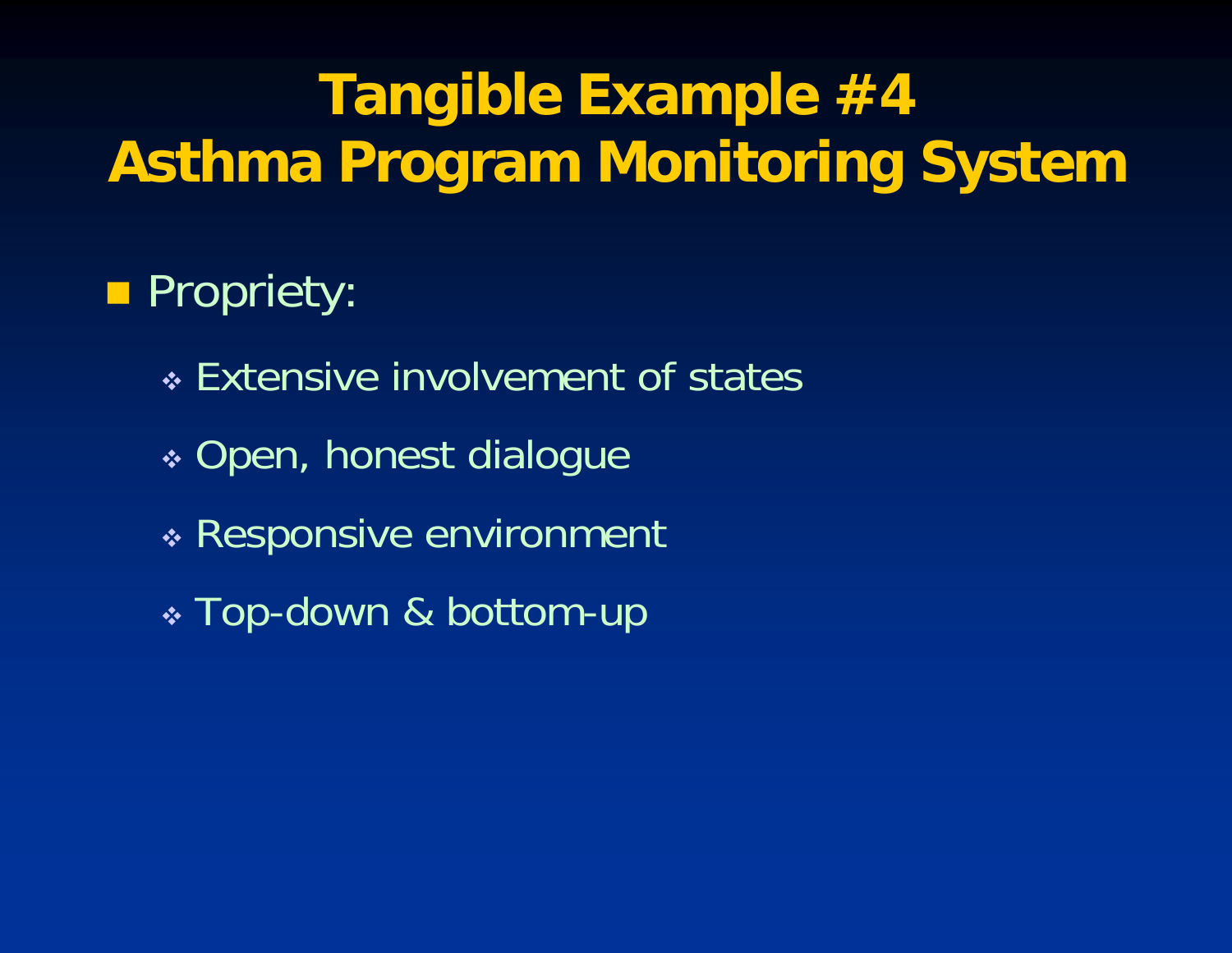### **St d d A Standard: Accuracy**

Ensures that the evaluation reveals and conveys technically accurate information.

**Nill the evaluation produce findings that are** valid and reliable, given the needs of those who will use the results?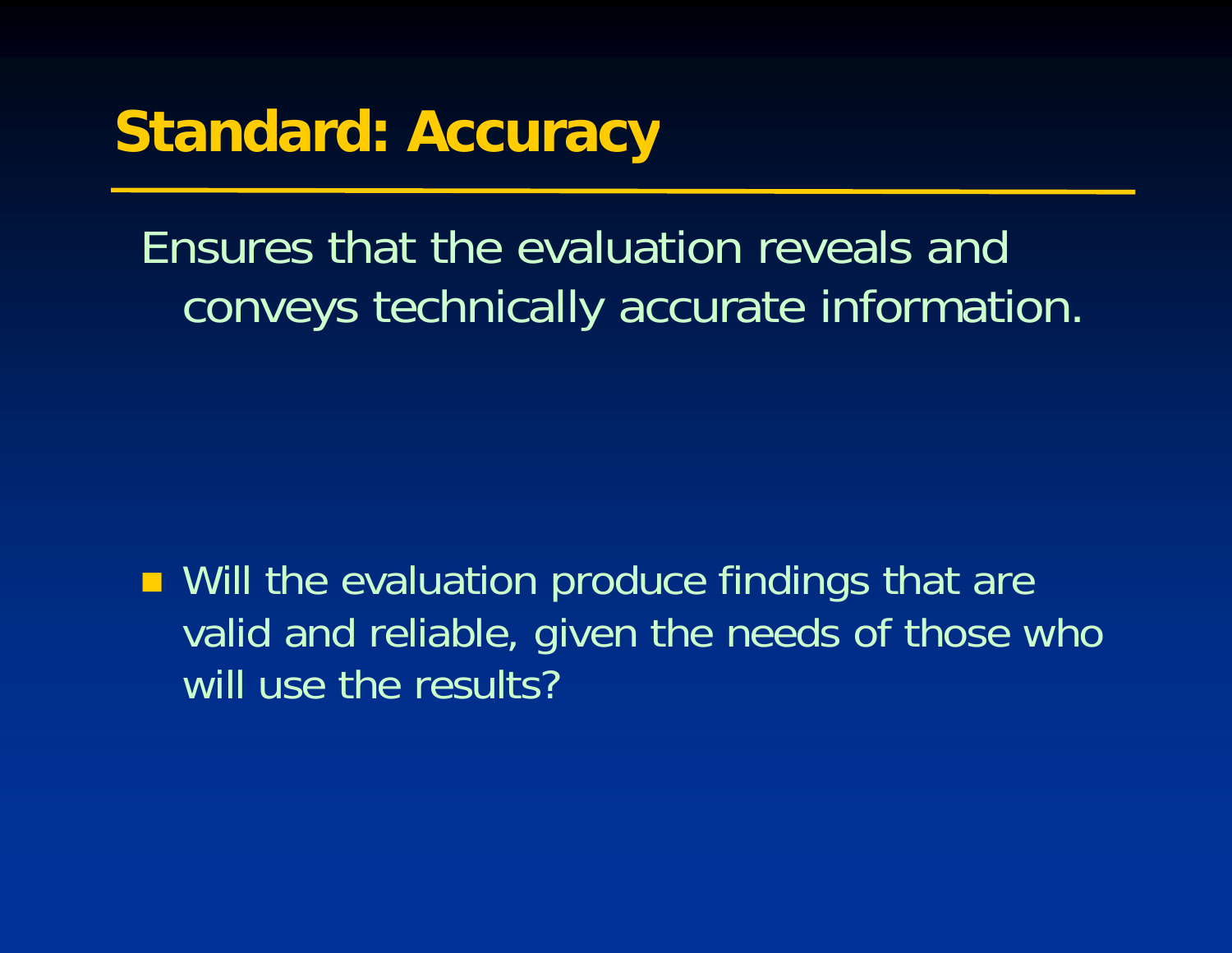# **Tangible Example #4 Asthma Program Monitoring System**

### **E** Accuracy:

Pilot tests & review by states

- Г - Anything you had to guess on?
- Anywhere that quality of information provided is questionable?
- Ways to revise questions or collect information that would help to improve accuracy?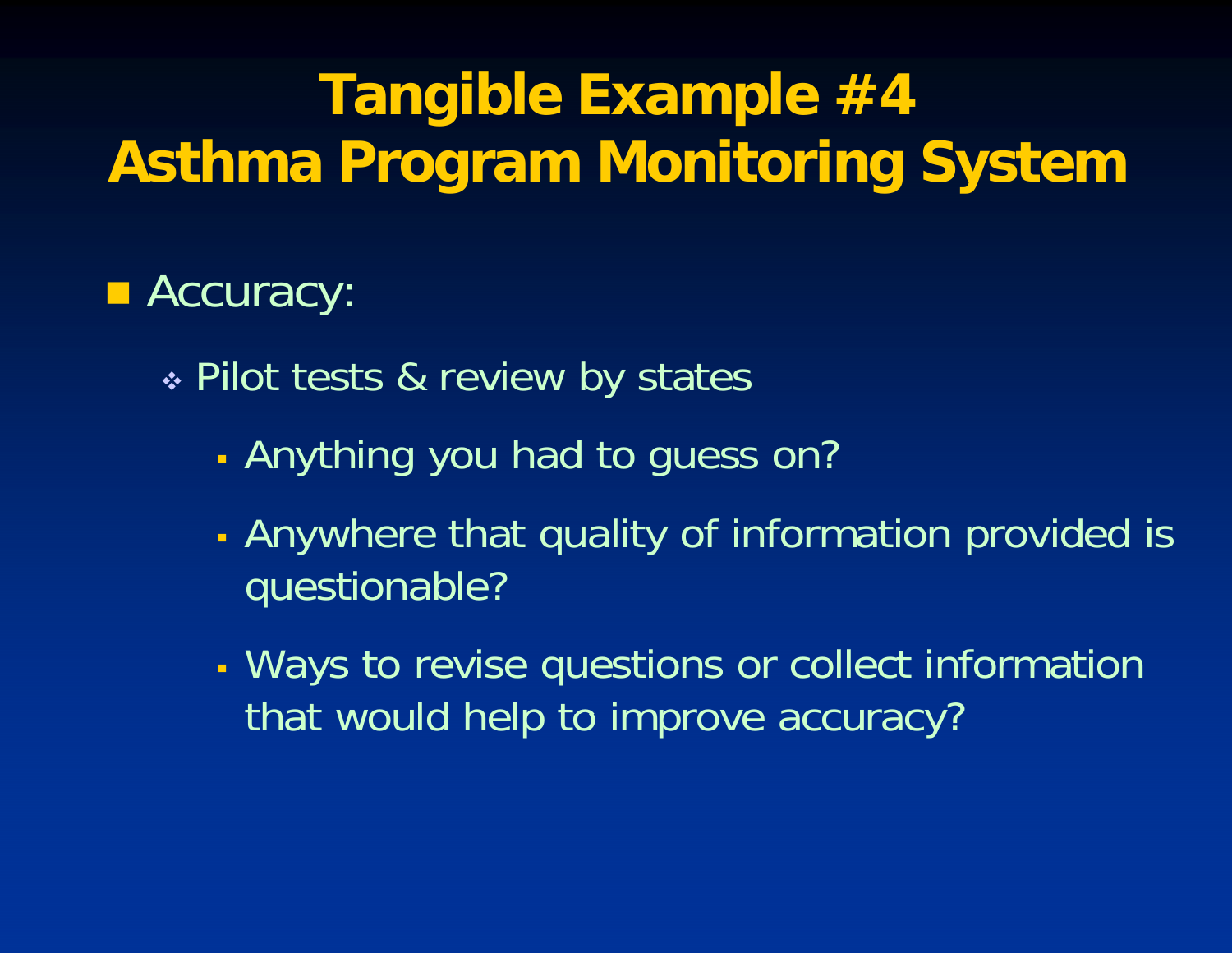# **Engaging Stakeholders**

### Some closing thoughts

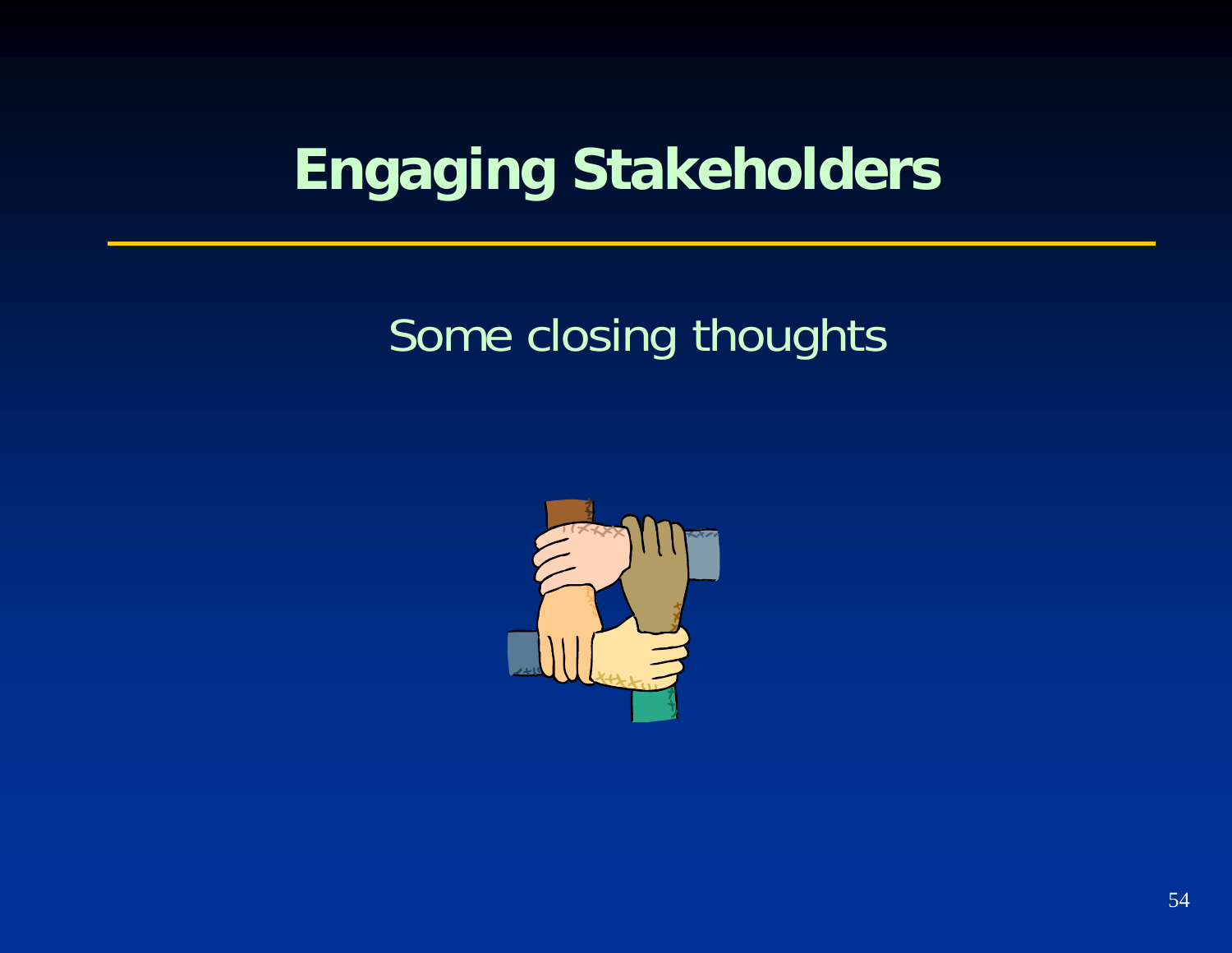#### **What we have reviewed**

- Goal of evaluation & role of stakeholders
- **Nho to engage as stakeholders**
- **Nituber 10 Insurant Transform Constructs n**
- **Nhen & how to engage stakeholders**
- **Stakeholder involvement across all steps of** CDC framework & in fulfilling standards
- **Examples: Single & multiple sites**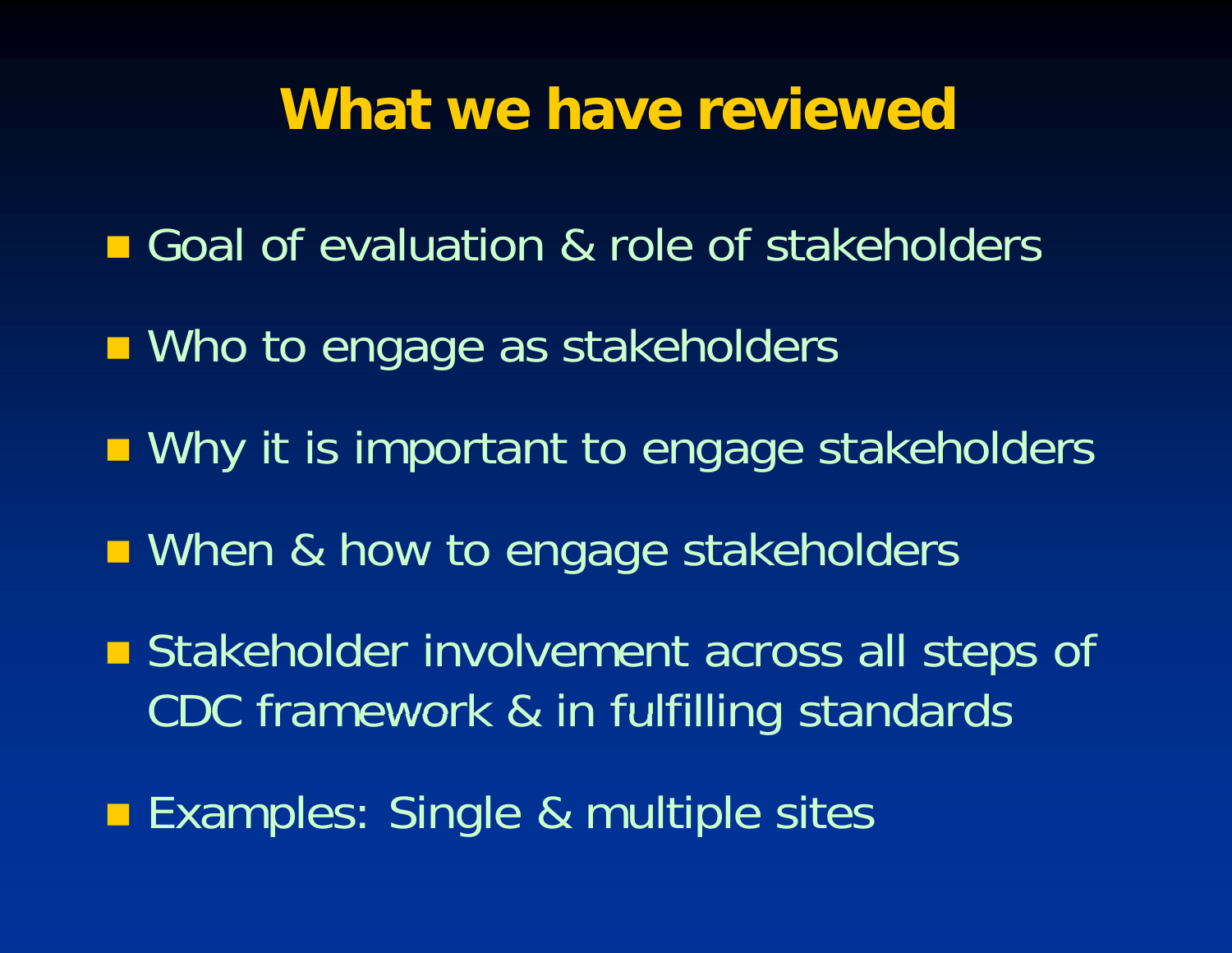# **Tips for Engaging Stakeholders**

- **If Identify the most important stakeholders**
- **Understand and respect their values**
- П Ascertain their interest and their needs for information
- **Understand and be sensitive to power relationships**
- $\blacksquare$ Identify any conflicts of interest
- $\blacksquare$ Assess constraints on their participation
- $\blacksquare$ Enable their participation
- П Assess appropriate tools and techniques
- $\blacksquare$ Create a plan for stakeholder involvement
- Seek feedback and adjust as needed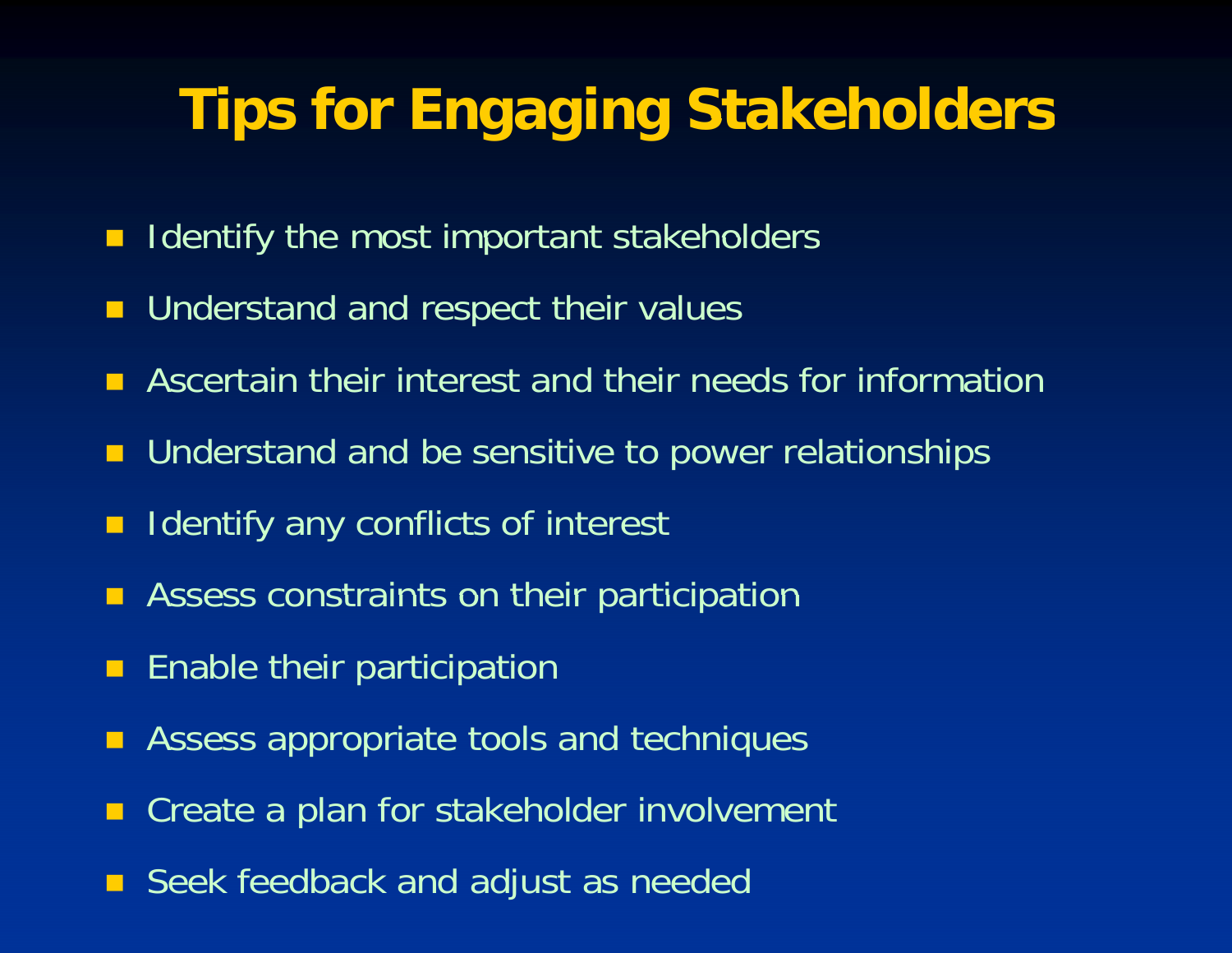### **THANK YOU!**

Leslie Fierro: <u>Let6@cdc.gov</u> Carlyn Orians: orians@battelle.org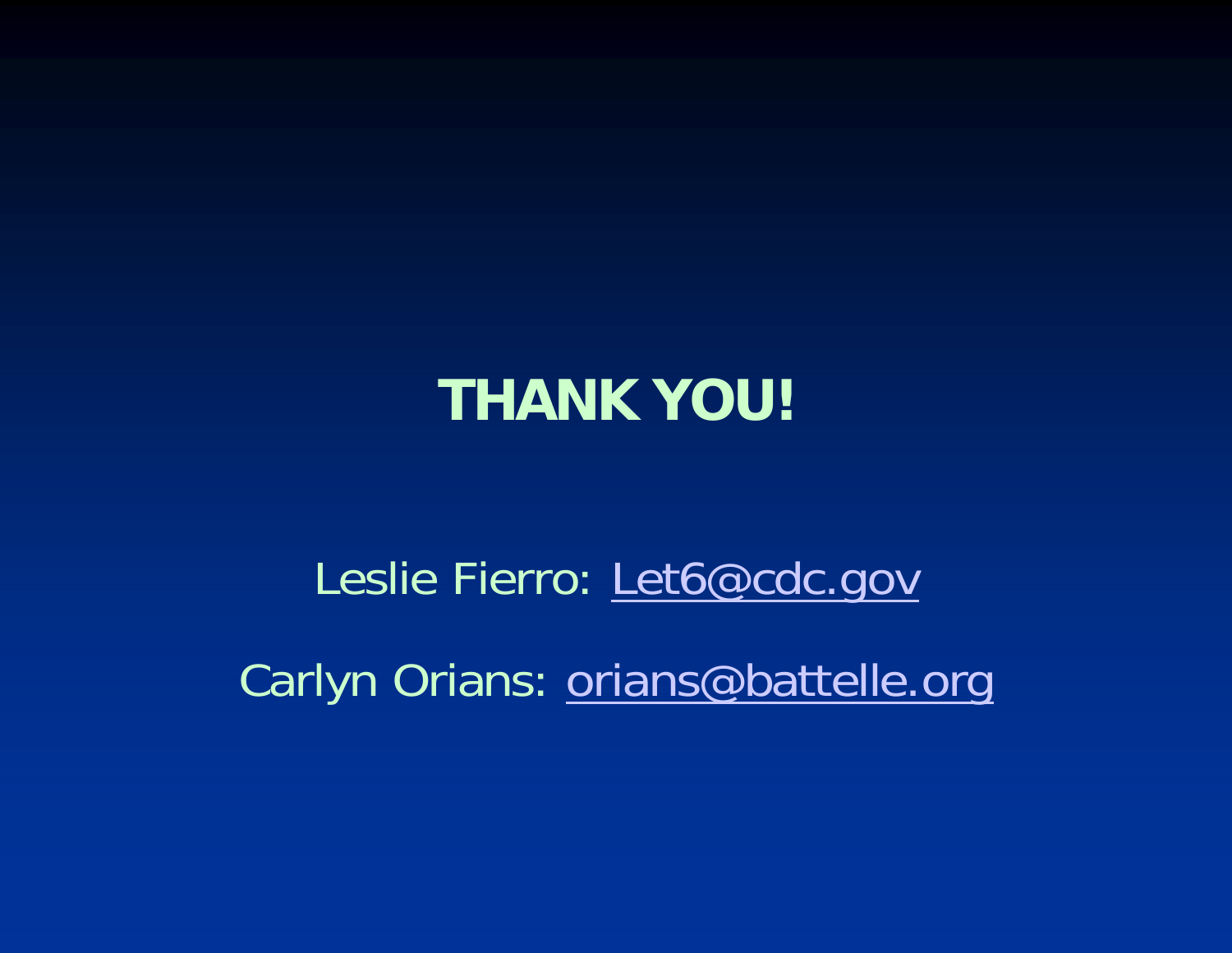#### **References**

Centers for Disease Control and Prevention. Framework for program evaluation in public health. MMWR 1999;48(No. RR-<br>11). Available at: www.cdc.gov/eval

Patton, M.Q. (1997). *Utilization-Focused Evaluation*. Thousand Oaks: Sage Publications.

U.S. Department of Health and Human Services. Centers for Disease Control and Prevention. Office of the Director, Office of Strategy and Innovation. Introduction to program evaluation for public health programs: A self-study guide. Atlanta, GA: Centers for Disease Control and Prevention, 2005. Available at: www cdc gov/eval www.cdc.gov/eval

Weiss, C. (1998). Evaluation: Methods for Studying Programs & Policies. Prentice Hall.

\*Multiple slides included in this presentation were pulled or adapted from a previous presentation delivered to TB programs by Anne Powers, PhD. Special thanks to Maureen Wilce for making these available for our use.